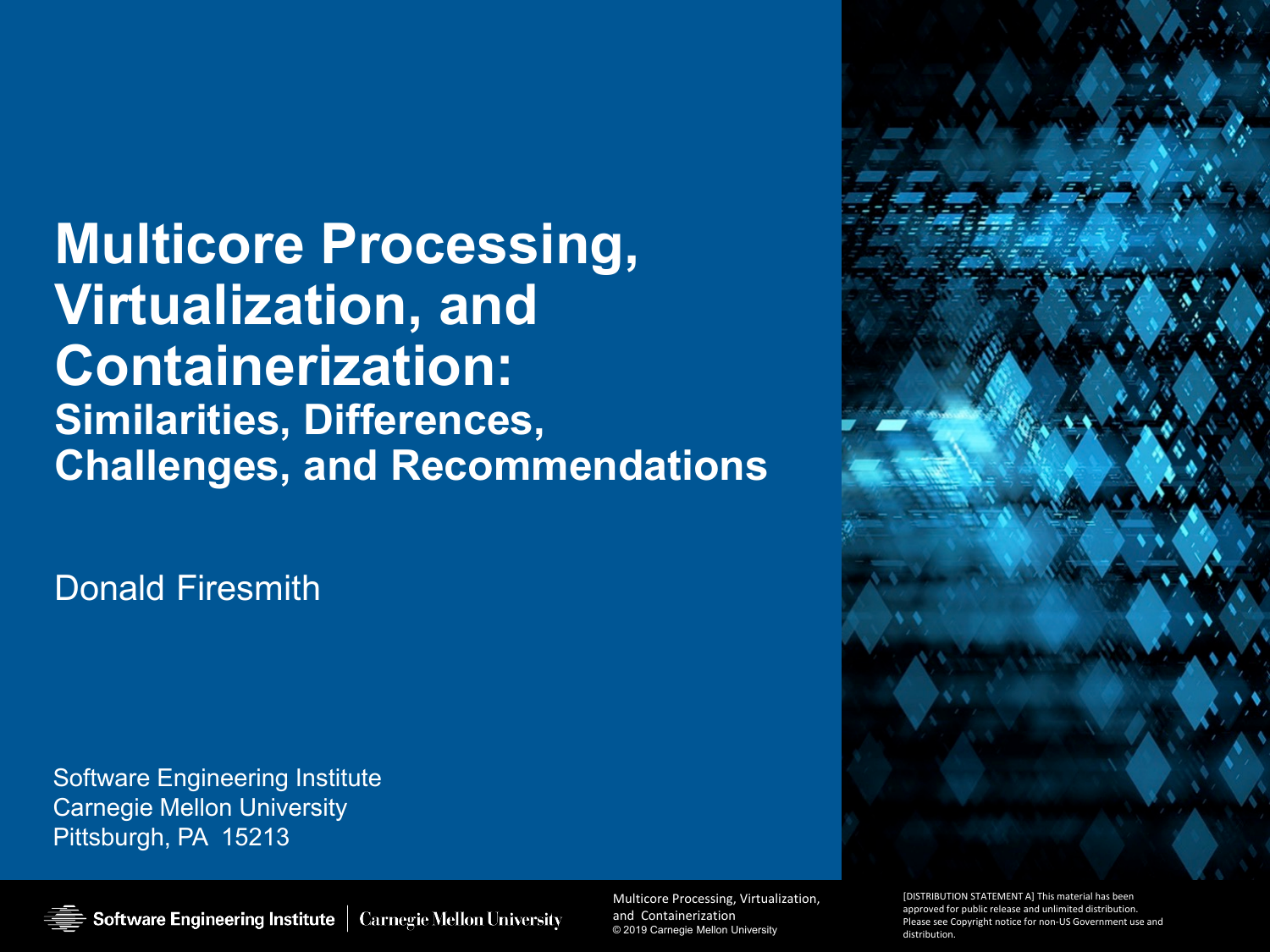Copyright 2019 Carnegie Mellon University. All Rights Reserved.

This material is based upon work funded and supported by the Department of Defense under Contract No. FA8702-15-D-0002 with Carnegie Mellon University for the operation of the Software Engineering Institute, a federally funded research and development center.

The view, opinions, and/or findings contained in this material are those of the author(s) and should not be construed as an official Government position, policy, or decision, unless designated by other documentation.

NO WARRANTY. THIS CARNEGIE MELLON UNIVERSITY AND SOFTWARE ENGINEERING INSTITUTE MATERIAL IS FURNISHED ON AN "AS-IS" BASIS. CARNEGIE MELLON UNIVERSITY MAKES NO WARRANTIES OF ANY KIND, EITHER EXPRESSED OR IMPLIED, AS TO ANY MATTER INCLUDING, BUT NOT LIMITED TO, WARRANTY OF FITNESS FOR PURPOSE OR MERCHANTABILITY, EXCLUSIVITY, OR RESULTS OBTAINED FROM USE OF THE MATERIAL. CARNEGIE MELLON UNIVERSITY DOES NOT MAKE ANY WARRANTY OF ANY KIND WITH RESPECT TO FREEDOM FROM PATENT, TRADEMARK, OR COPYRIGHT INFRINGEMENT.

[DISTRIBUTION STATEMENT A] This material has been approved for public release and unlimited distribution. Please see Copyright notice for non-US Government use and distribution.

This material may be reproduced in its entirety, without modification, and freely distributed in written or electronic form without requesting formal permission. Permission is required for any other use. Requests for permission should be directed to the Software Engineering Institute at permission@sei.cmu.edu.

DM19-0237



Software Engineering Institute | **Carnegie Mellon University**  **Multicore Processing, Virtualization, & Containerization** February 26, 2019 © 2019 Carnegie Mellon University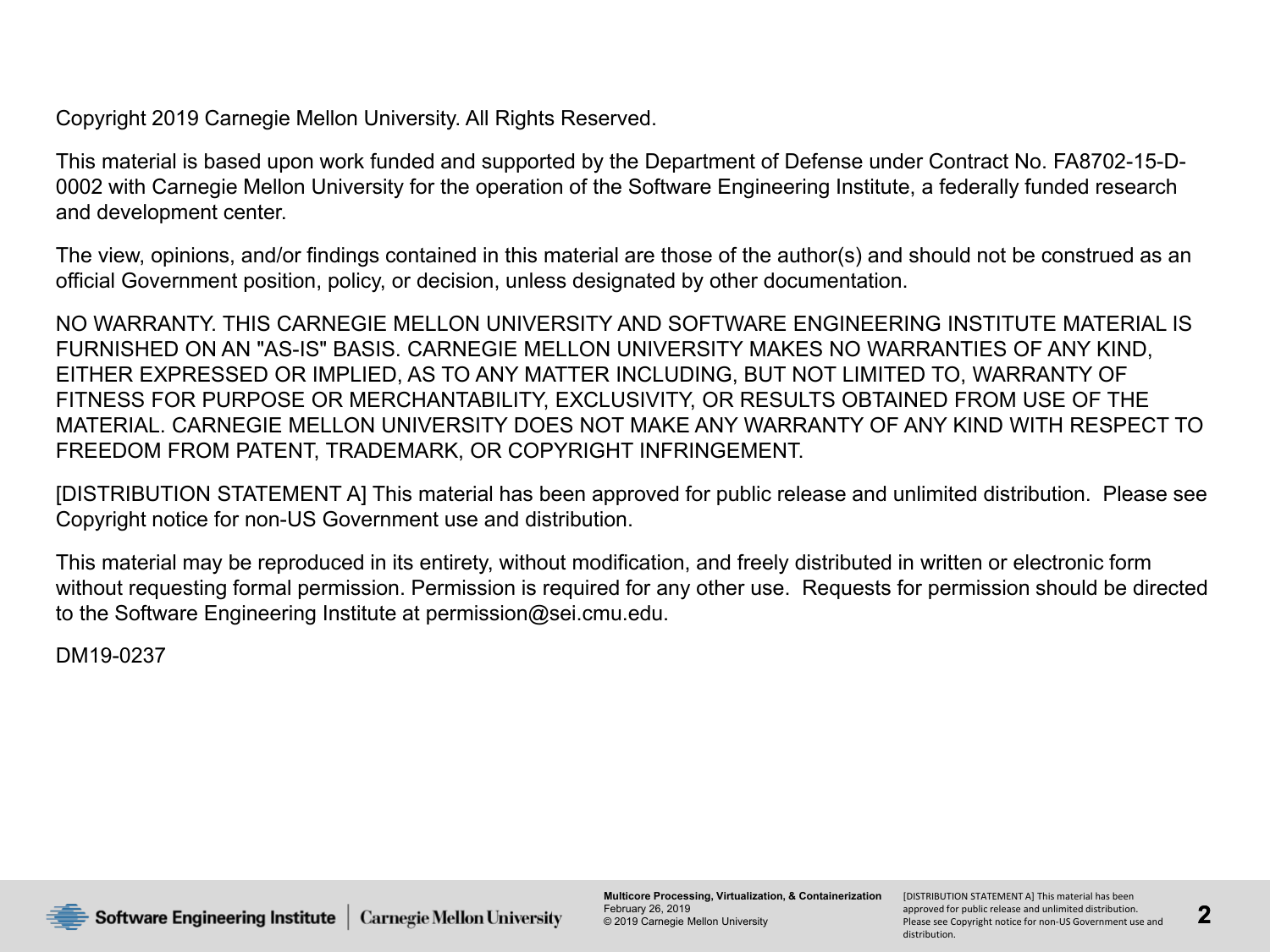# **Topics**

#### Big Picture Up Front (BPUF)

- Multicore Processing (MCP)
	- Definition, Current Trends, Pros and Cons, and Safety/Security Ramifications
- Virtualization (V)
	- Definition, Current Trends, Pros and Cons, and Safety/Security Ramifications
- Containerization (C)
	- Definition, Current Trends, Pros and Cons, and Safety/Security Ramifications
- Recommendations
	- When to Use
	- Architectural Patterns
	- How to Allocate (SW to containers to VMs to processors to cores)
	- Analysis (of interference and timing)
	- Testing
	- Documentation
	- Security
	- Certification and Accreditation

#### **Conclusion**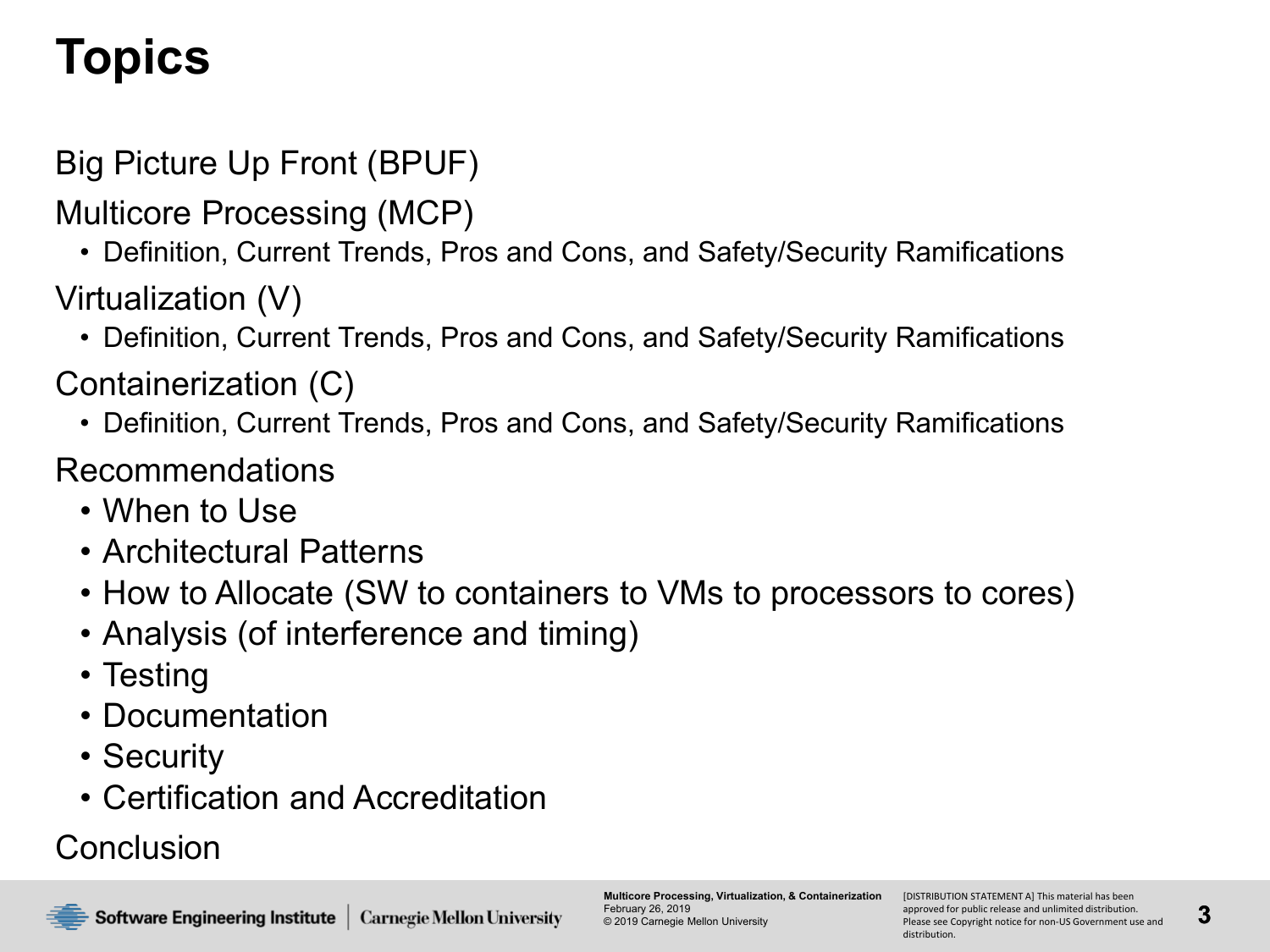#### MCP, Virtualization, and Containerization **Big Picture Up Front (BPUF)**

Software Engineering Institute | Carnegie Mellon University

**Multicore Processing, Virtualization, & Containerization Multicore Processing, Virtualization, & Containerization** © 2019 Carnegie Mellon University © 2018 Carnegie Mellon University.

[DISTRIBUTION STATEMENT A] This material has been approved for<br>public release and unlimited distribution. Please see Copyright notice [DISTRIBUTION STATEMENT A] This material has been approved for for non-US Government use and distribution.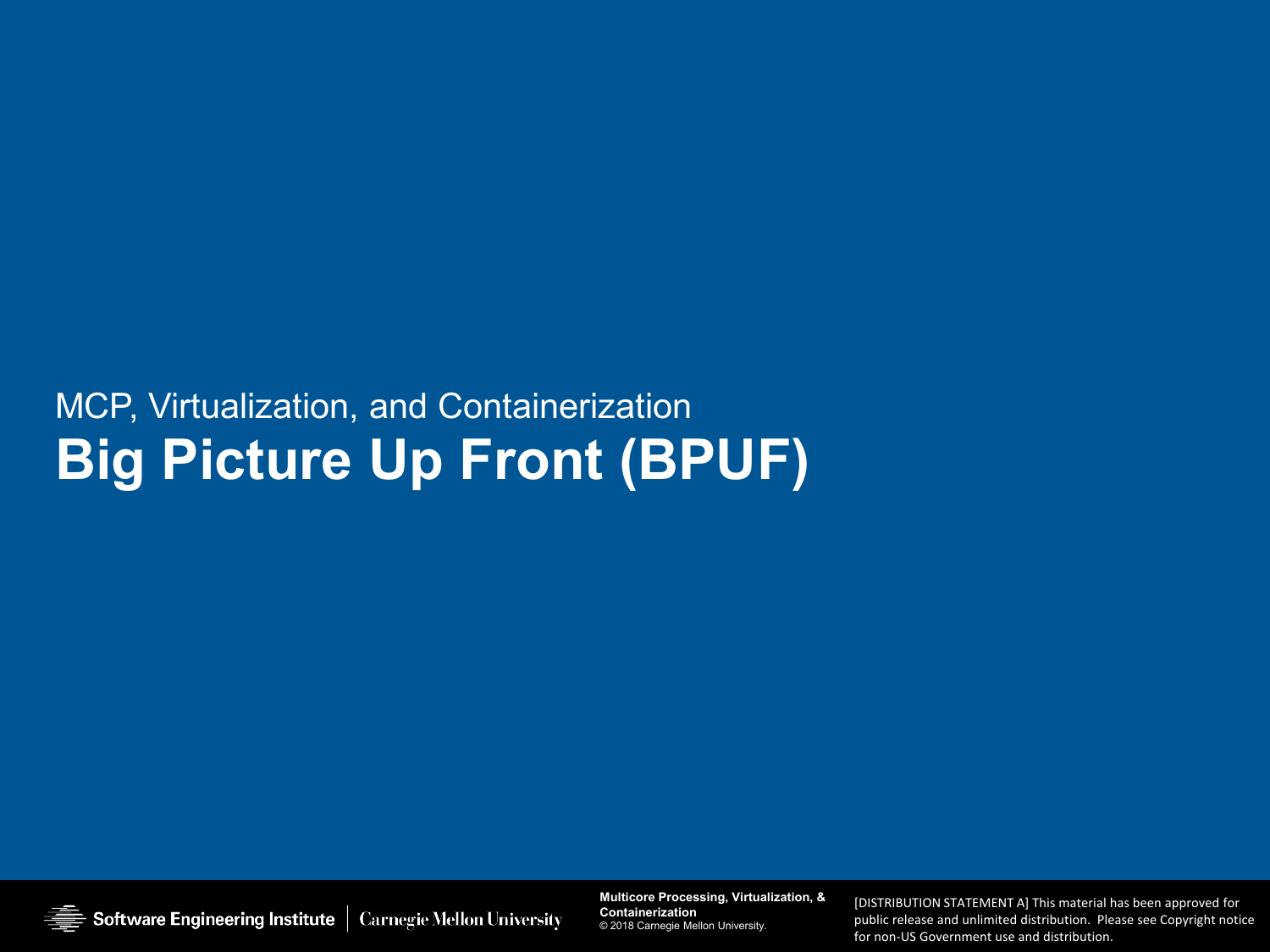#### **Motivation** BPUF

Supporting a DoD program to develop a control station for UAVs

• System is mission-critical, safety-critical, and security-critical.

*Cyber-physical* systems are beginning to be built using some combination of:

- Multicore Processing (MCP) via multicore processors
- Virtualization (V) via virtual machines (VMs)
- Containerization (C) via containers

These systems are:

- Not just weapons systems, aircraft, etc. with embedded software
- Not just data processing systems in the cloud
- For example, ground control stations

What are the significant ramifications on performance, reliability, robustness, safety, security, and associated policies?

**Multicore Processing, Virtualization, & Containerization** February 26, 2019 © 2019 Carnegie Mellon University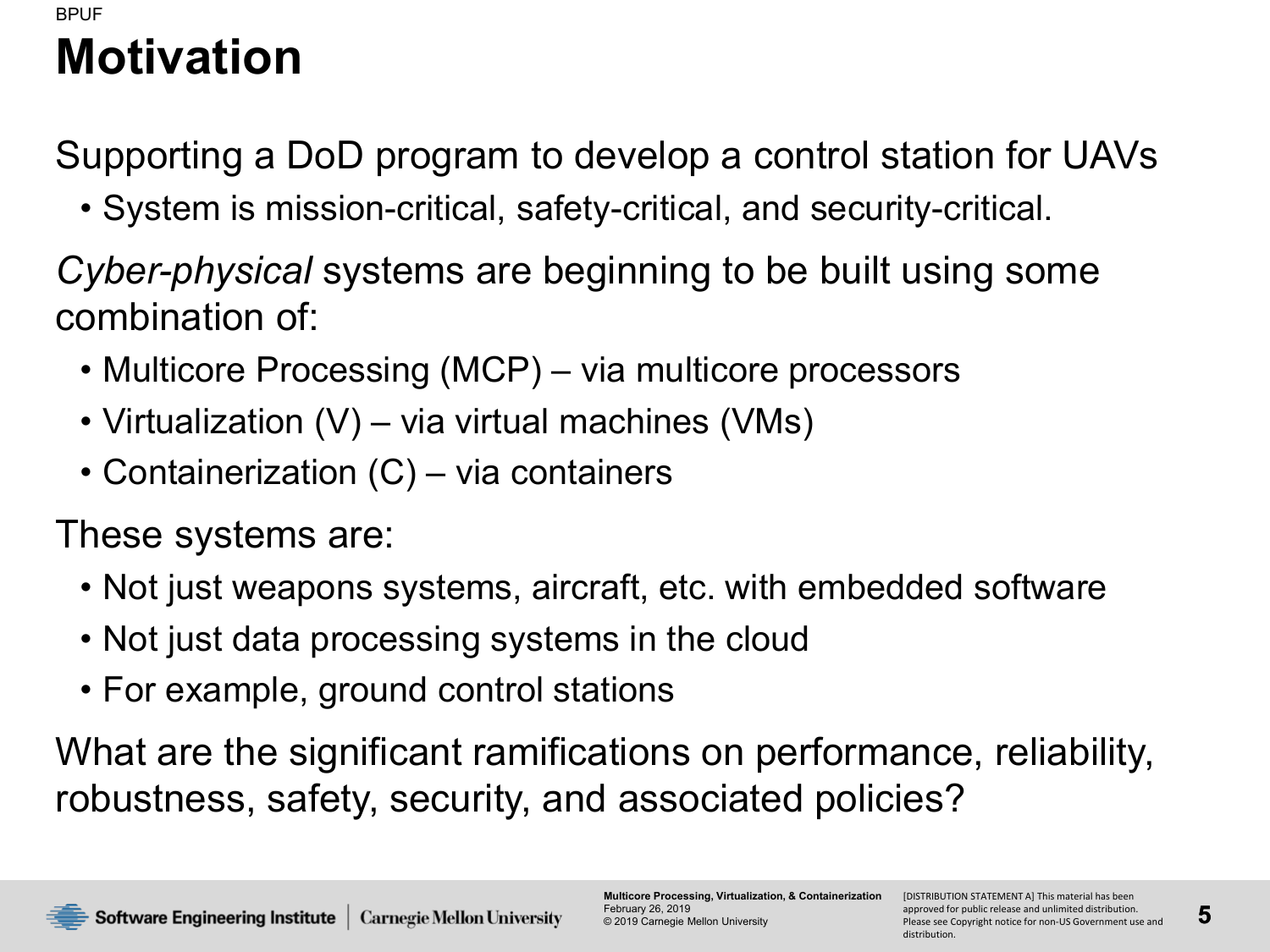#### **Key Concepts** BPUF

Three Related Technologies:

- Multicore Processing (MCP) via multicore processors
- Virtualization (V) via virtual machines (VMs)
- Containerization (C) via containers



**SW = Software Application, OS = Operating System, VM = Virtual Machine, CR = Core, CN = Container**



**Multicore Processing, Virtualization, & Containerization** February 26, 2019 © 2019 Carnegie Mellon University

[DISTRIBUTION STATEMENT A] This material has been approved for public release and unlimited distribution. Please see Copyright notice for non-US Government use and distribution.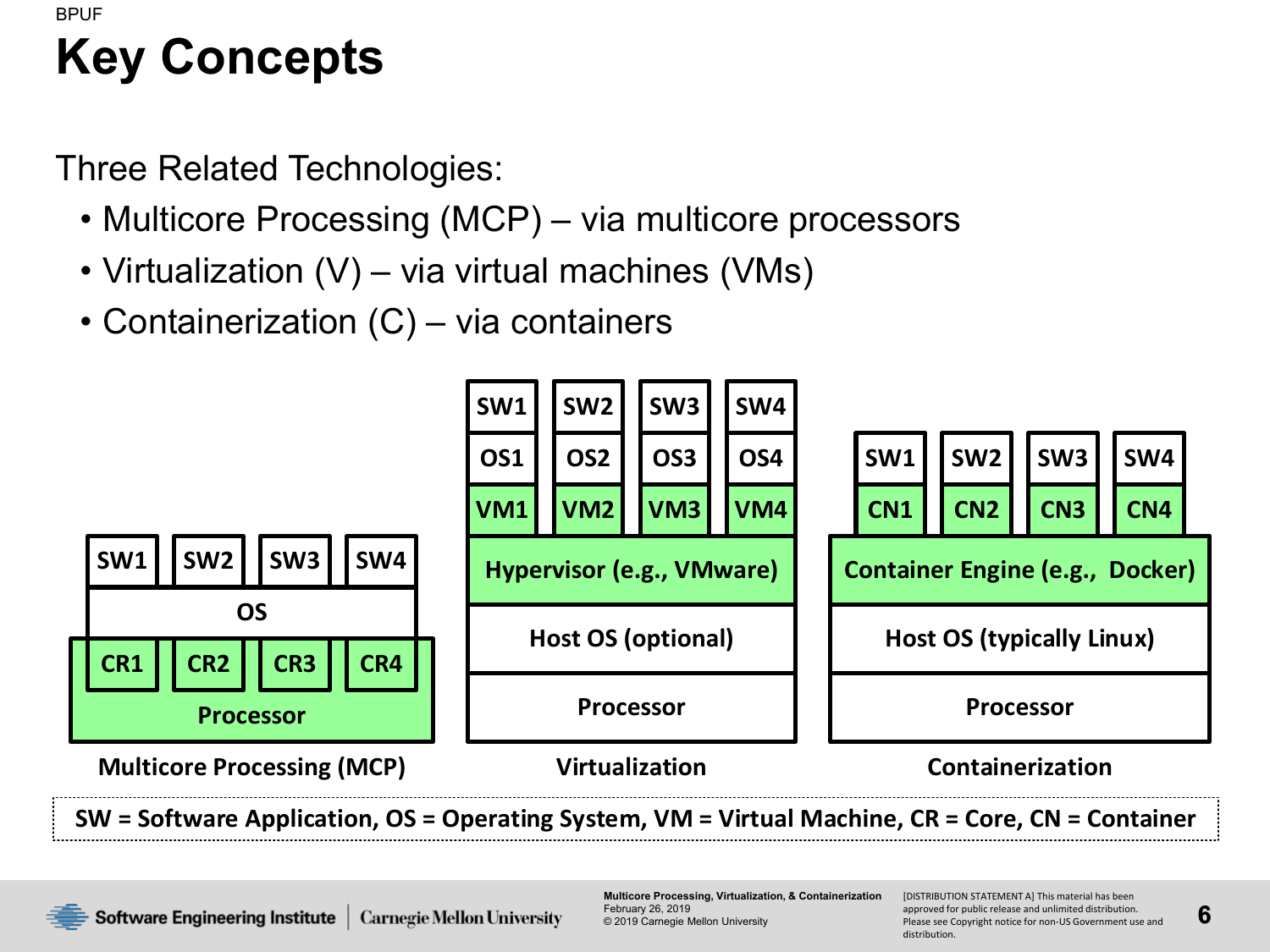#### **Three Technologies at Three Levels** BPUF



**Multicore Processing, Virtualization, & Containerization** February 26, 2019 © 2019 Carnegie Mellon University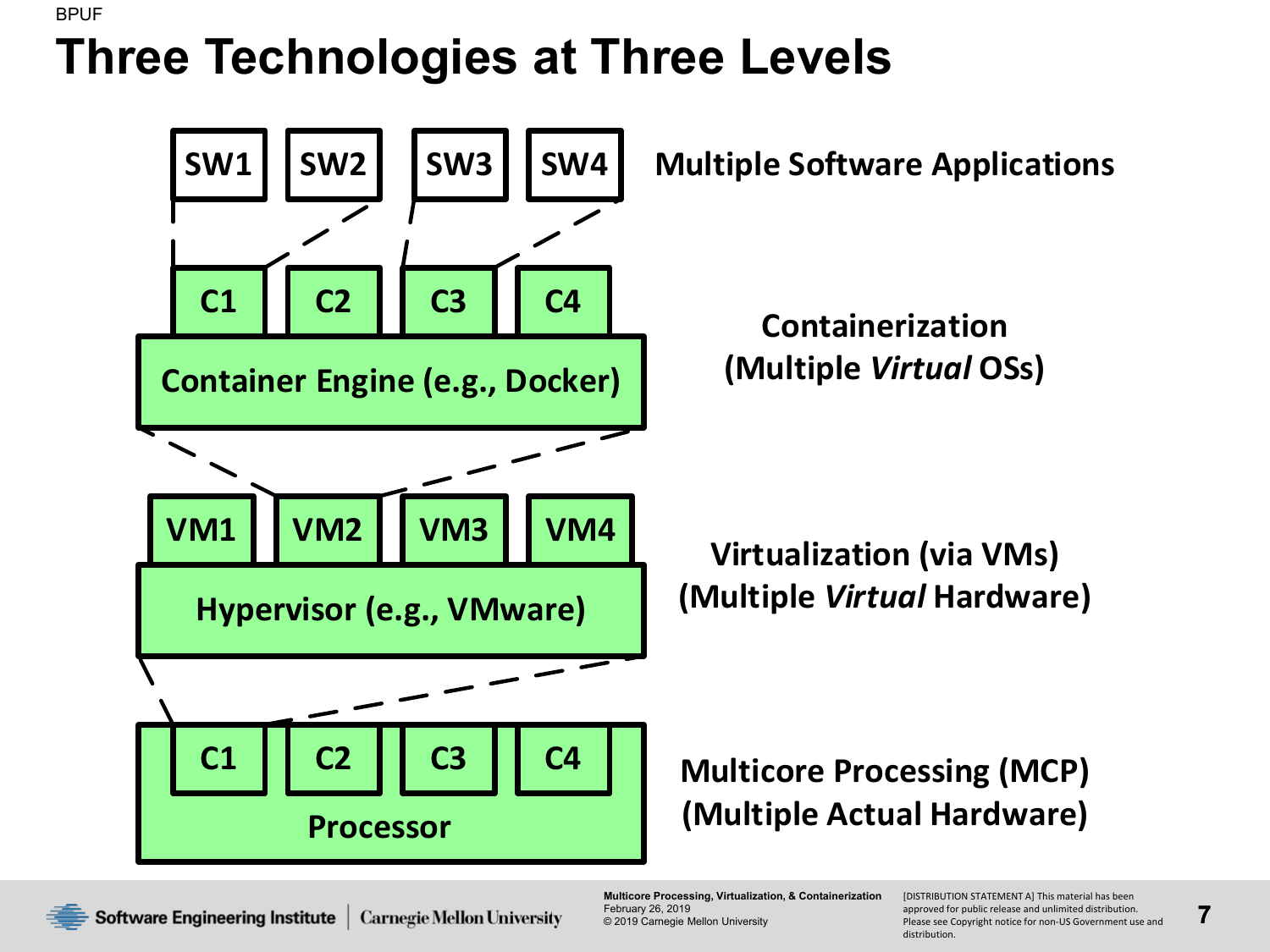#### **Key Points** BPUF

Multicore processing, virtualization, and containerization are:

- **Ubiquitous** and largely becoming unavoidable because of their many benefits
- **Different** than traditional architectures in terms of complexity, interference, and non-determinism
- **Challenging** due to ramifications of these differences, especially for real-time, safety-critical cyber-physical systems

Multicore processing, virtualization, and containerization may require:

- **Additional analysis and testing**
- **Changes in safety/security certification policy**

**Software Engineering Institute | Carnegie Mellon University** 

**Multicore Processing, Virtualization, & Containerization** February 26, 2019 © 2019 Carnegie Mellon University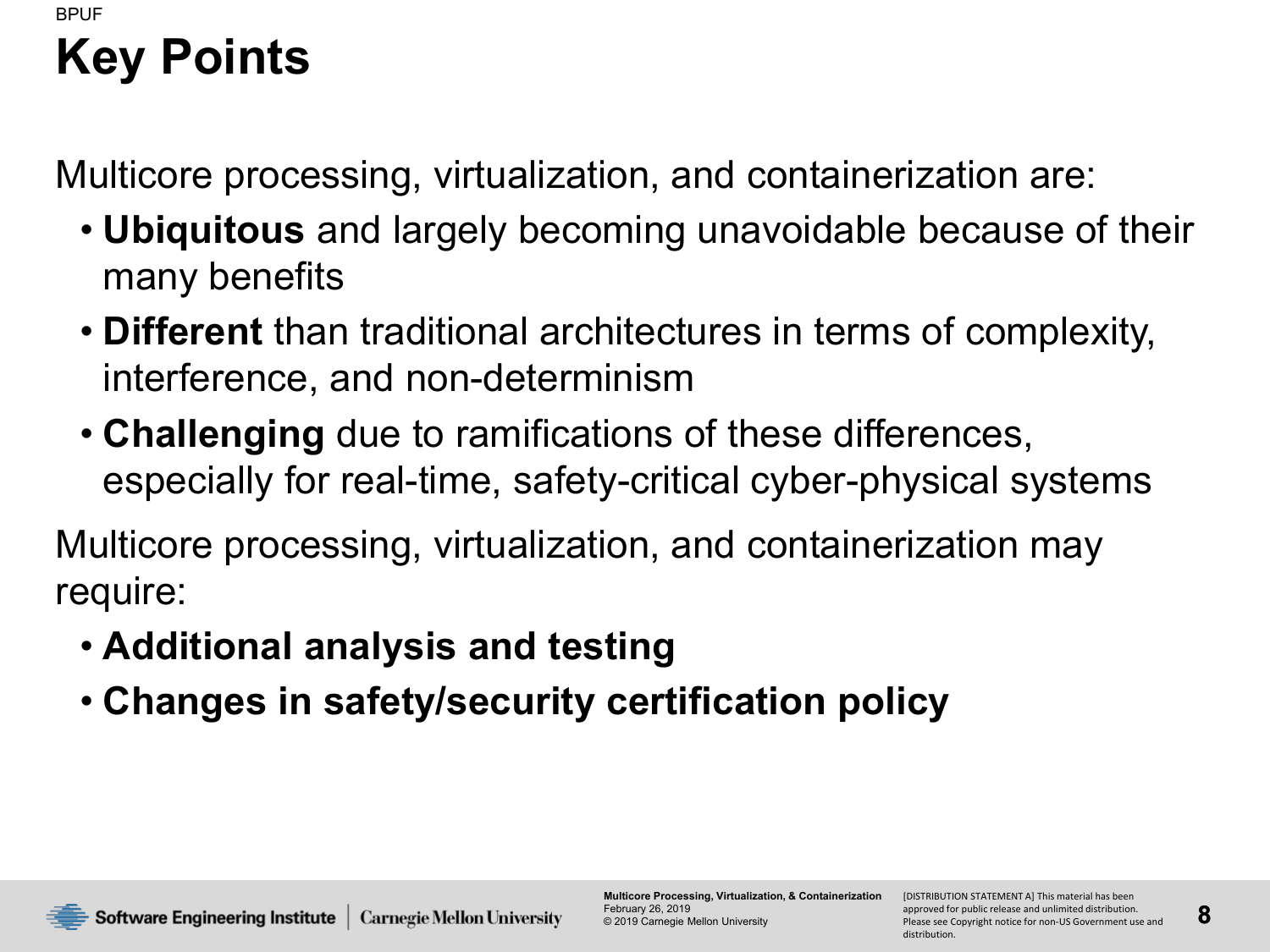#### **Pros** PBUF

Support for concurrency

Improved reliability and robustness by:

- Improving spatial and temporal isolation
- Limiting fault/failure propagation
- Supporting failover and recovery

Improved SWAP-C (Size, Weight, Power, and Cooling/Cost)

Hardware/OS isolation:

• Supports software reuse and technology refresh

Decreased hardware costs (due to multicore):

- Fewer computers/processors
- Sharing of underutilized computers/processors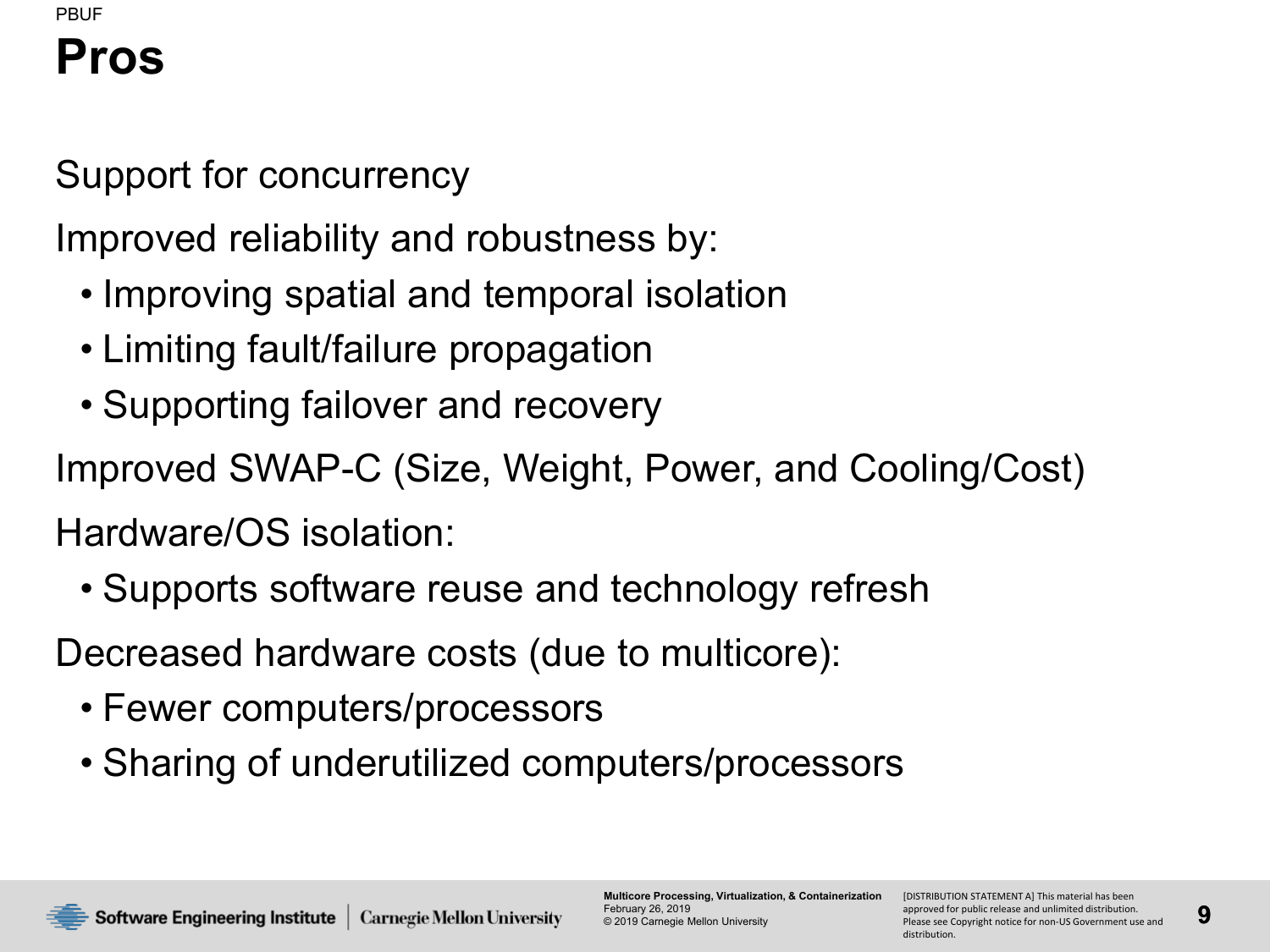#### **Cons** BPUF

Additional complexity

- Architecture
- Analysis (e.g., performance, safety, and security)
- Testing
- Layers of shared resources
- (e.g., caches, memory controllers, I/O controllers, and buses):
	- Sources of interference
	- Added single points of failure
- Sources of non-determinism

Increased hardware costs (due to virtualization overhead)

Changes to safety and security accreditation and certification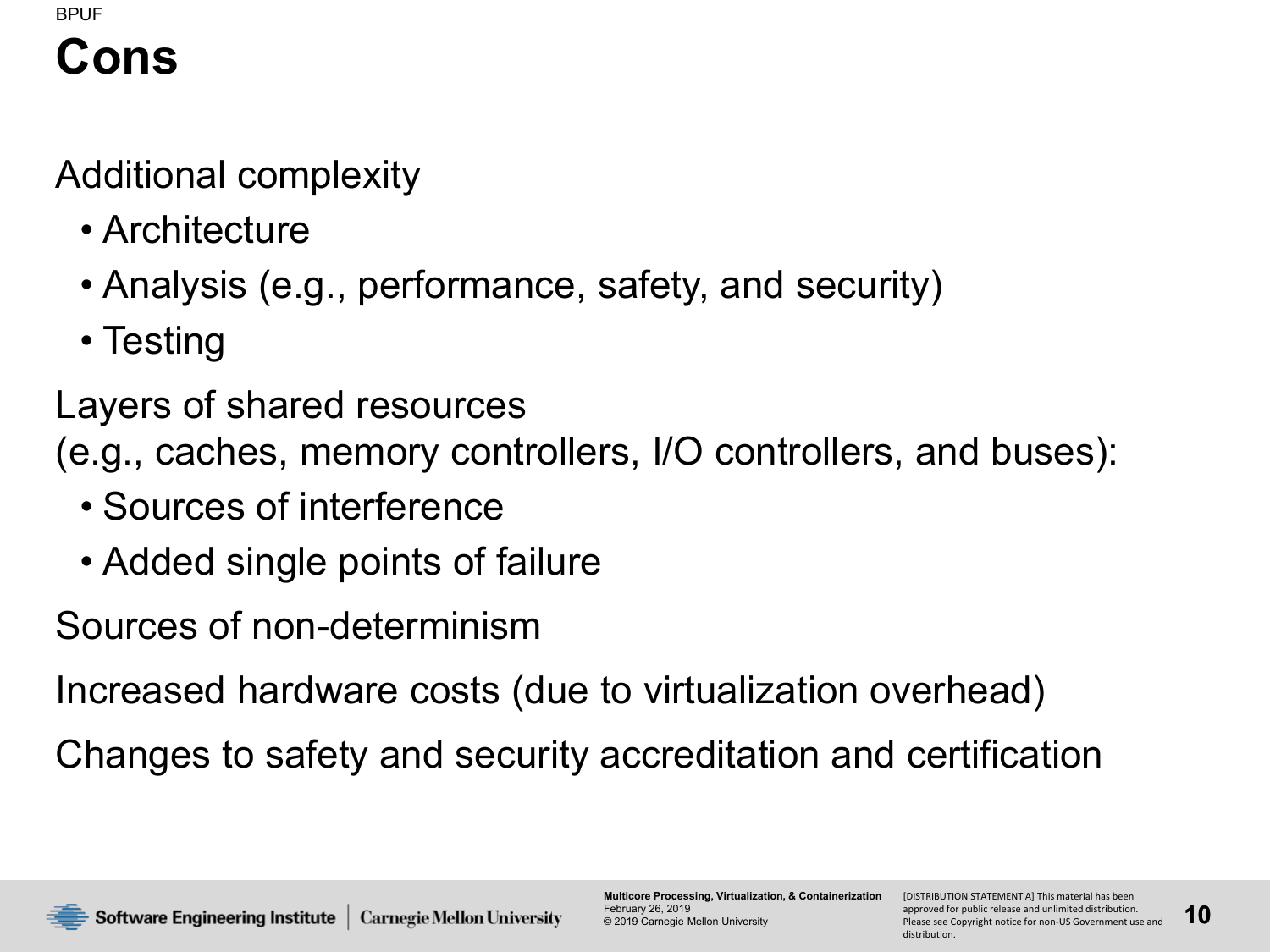#### **Policies**  BPUF

New ways are needed to verify and certify real-time safety-critical systems using multicore processing, virtualization, and containerization.

Existing policies for ensuring that the related quality requirements (especially reliability, robustness, safety, and security) are met:

- Are often based on assumptions that are no longer true
- Often mandate traditional architectural patterns that are inconsistent with processing, virtualization, and containerization technologies.

**Multicore Processing, Virtualization, & Containerization** February 26, 2019 © 2019 Carnegie Mellon University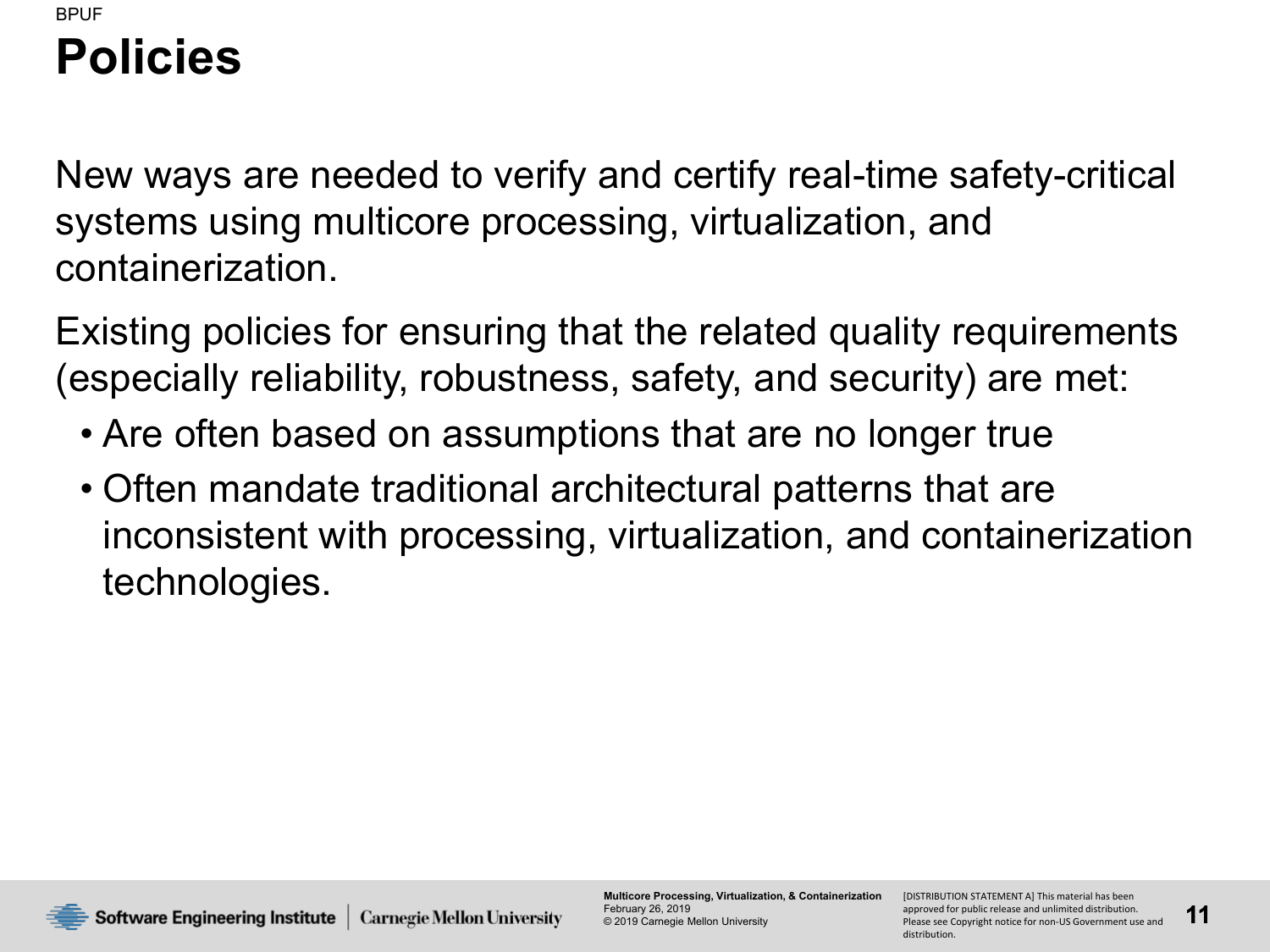#### MCP, Virtualization, and Containerization **Multi-Core Processing (MCP)**

Software Engineering Institute | Carnegie Mellon University

**Multicore Processing, Virtualization, & Containerization Multicore Processing, Virtualization, & Containerization** © 2019 Carnegie Mellon University © 2018 Carnegie Mellon University.

**12** Please see Copyright notice for non-US Government use and public release and unlimited distribution. Please see Copyright notice [DISTRIBUTION STATEMENT A] This material has been approved for public release and unlimited distribution. [DISTRIBUTION STATEMENT A] This material has been approved for for non-US Government use and distribution.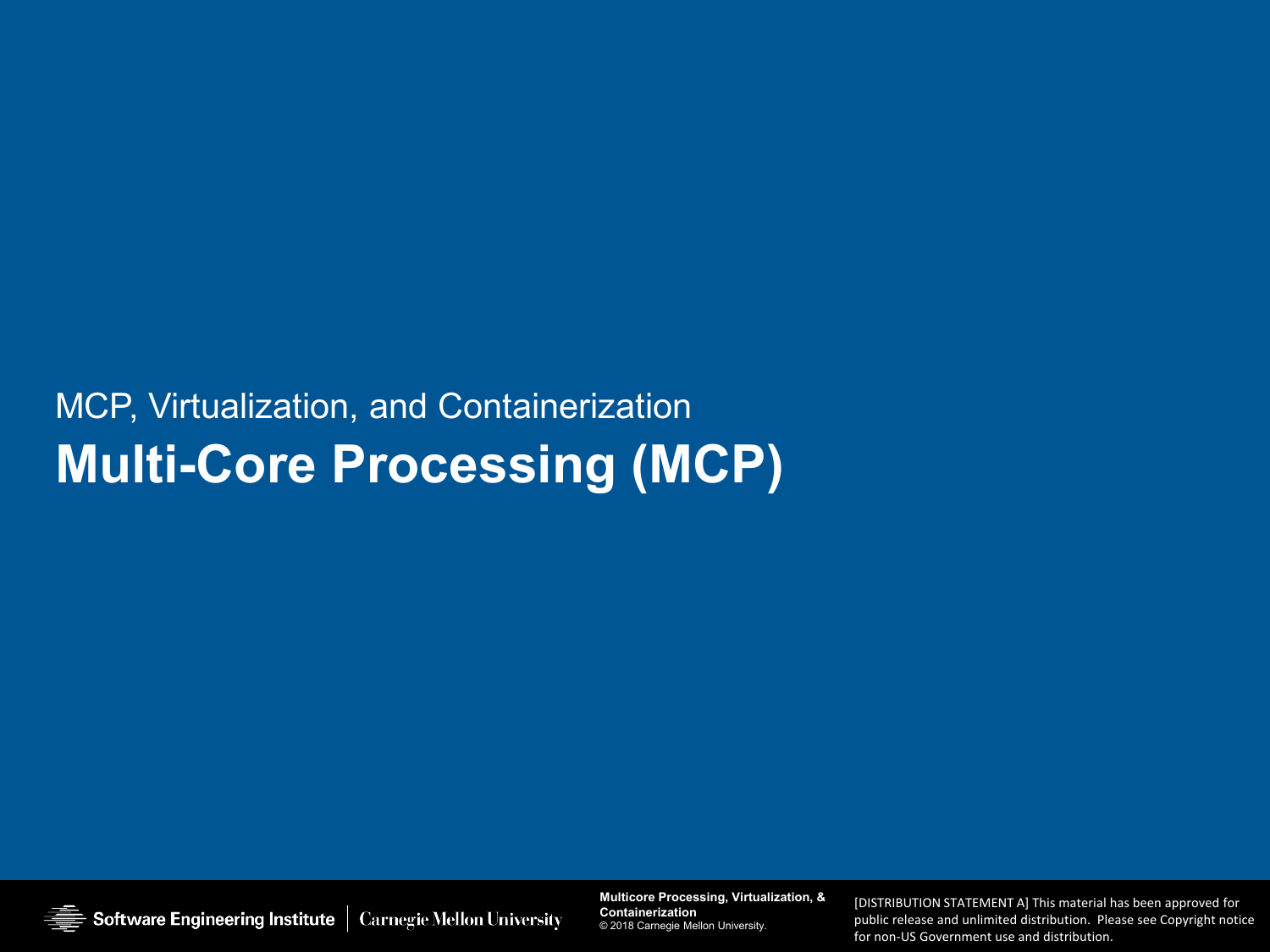### **Definition**

A **multicore processor** is a single integrated circuit (a.k.a., chip multiprocessor or CMP) that contains multiple core processing units (CPUs), more commonly known as cores.

Many different multicore processor architectures exist in terms of:

- Number of cores
- Homogeneous or heterogeneous cores (same or different types)
- Number and level of caches (relatively small and fast pools of local memory)
- How the cores are interconnected
- Minimal in-chip support for spatial and temporal isolation of cores:
	- **Physical isolation** ensures that different *cores* cannot access the same physical hardware (e.g., memory locations: caches and RAM).
	- **Temporal isolation** ensures that the execution of software on one *core* does not impact the temporal behavior of software running on another *core*.

**Multicore Processing, Virtualization, & Containerization** February 26, 2019 © 2019 Carnegie Mellon University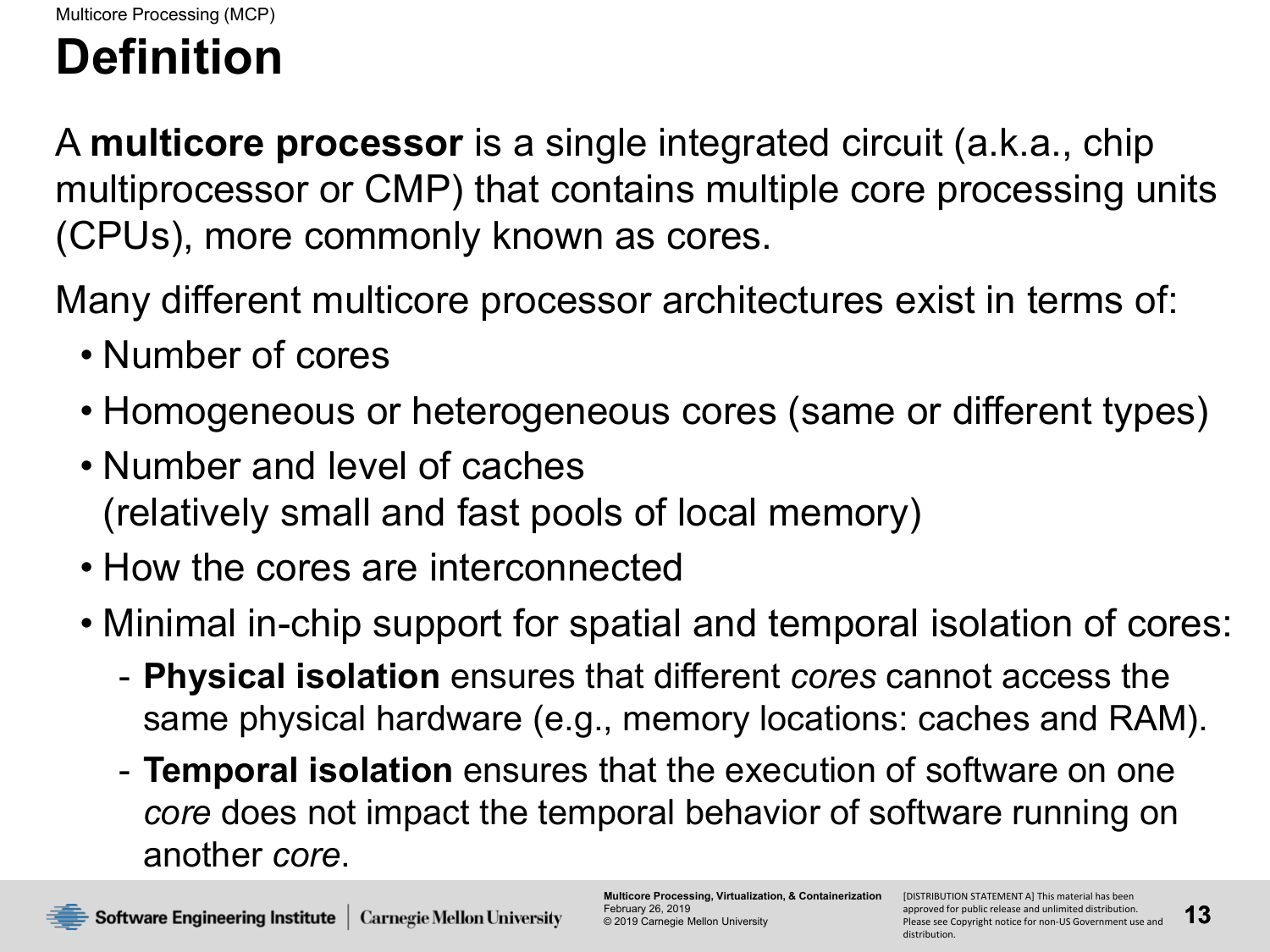# **Symmetric Multiprocessing (SMP)**

Homogeneous cores (typically general purpose)

Requires a multicore operating system



Software Engineering Institute | **Carnegie Mellon University** 

**Multicore Processing, Virtualization, & Containerization** February 26, 2019 © 2019 Carnegie Mellon University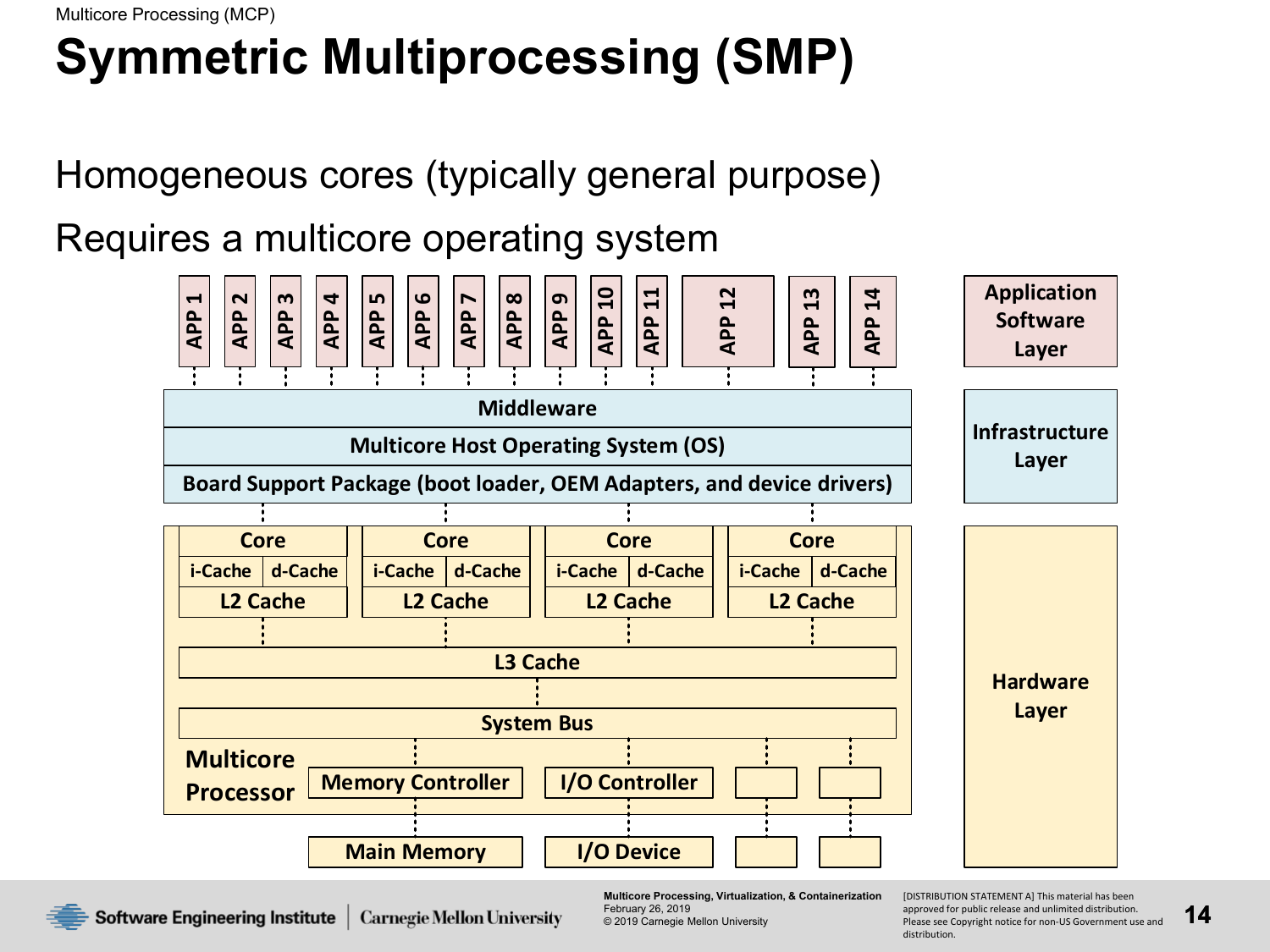Multicore Processing (MCP)

# **Asymmetric Multiprocessing (ASP)**

Heterogeneous cores (but homogeneous OS):

- Compare with single core processor + separate graphics card
- Today, GPU cores treated as a peripheral used by CPU cores



**Multicore Processing, Virtualization, & Containerization** February 26, 2019 © 2019 Carnegie Mellon University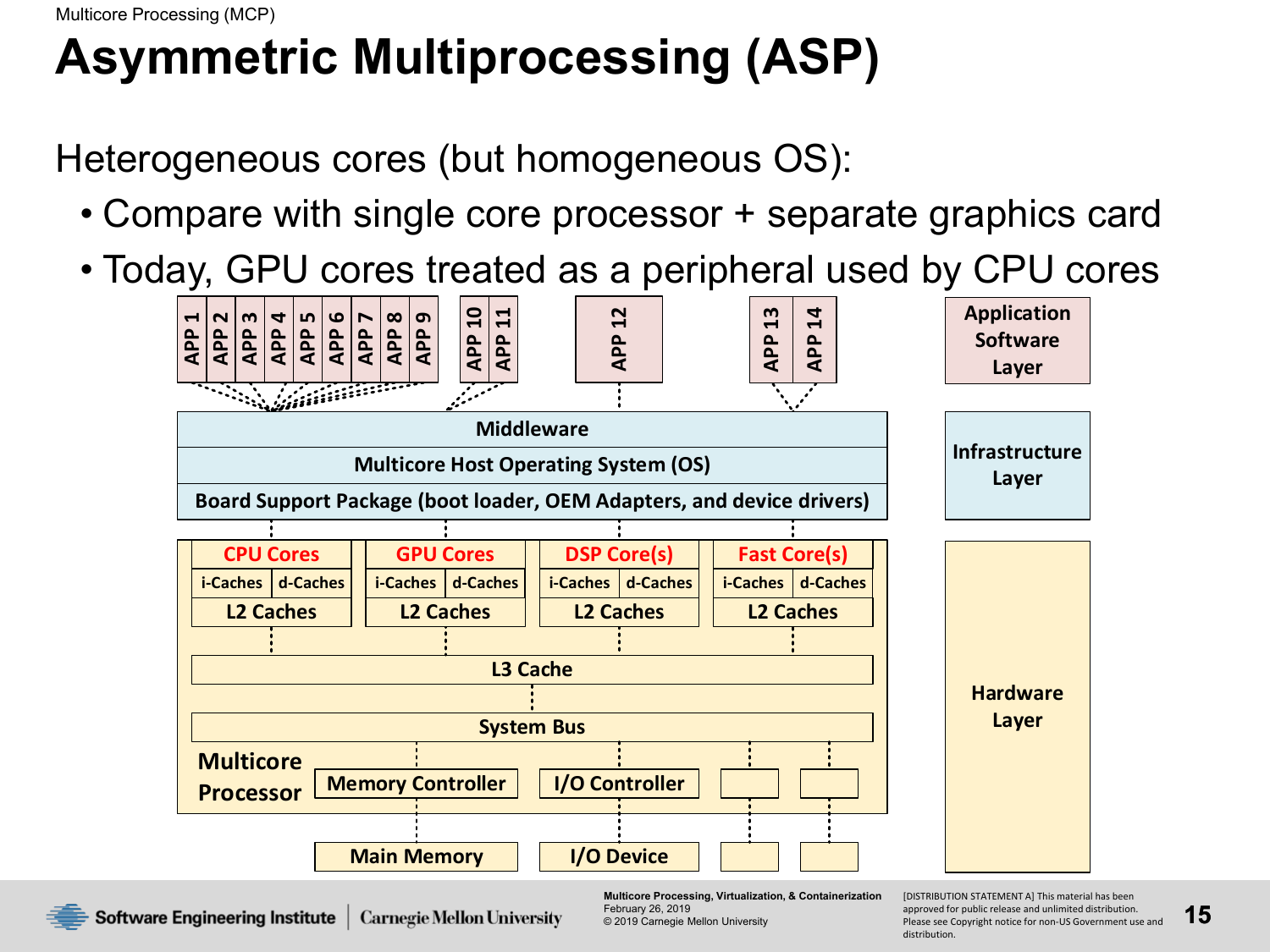## **Current Trends**

Multicore processors are replacing traditional single core processors:

- Fewer single core processors are being produced and supported.
- Single-core processors are increasingly technologically obsolete (as technical advances are primarily applied to multicore processors)

The number of cores continues to increase.

Asymmetric (e.g., computer on a chip) processors becoming more common.

User demand for significantly-increased performance in SWAP-C constrained environments increases need for multicore processing.

Multicore processors are starting to be used in real-time, safety- and security-critical, cyber-physical systems.

**Multicore Processing, Virtualization, & Containerization** February 26, 2019 © 2019 Carnegie Mellon University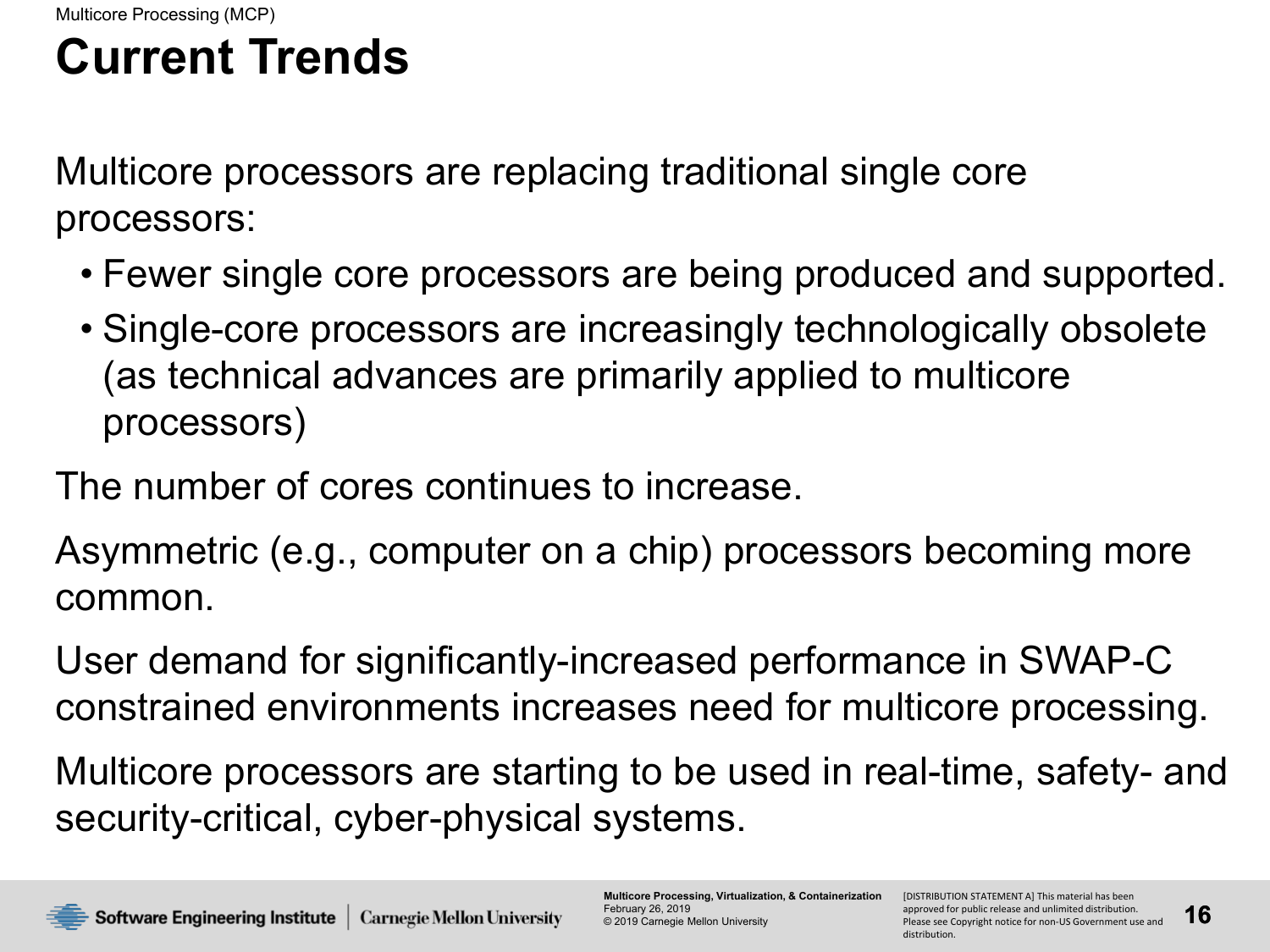# **Pros – Increased Energy Efficiency**

Decrease number of separate embedded computers

Overcomes increased heat generation due to Moore's Law

• Reduces the need for cooling

Reduces power consumption

• Increases battery life

Reduces SWAP-C (Size, Weight, and Power and Cooling/Cost)



**Multicore Processing, Virtualization, & Containerization** February 26, 2019 © 2019 Carnegie Mellon University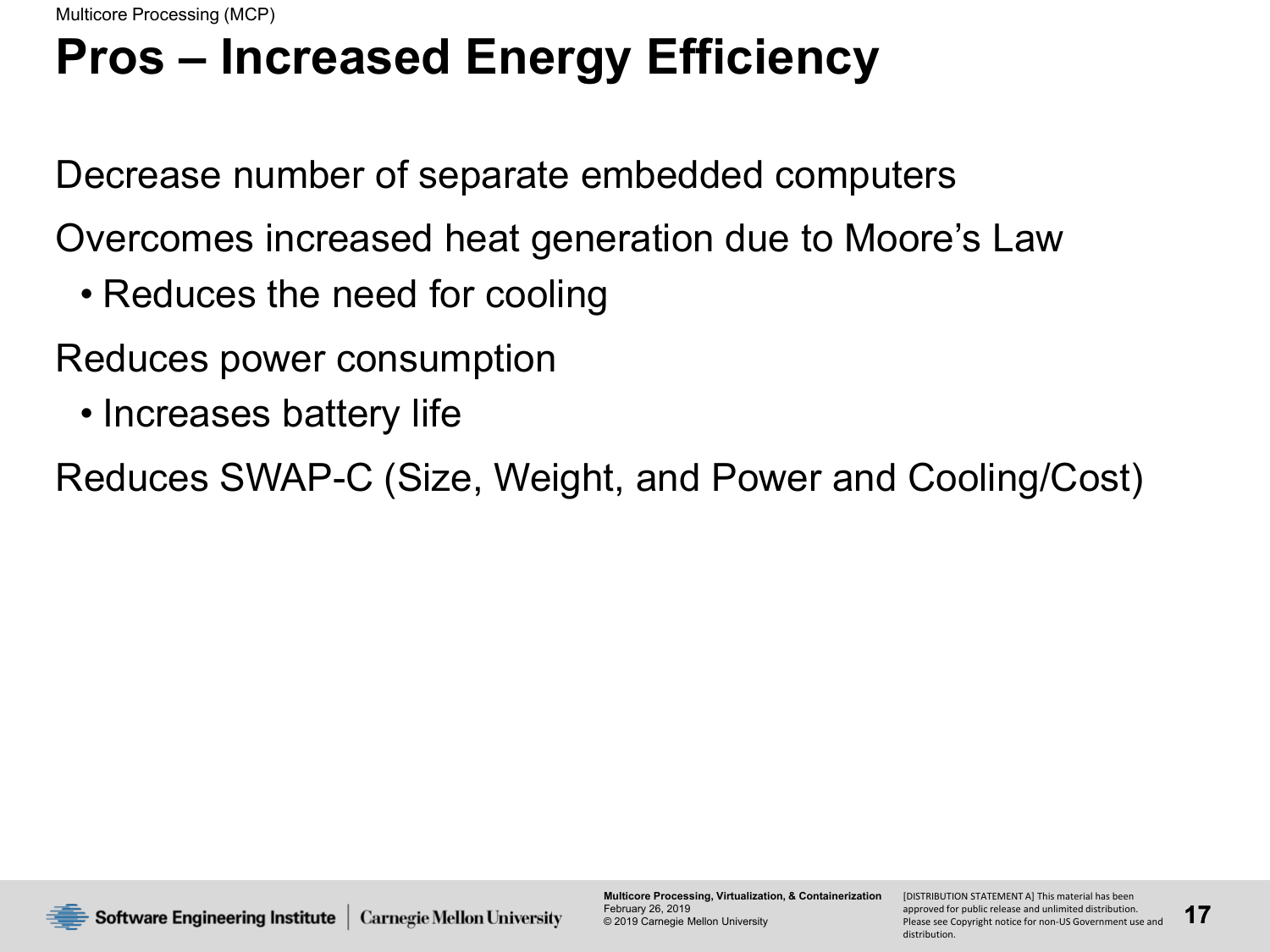### **Pros – True Concurrency**

Increased intrinsic support for *actual* (as opposed to virtual) parallel processing of:

- Individual software applications
- Multiple SW applications (server and cloud computing)



**Multicore Processing, Virtualization, & Containerization** February 26, 2019 © 2019 Carnegie Mellon University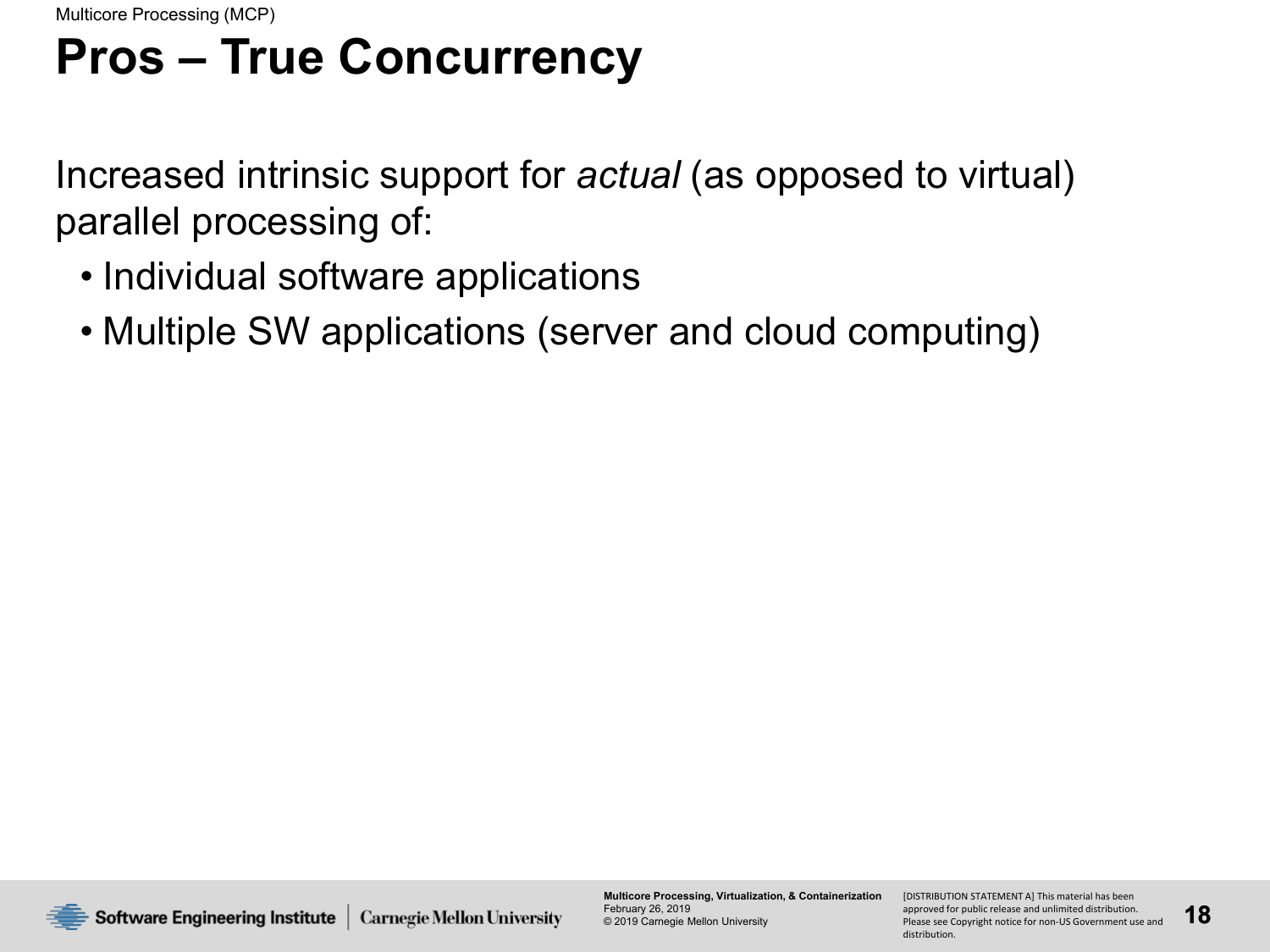### **Pros – Increased Performance**

Depends on number of cores, level of real concurrency (multithreading) of the software, and use of shared resources

Decreased distance between cores on integrated chips enable shorter resource access latency and higher cache speeds

• Compared to having separate processors/computers



**Multicore Processing, Virtualization, & Containerization** February 26, 2019 © 2019 Carnegie Mellon University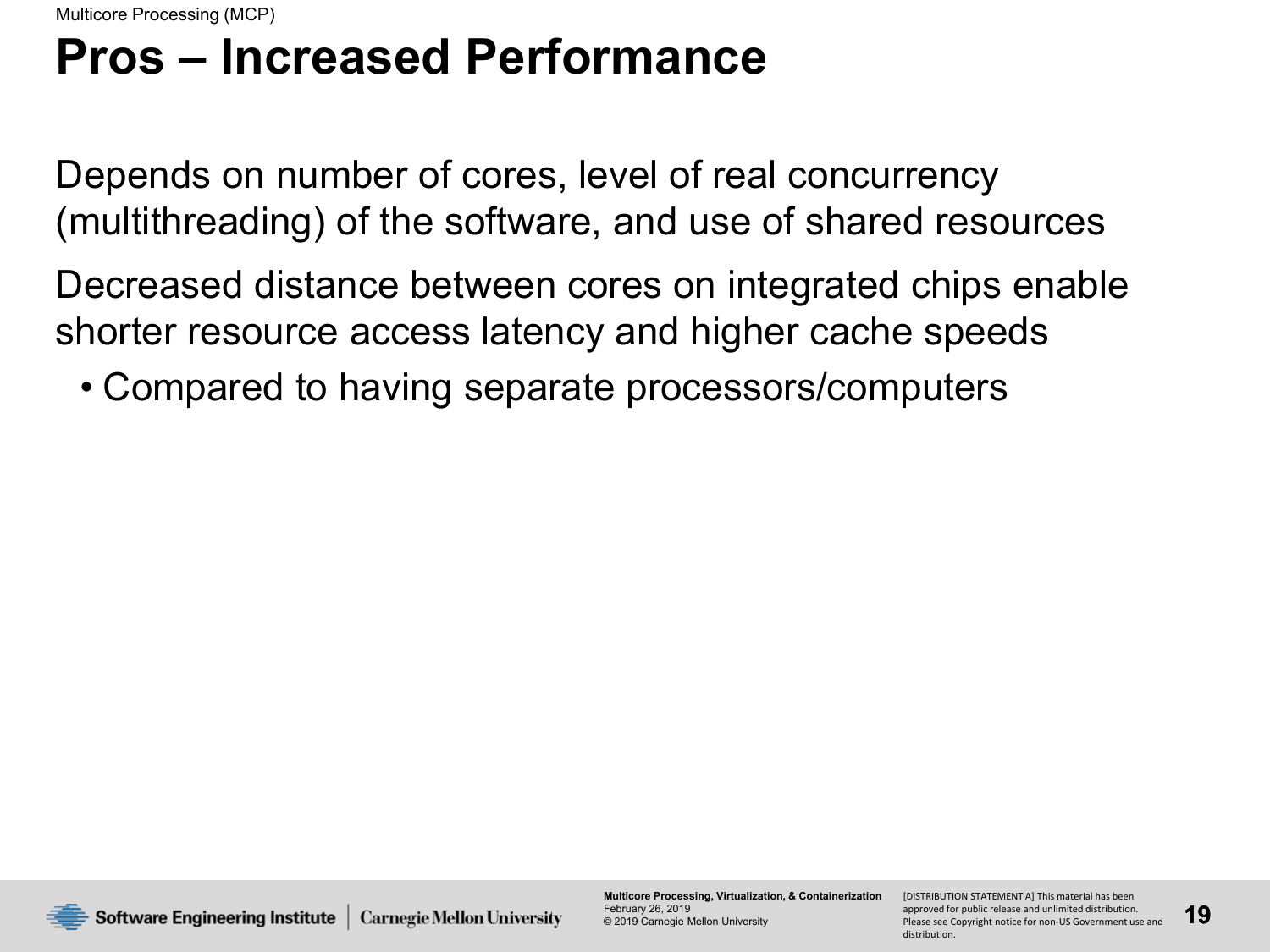# **Pros – Improved Isolation**

Typically improves (but does *not* guarantee) spatial and temporal isolation (segregation) compared to single core architectures:

- SW running on one core less likely to affect SW on another core than if both are executing on same single core
	- *Spatial isolation* of data in core-specific cashes
	- *Temporal isolation* of cores because thread on one core is not delayed by thread on another core (except for interference due to overlapping access to shared resources)
- May improve robustness by localizing impact of defects to single core

This increased isolation is particularly important in the "independent" execution of mixed-criticality applications (mission-critical, safetycritical, and security-critical).

**Multicore Processing, Virtualization, & Containerization** February 26, 2019 © 2019 Carnegie Mellon University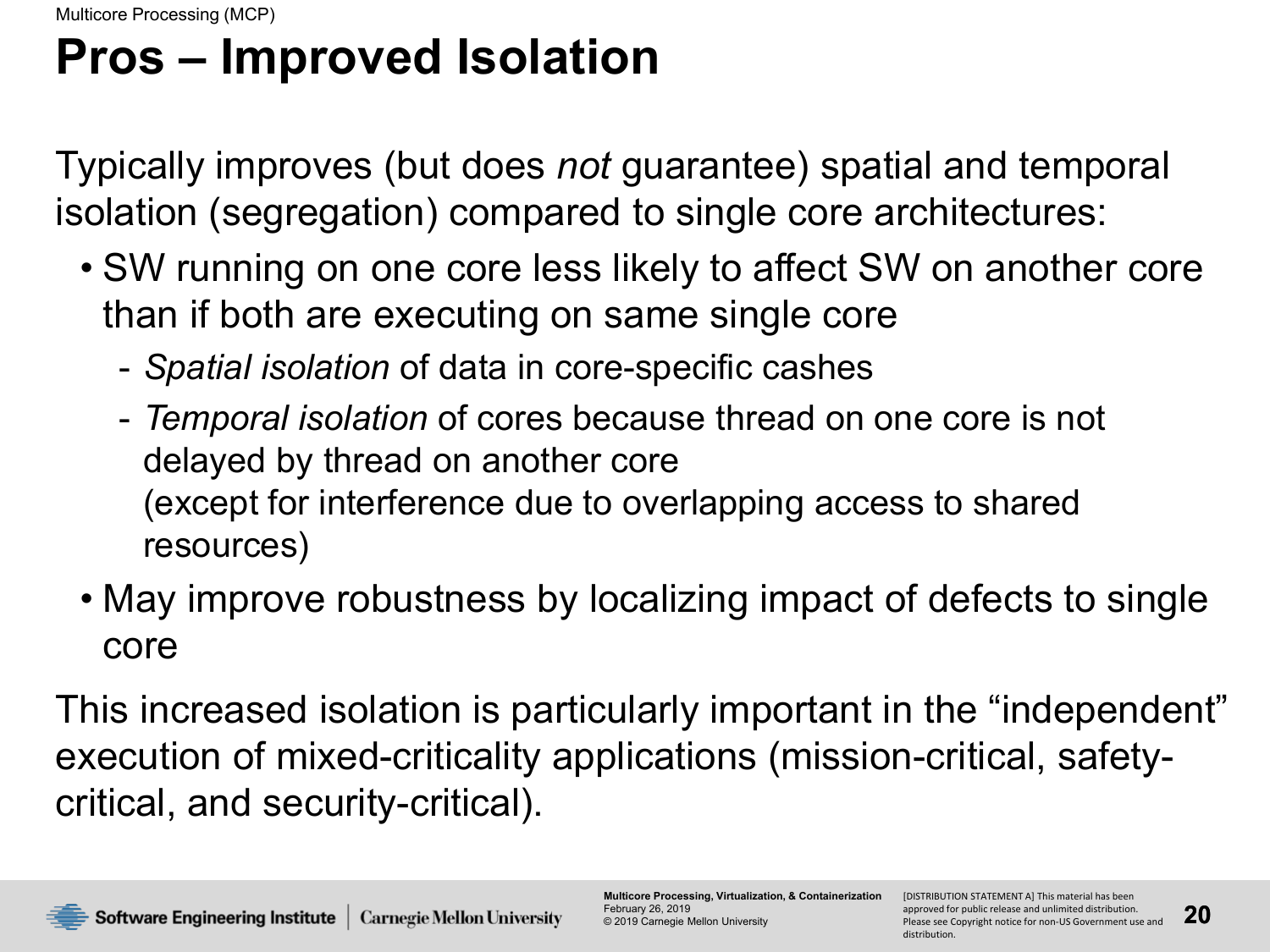### **Cons – Shared Resources**

Cores share:

- *Processor-internal* resources (L3 cache, system bus, memory controller, I/O controllers, and interconnects)
- *Processor-external* resources (main memory, I/O devices, and networks)

Shared resources imply:

- Single points of failure
- Two applications running on *same* core can interfere with each other.
- Software running on one core can impact software running on *another* core (i.e., interference can violate spatial and temporal isolation because multicore support for isolation is limited).

**Software Engineering Institute | Carnegie Mellon University** 

**Multicore Processing, Virtualization, & Containerization** February 26, 2019 © 2019 Carnegie Mellon University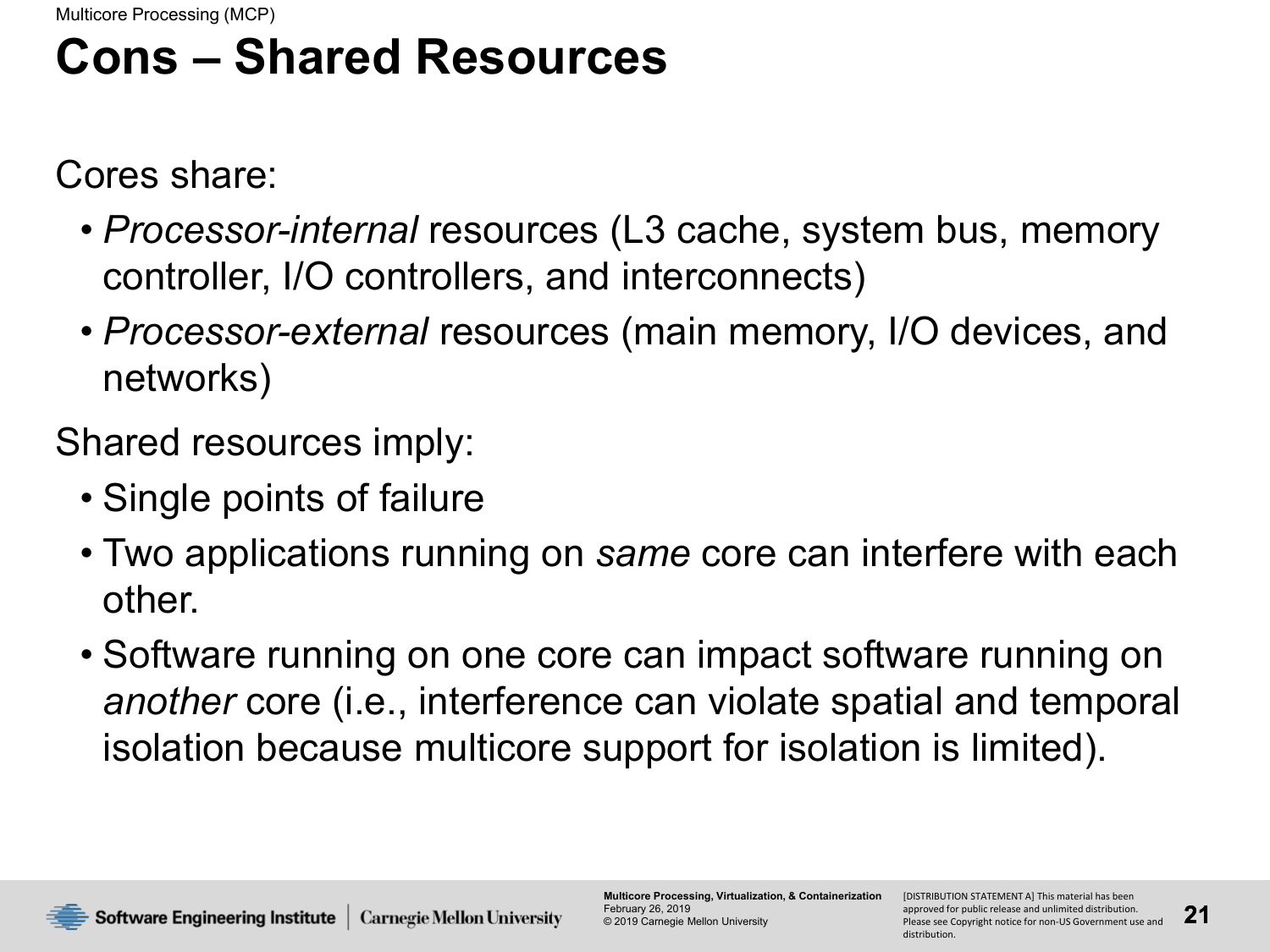### **Cons – Interference**

Interference occurs when software executing on one core impacts the behavior of software executing on other cores in the same processor:

- Failure of spatial isolation (due to shared memory access)
- Failure of temporal isolation (due to interference delays/penalties)

Multicore processors may have special hardware that can be used to enforce spatial isolation to prevent software running on different cores from accessing the same processor-internal memory.

• Temporal isolation is a bigger problem than spatial isolation.

The number of interference paths increase very rapidly with number of cores.

- Exhaustive analysis of all interference paths is often impossible.
- Representative selection of paths is necessary.

**Multicore Processing, Virtualization, & Containerization** February 26, 2019 © 2019 Carnegie Mellon University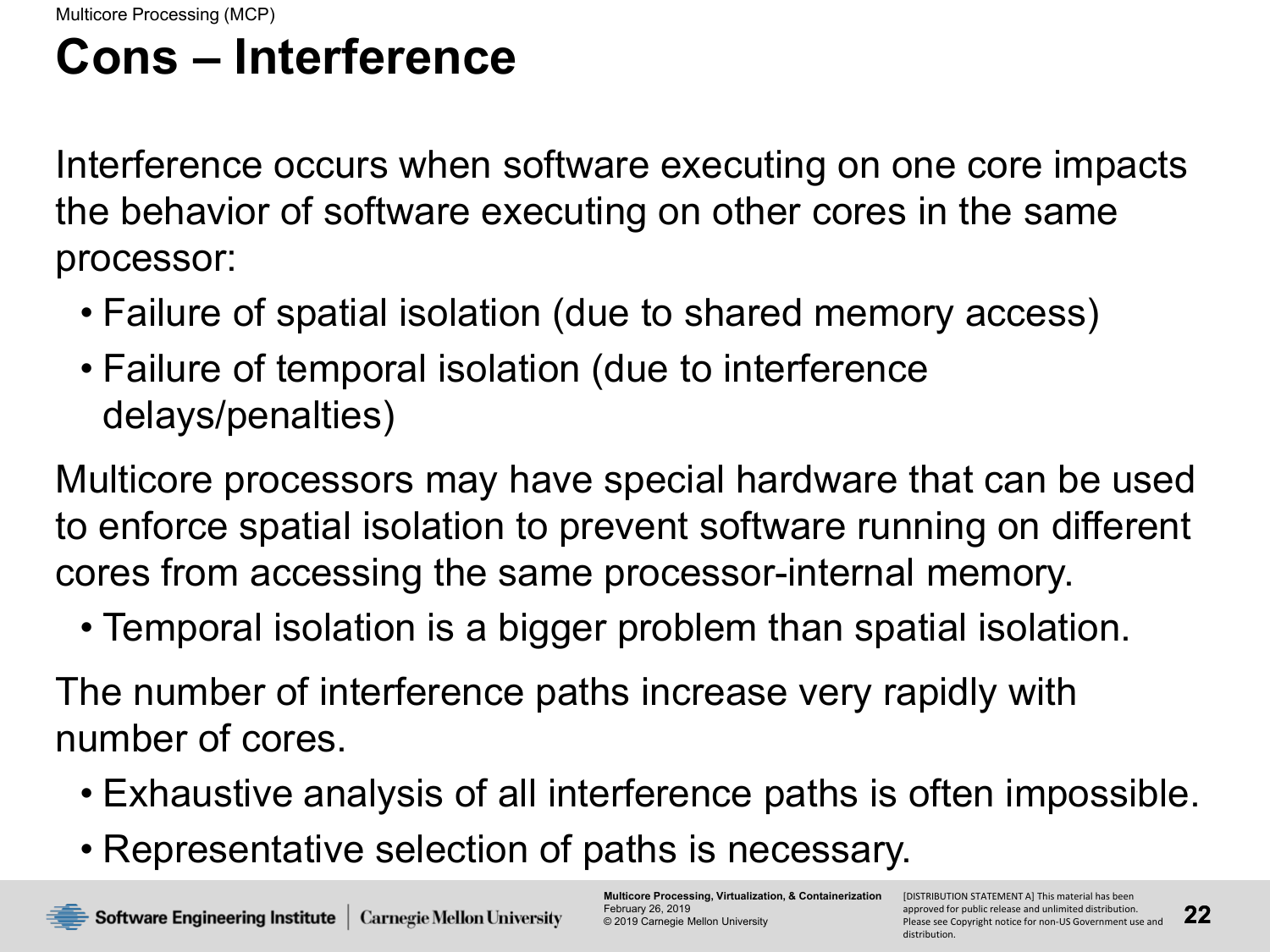## **Cons – Example Interference Paths**

Three example interference paths with shared resources indicated:



Software Engineering Institute | Carnegie Mellon University

**Multicore Processing, Virtualization, & Containerization** February 26, 2019 © 2019 Carnegie Mellon University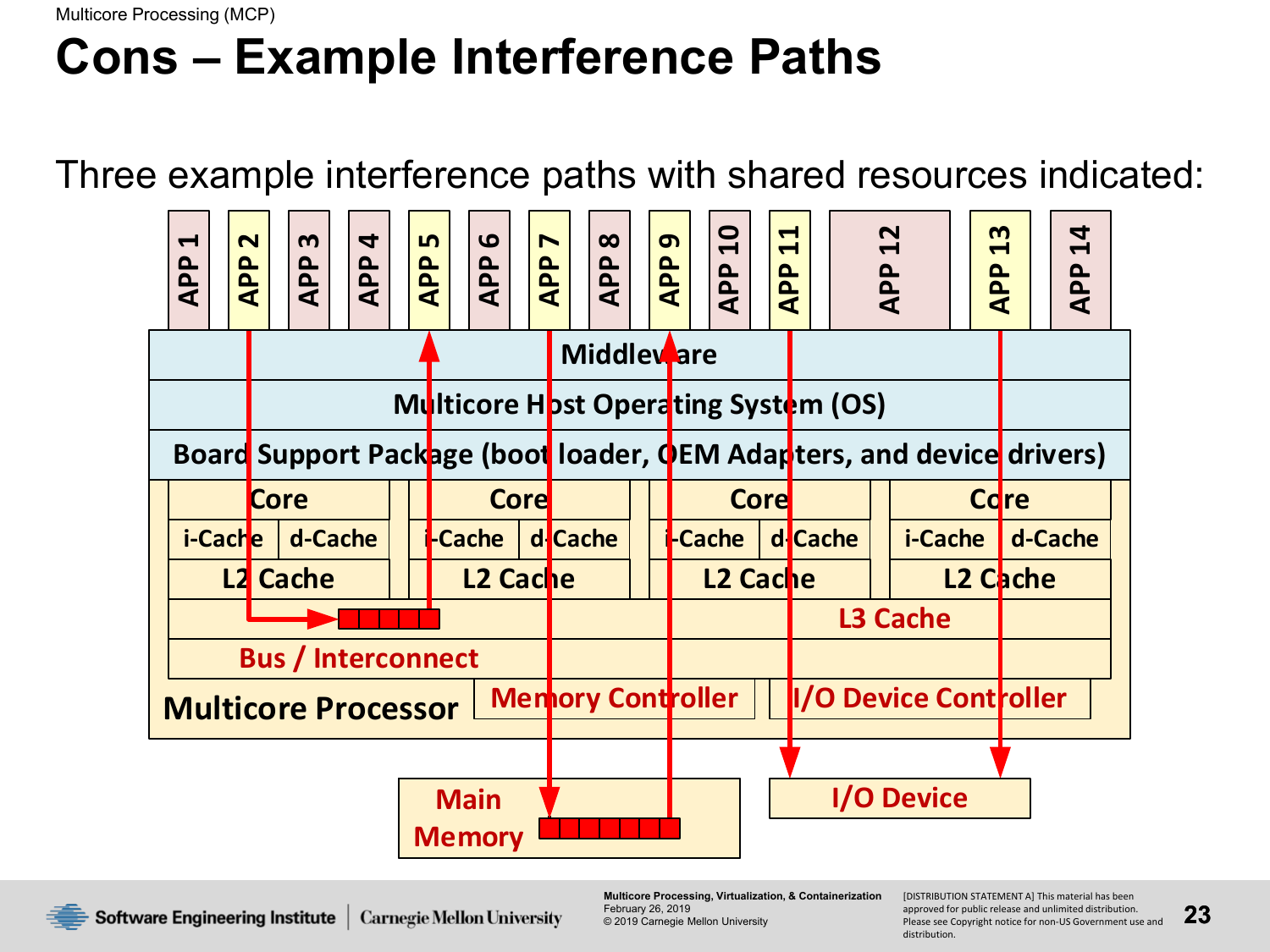### **Cons – Increased Concurrency Defects**

Increased potential for concurrency defects due to cores executing concurrently:

- Deadlock
- Livelock
- Starvation
- Suspension
- (Data) race conditions
- Priority inversion
- Order violations
- Order vulnerabilities
- Atomicity violations

Increased amount and difficulty of testing needed to uncover concurrency defects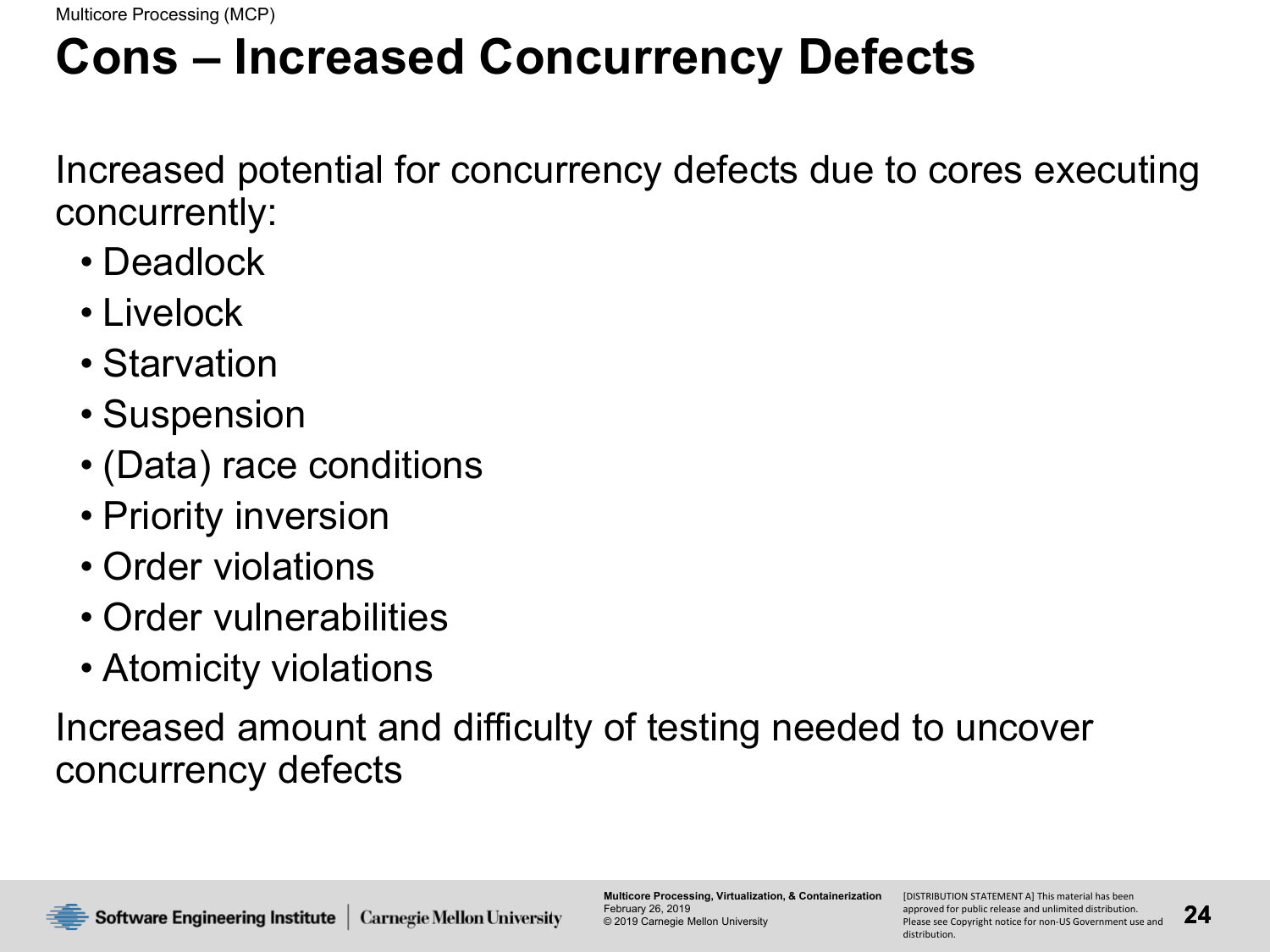### **Concurrency Defects**

*Deadlock* is a failure *condition* that exists when one thread or process cannot proceed because it needs to obtain a resource that is held by a second thread, while the first thread holds a resource that the second thread needs. All involved threads are in a waiting state as they wait for other threads to release the resource they need.

*Livelock* is a failure *condition* that exists when one thread or process is waiting on a resource that will never become available, while a CPU is busily releasing and acquiring the shared resource. The state of the waiting thread is constantly changing, with the thread frequently executing but never reaching completion.

*Starvation* is a failure *condition* that exists when a thread or process is ready to execute but is indefinitely delayed because other processes are continually given preference.

*Suspension* is a failure *condition* that exists when a thread or process is forced to wait too long before it can access a shared resource. The thread eventually obtains the resource but too late.

*Data Race* is a failure *event* that occurs when at a thread or process writes to an unprotected memory location while others are simultaneously accessing it.

*Priority Inversion* in which a higher priority thread or process is forced to wait on a lower priority one.

*Order Violation* is a failure *event* that occurs when two or more threads or processes execute in an incorrect order.

*Order Vulnerability* exists when the expected order of at least two memory accesses is not enforced.

*Atomicity Violation* is a failure *event* that occurs when a code block that must run to completion without disruption is interrupted by the execution of another code block.

**Multicore Processing, Virtualization, & Containerization** February 26, 2019 © 2019 Carnegie Mellon University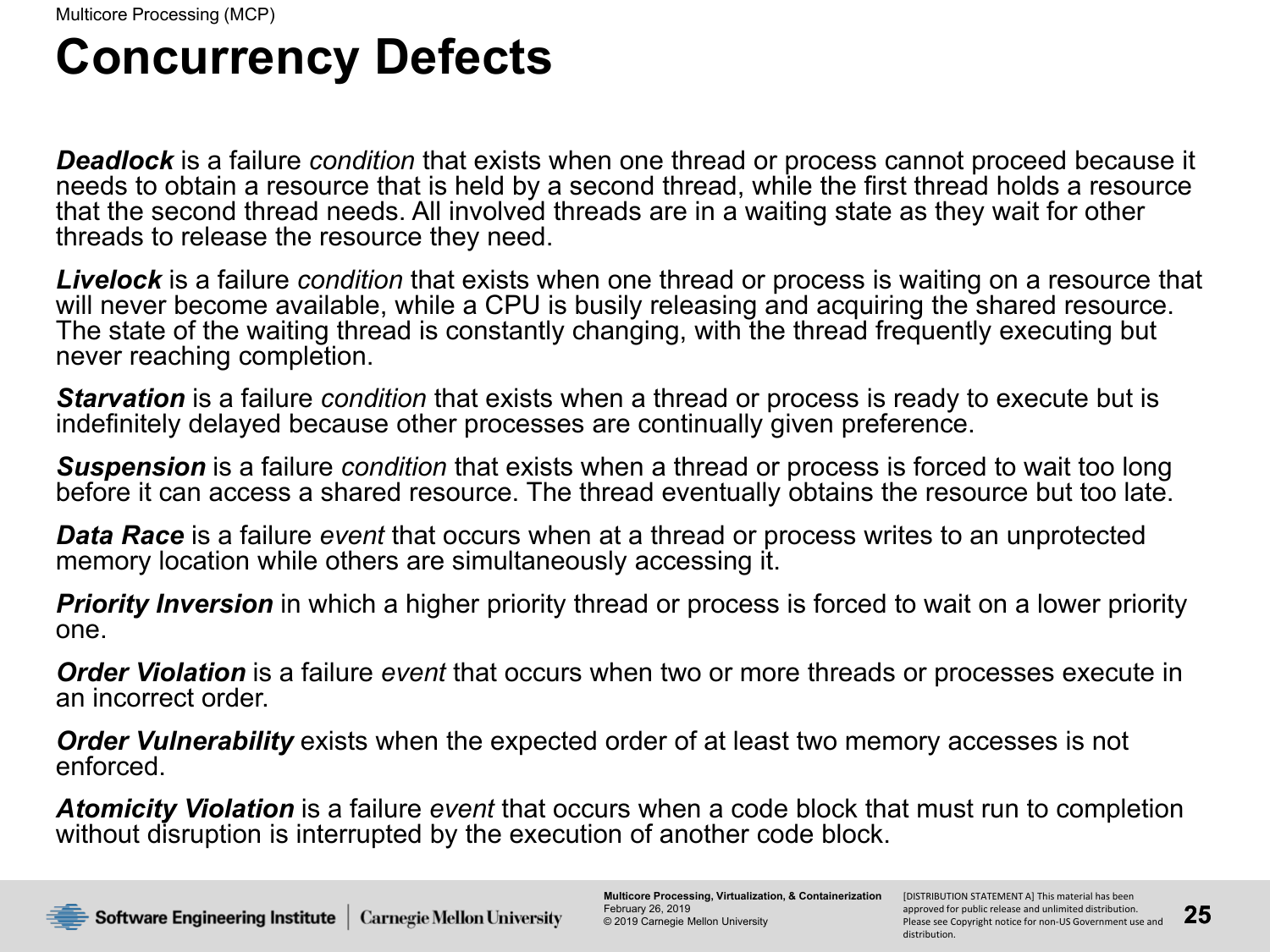Multicore Processing (MCP)

### **Cons – Increased Non-Determinism**

I/O Interrupts have top-level hardware priority

• Note that this is also a problem with single core processors.

*Lock thrashing* is the existence of excessive lock conflicts due to simultaneous access of kernel services by different cores, resulting in decreased concurrency and performance.



**Active Transactions** 

The resulting behavior is non-deterministic, unpredictable, and the source of related failures.

**Multicore Processing, Virtualization, & Containerization** February 26, 2019 © 2019 Carnegie Mellon University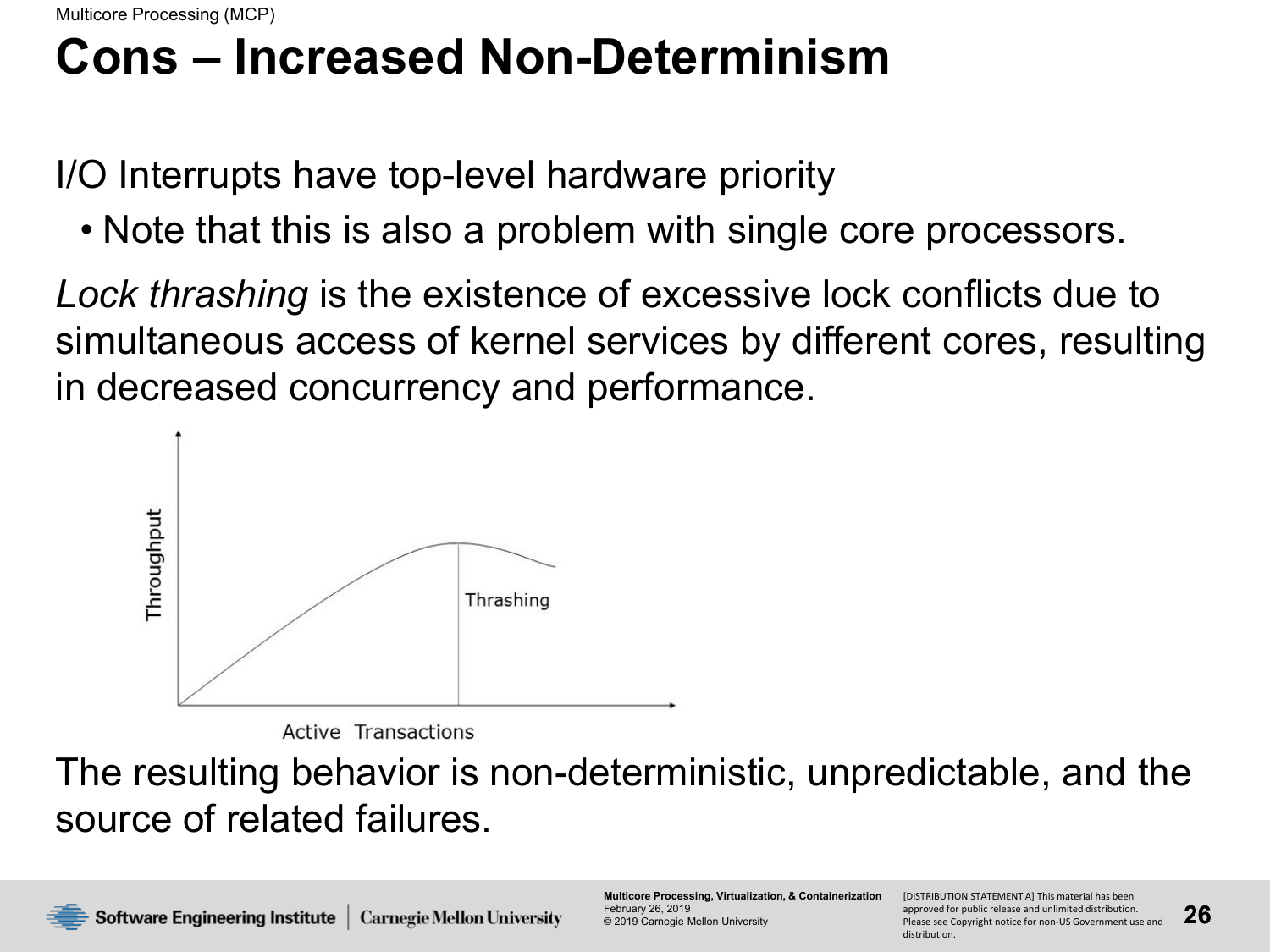## **Cons – Analysis is more complex and difficult**

Real concurrency requires:

- Different memory consistency models than virtual interleaved concurrency
- Breaks traditional analysis approaches that work on single core processors

#### **Temporal analysis** of maximum time limits is:

- More difficult
- May be overly conservative

**Memory access analysis** of spatial interference is more complex.

Although **interference analysis** becomes more complex as the number of cores per processor increases, overly restricting core number may not provide adequate performance.



**Multicore Processing, Virtualization, & Containerization** February 26, 2019 © 2019 Carnegie Mellon University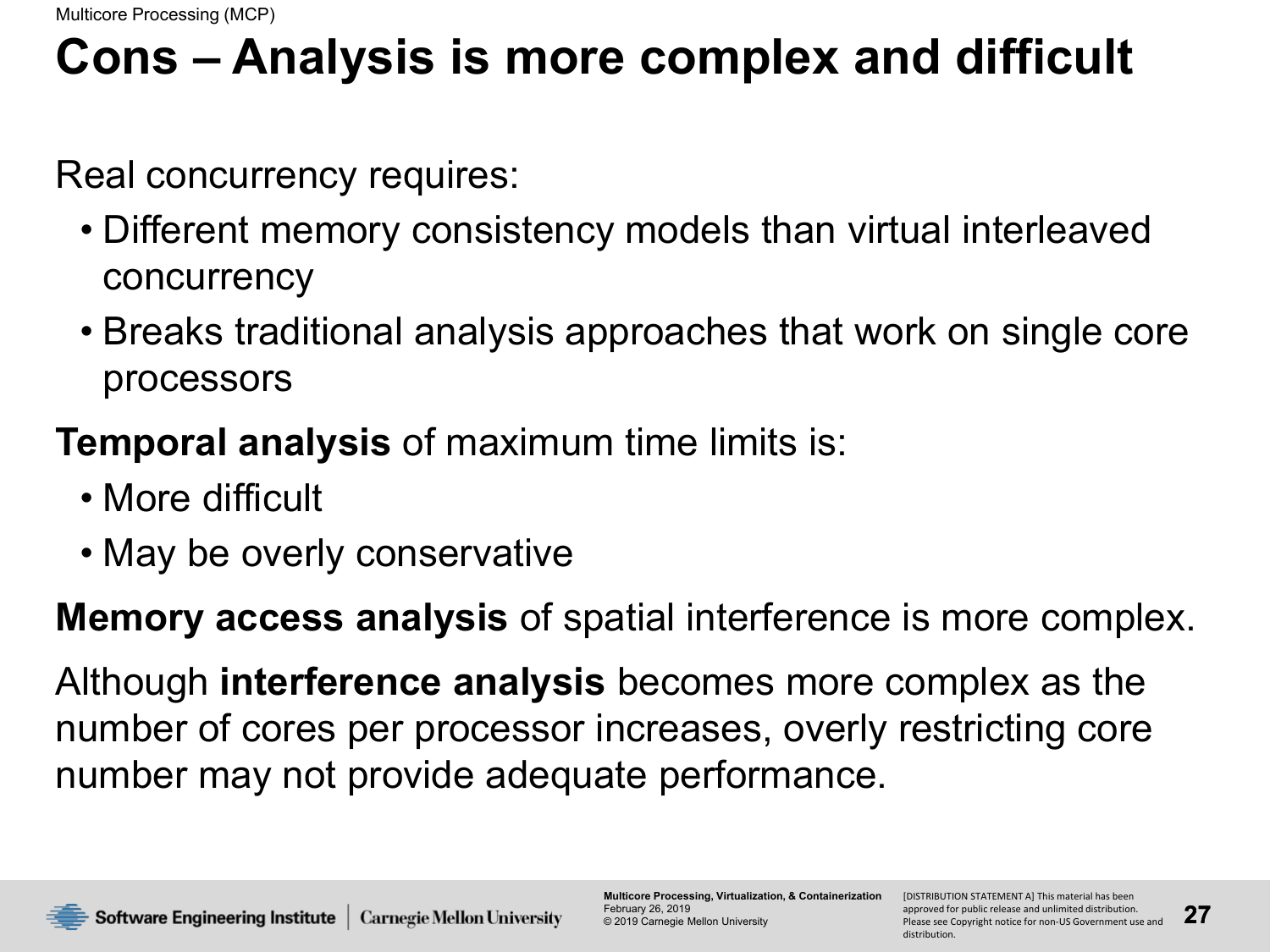Multicore Processing

### **Cons – Safety Ramifications**

Moving to a multicore architecture may require recertification.

Interference between cores can cause missed deadlines and excessive jitter:

- Can cause faults (hazards) and failures (accidents)
- Requires:
	- Proper real-time scheduling and timing analysis and/or
	- Specialized performance testing

Safety policy guidelines are based on obsolete assumptions.

Safety policy guidelines need to be updated based on the guidelines in the recommendations section.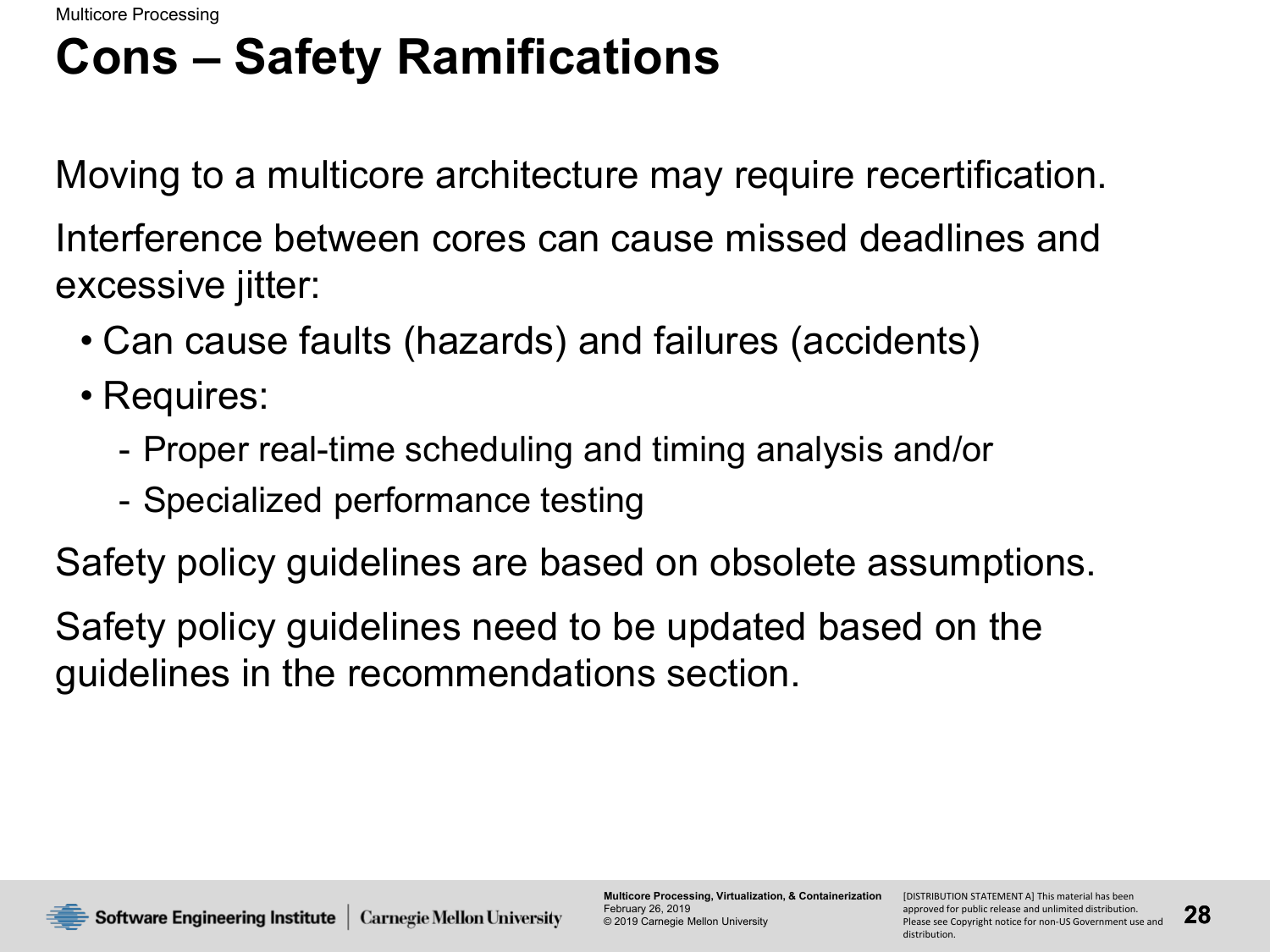#### MCP, Virtualization, and Containerization **Virtualization (V)**

Software Engineering Institute | Carnegie Mellon University

**Multicore Processing, Virtualization, & Containerization Multicore Processing, Virtualization, & Containerization** © 2019 Carnegie Mellon University © 2018 Carnegie Mellon University.

**29** Please see Copyright notice for non-US Government use and public release and unlimited distribution. Please see Copyright notice [DISTRIBUTION STATEMENT A] This material has been approved for public release and unlimited distribution. [DISTRIBUTION STATEMENT A] This material has been approved for for non-US Government use and distribution.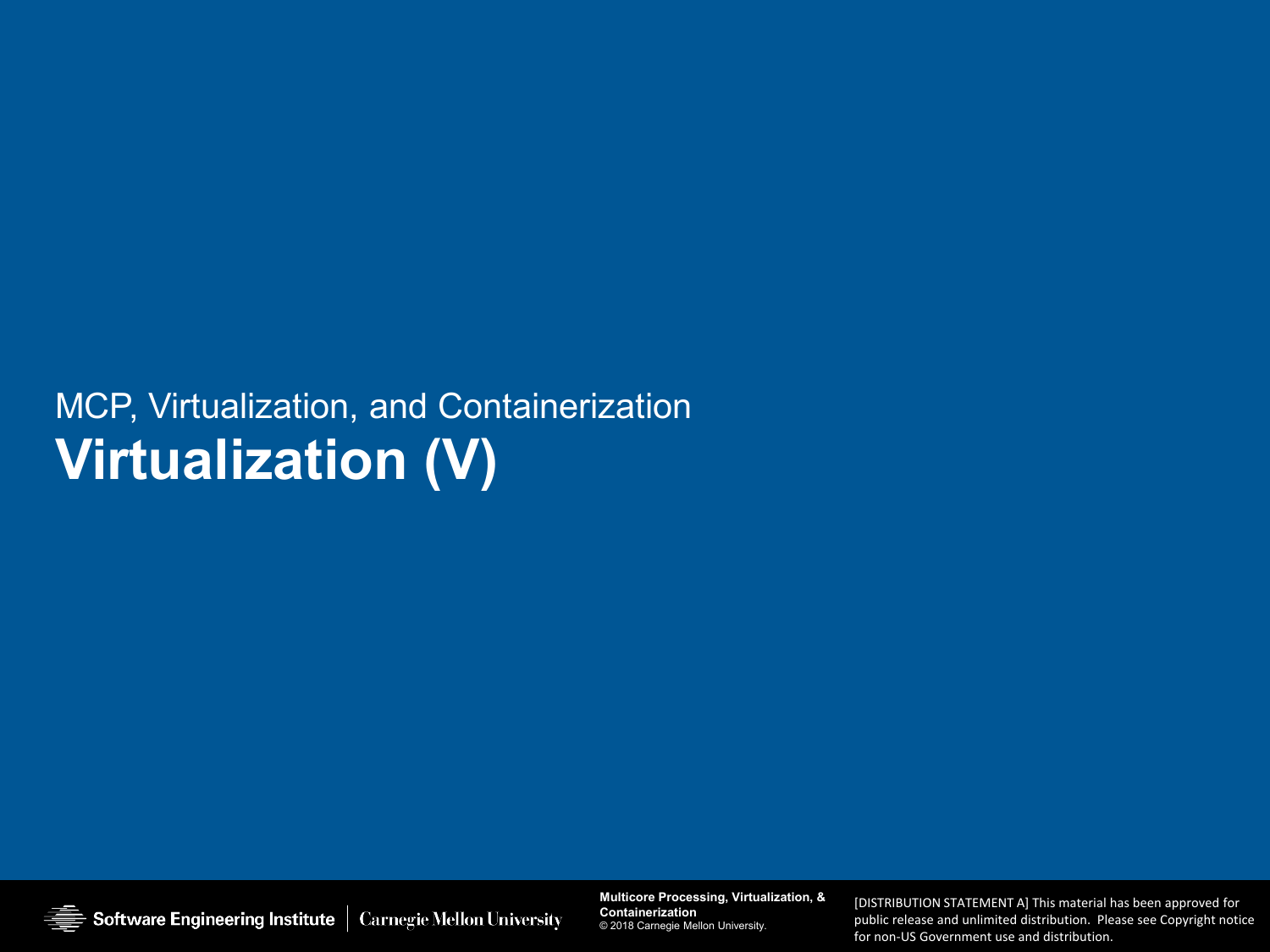#### **Definition – Virtual Machines** Virtualization (V)

A **virtual machine (VM)**, also called a guest machine, is a software simulation of a hardware platform that provides a virtual operating environment for guest operating systems.

A **platform VM**, also called a system VM and full virtualization VM, is a VM that:

- Runs on top of a hypervisor
- Simulates a complete hardware platform

An **application VM**, also called a process VM, is a VM that:

- Runs as a language-specific software application (e.g., Java VM) on top of the host OS process
- Provides a platform-independent programming environment

For the rest of this presentation, we will restrict ourselves to **platform VMs**.

**Multicore Processing, Virtualization, & Containerization** February 26, 2019 © 2019 Carnegie Mellon University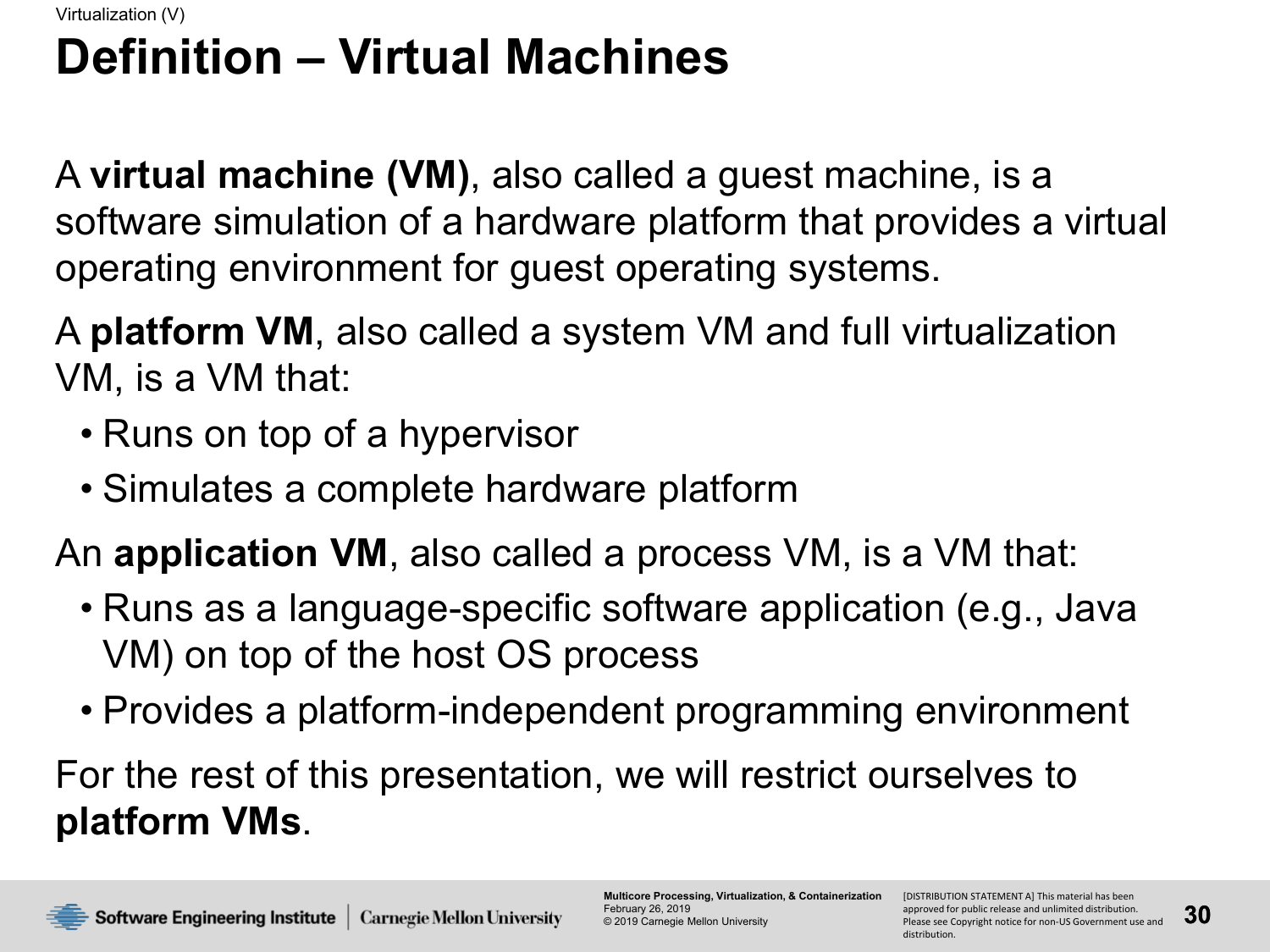#### **Definition - Hypervisors** Virtualization (V)

A **hypervisor**, also called a virtual machine monitor (VMM), is a software program that runs on an actual host hardware platform and supervises the execution of the guest operating systems on the virtual machines.



**Multicore Processing, Virtualization, & Containerization** February 26, 2019 © 2019 Carnegie Mellon University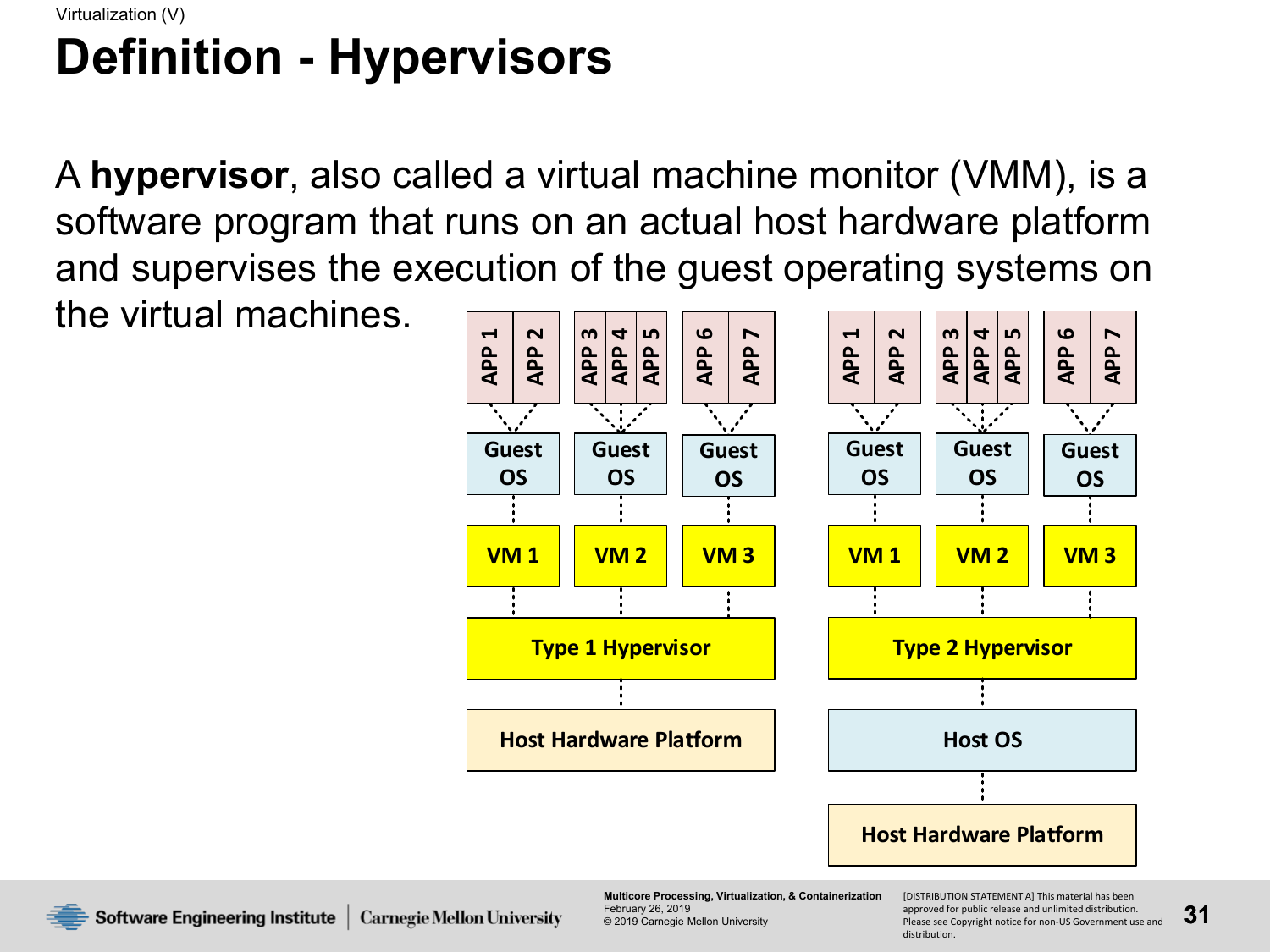# **Type 1 ("Bare Metal") Hypervisor on MCP**

**Notional** Diagram



Software Engineering Institute **Carnegie Mellon University** 

**Multicore Processing, Virtualization, & Containerization** February 26, 2019 © 2019 Carnegie Mellon University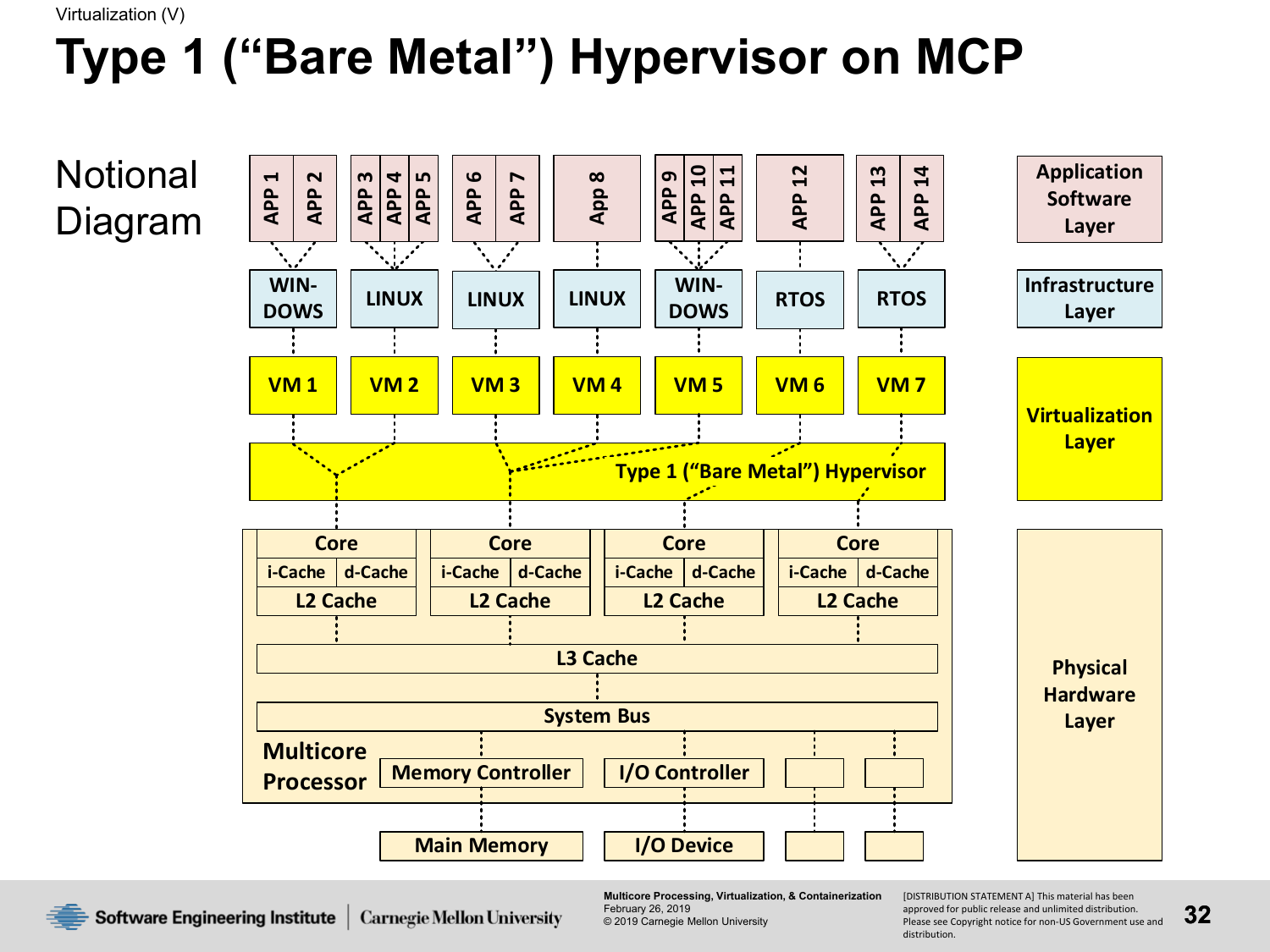# **Type 2 ("Hosted") Hypervisor on MCP**

**Notional** Diagram



**Multicore Processing, Virtualization, & Containerization** February 26, 2019 © 2019 Carnegie Mellon University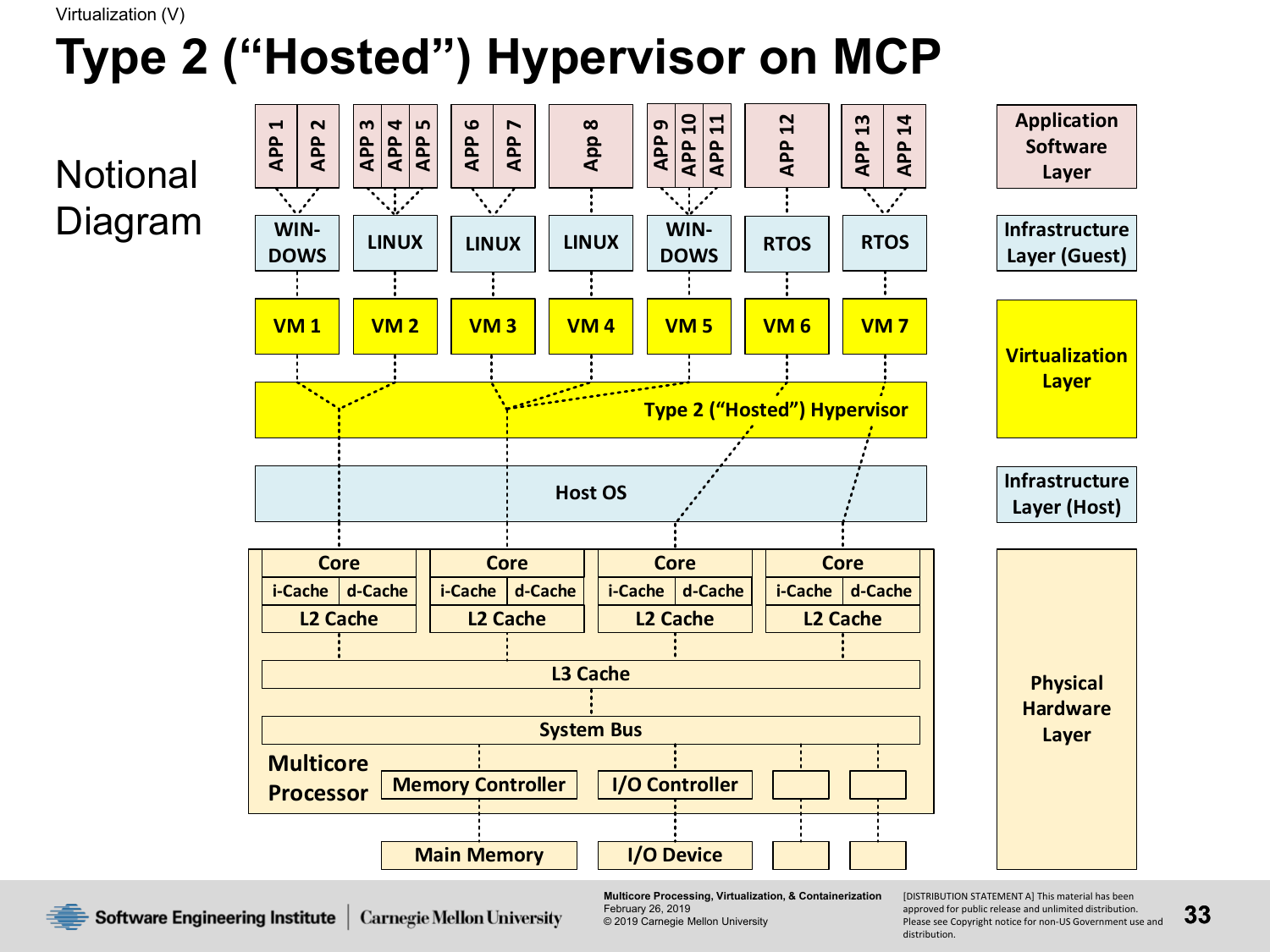# **Current Trends – 1**

Virtualization is reaching saturation at the server level for:

- IT applications
- Data centers
- Cloud computing

Virtualization is increasingly being used for:

- Storage virtualization (mass storage)
- Network virtualization
- Mobile devices (especially testing on virtual mobile devices)

Virtualization is only just beginning to be used for real-time, safetycritical, and security-critical systems such as:

- Automotive software
- Internet of Things (IoT)
- Military software

**Multicore Processing, Virtualization, & Containerization** February 26, 2019 © 2019 Carnegie Mellon University

[DISTRIBUTION STATEMENT A] This material has been approved for public release and unlimited distribution. Please see Copyright notice for non-US Government use and distribution.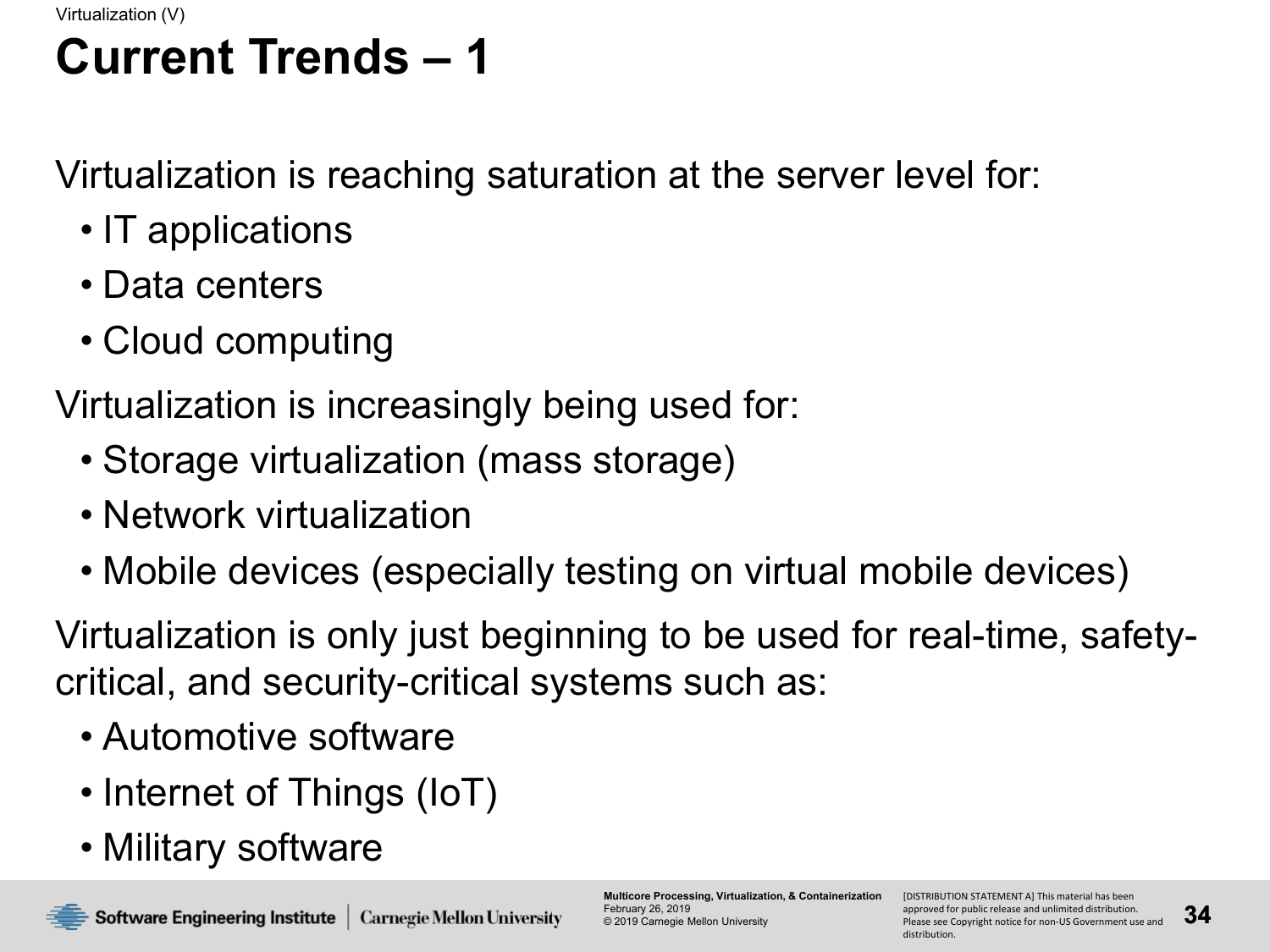### **Current Trends – 2**

Virtualization is being combined with Containerization.

Where appropriate, VMs are being replaced by lighter-weight containers.

Security is increasingly important as vulnerabilities (VM escapes) in virtual machines and hypervisors are discovered.



**Multicore Processing, Virtualization, & Containerization** February 26, 2019 © 2019 Carnegie Mellon University

[DISTRIBUTION STATEMENT A] This material has been approved for public release and unlimited distribution. Please see Copyright notice for non-US Government use and distribution.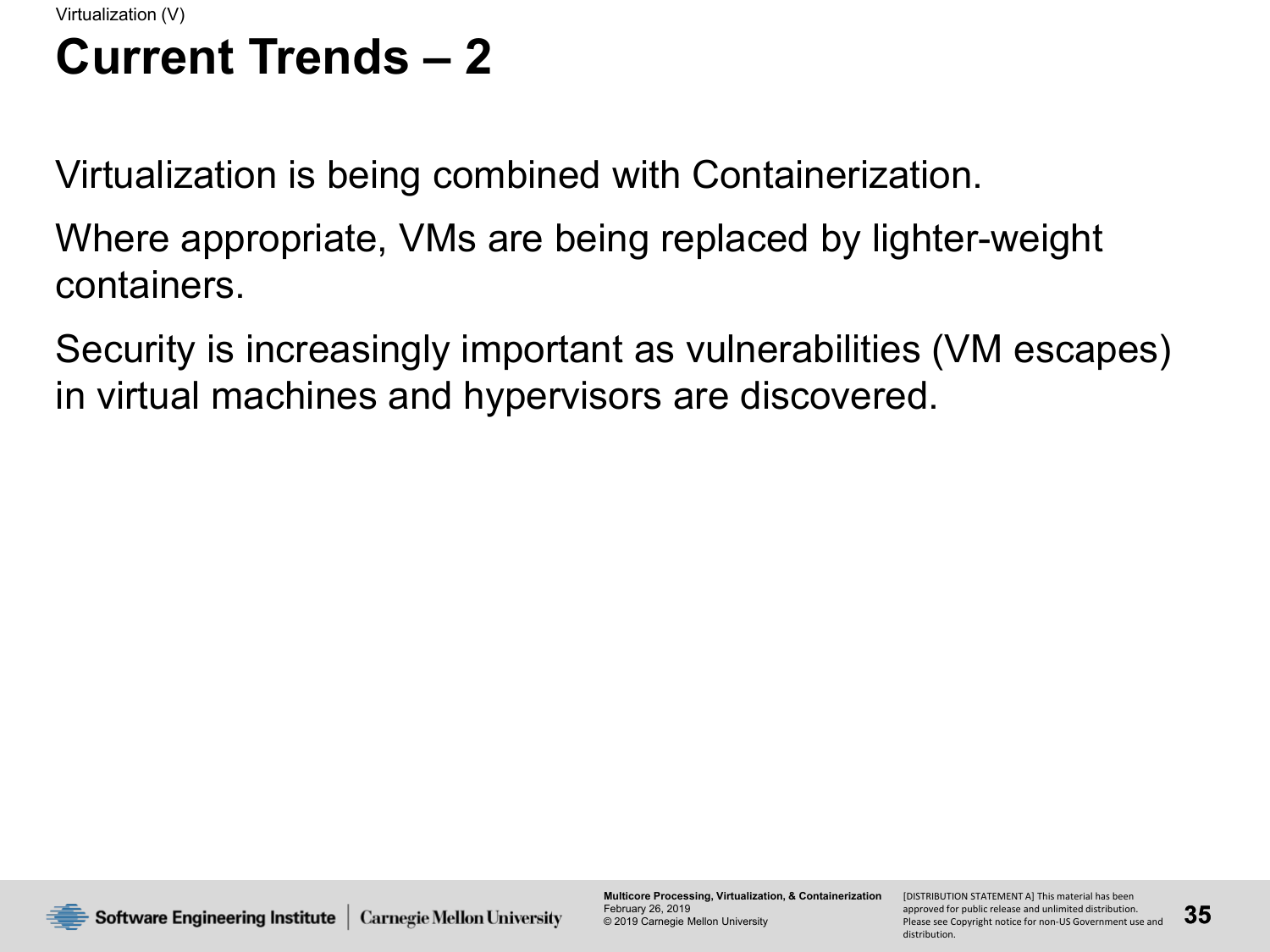### **Pros – Increased Hardware Isolation**

Increased hardware isolation:

- Supports reuse of software written for different, potentially older operating systems and hardware
- Enables upgrade of obsolete hardware infrastructure software
- Improves portability to multiple hardware and OS platforms
- Enables virtualized test beds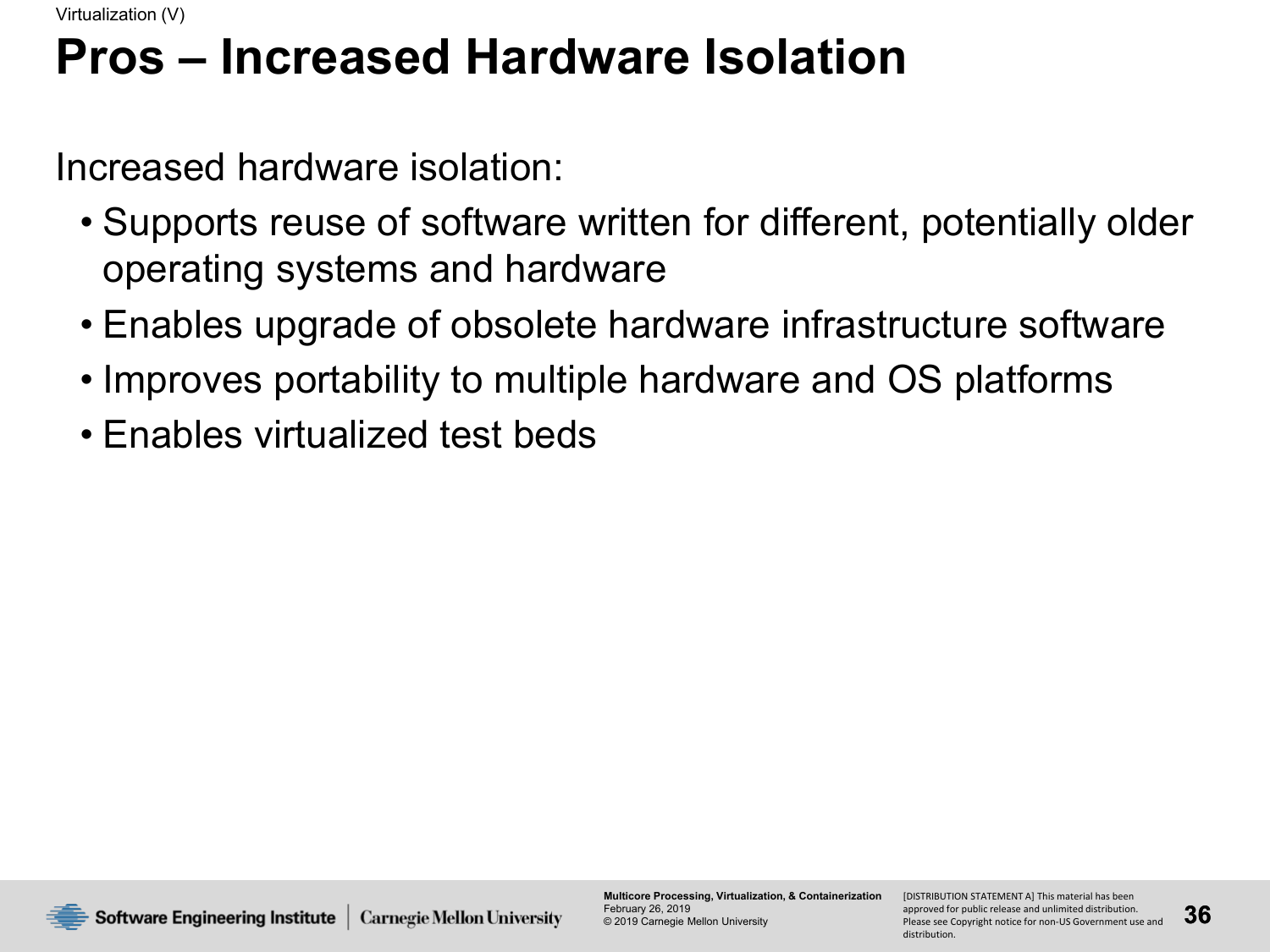#### **Pros – Decreased Hardware Costs**

Decreases hardware costs by enabling consolidation (i.e., the allocation of multiple applications to the same hardware).

- Take advantage of multicore hardware architecture
- Replace several lightly-loaded machines with fewer, more heavilyloaded machines to:
	- Minimize SWAP-C (size, weight, and power, and cooling)
	- Free up hardware for new functionality
	- Support load balancing
- Support cloud computing, server farms, and mobile computing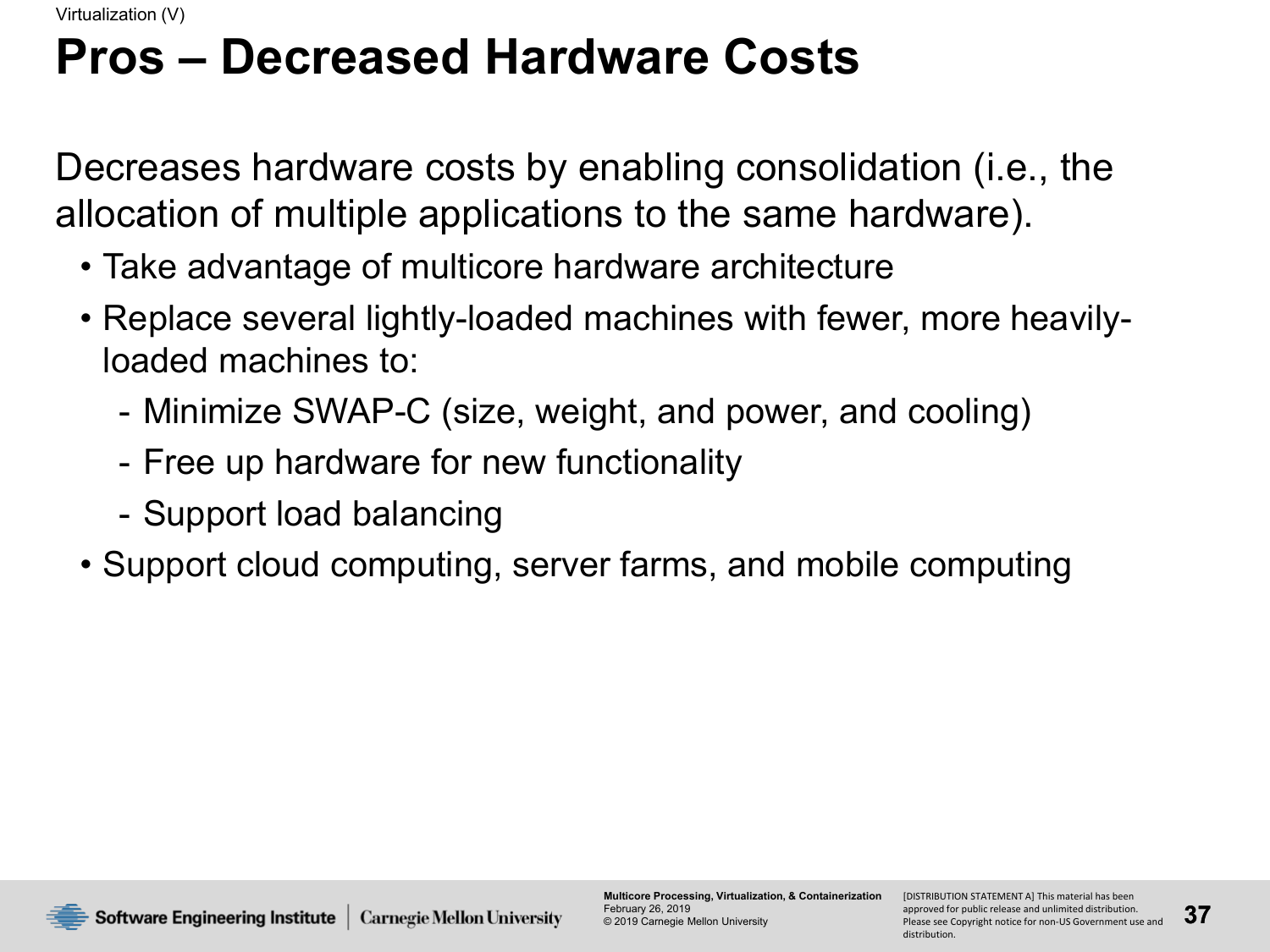#### **Pros – Performance, and Availability**

Optimized for general purpose computing (MIS and cloud computing):

- Maximizes throughput and *average* case response time
- Not optimized for:
	- Embedded real-time, safety-critical, cyber-physical systems
	- Meeting deadlines

May improve operational availability by:

- Supporting failover and recovery
- Enabling dynamic resource management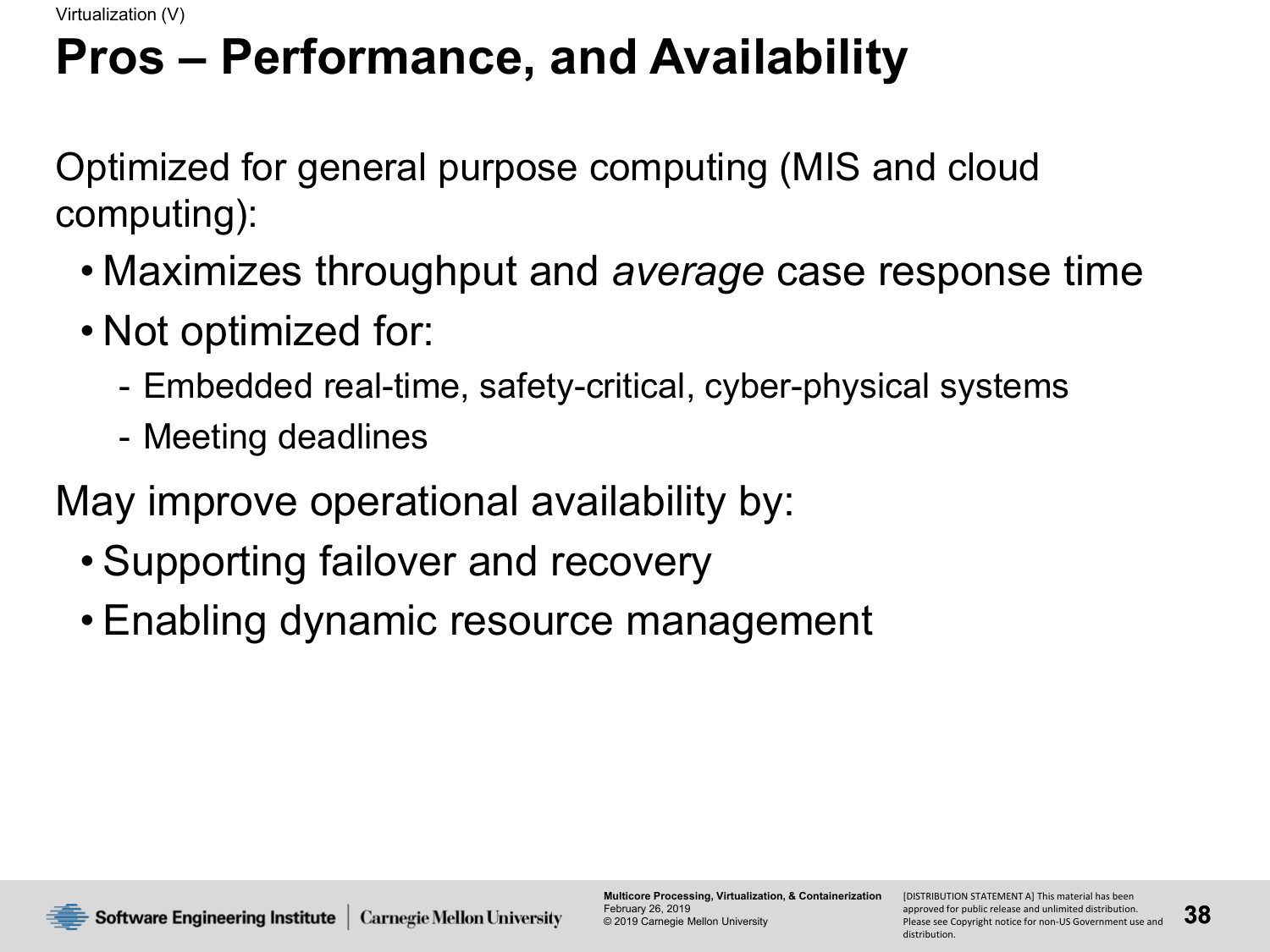## **Pros – Isolation**

Hypervisor significantly improve (but does not guarantee) spatial and temporal isolation of VMs, whereby:

- **Physical isolation** means that different *VMs* are prevented from accessing the same physical memory locations (e.g., caches and RAM).
- **Temporal isolation** means that the execution of software on one *VM* does not impact the temporal behavior of software running on another *VM*).

#### Spatial and temporal isolation improves:

- Reliability and robustness by:
	- Localizing the impact of defects to a single VM
	- Enabling software failover and recovery
- Safety by localizing impact of faults and failures to a single VM
- Security by localizing impact of malware to a single VM

**Multicore Processing, Virtualization, & Containerization** February 26, 2019 © 2019 Carnegie Mellon University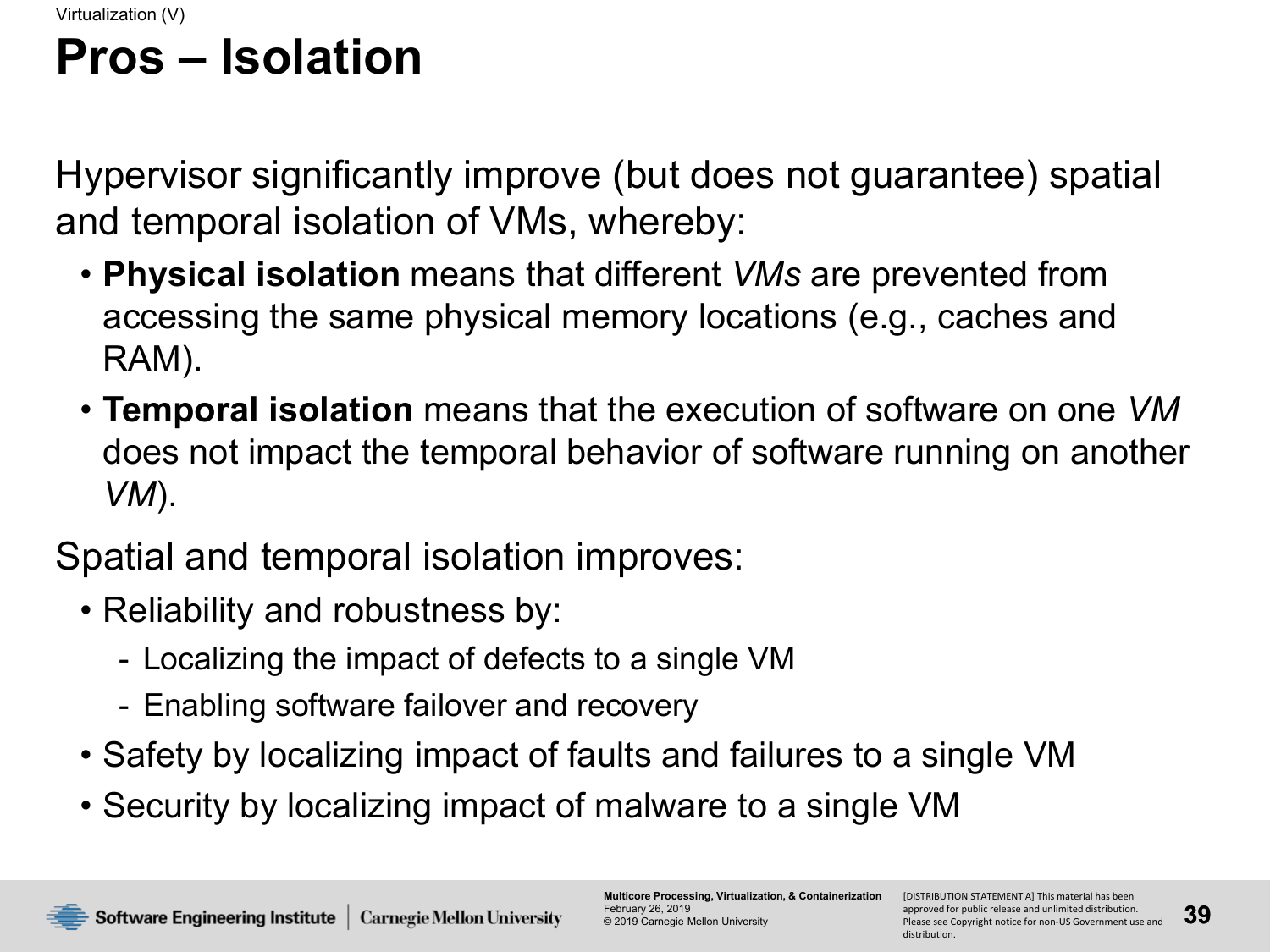# **Pros – Security**

Spatial isolation largely limits impact of malware to a single VM.

• However, sophisticated exploits can escape from one VM to another via the hypervisor.

A VM that is compromised can be terminated and replaced with a new VM that is booted from a known clean image.

• Enables a rapid system restore or software reload following a cybersecurity compromise

A bare-metal type 1 hypervisor has a relatively small attack surface and is less subject to common OS exploits and malware.

Security software and rules implemented at the hypervisor level can apply to all of its VMs.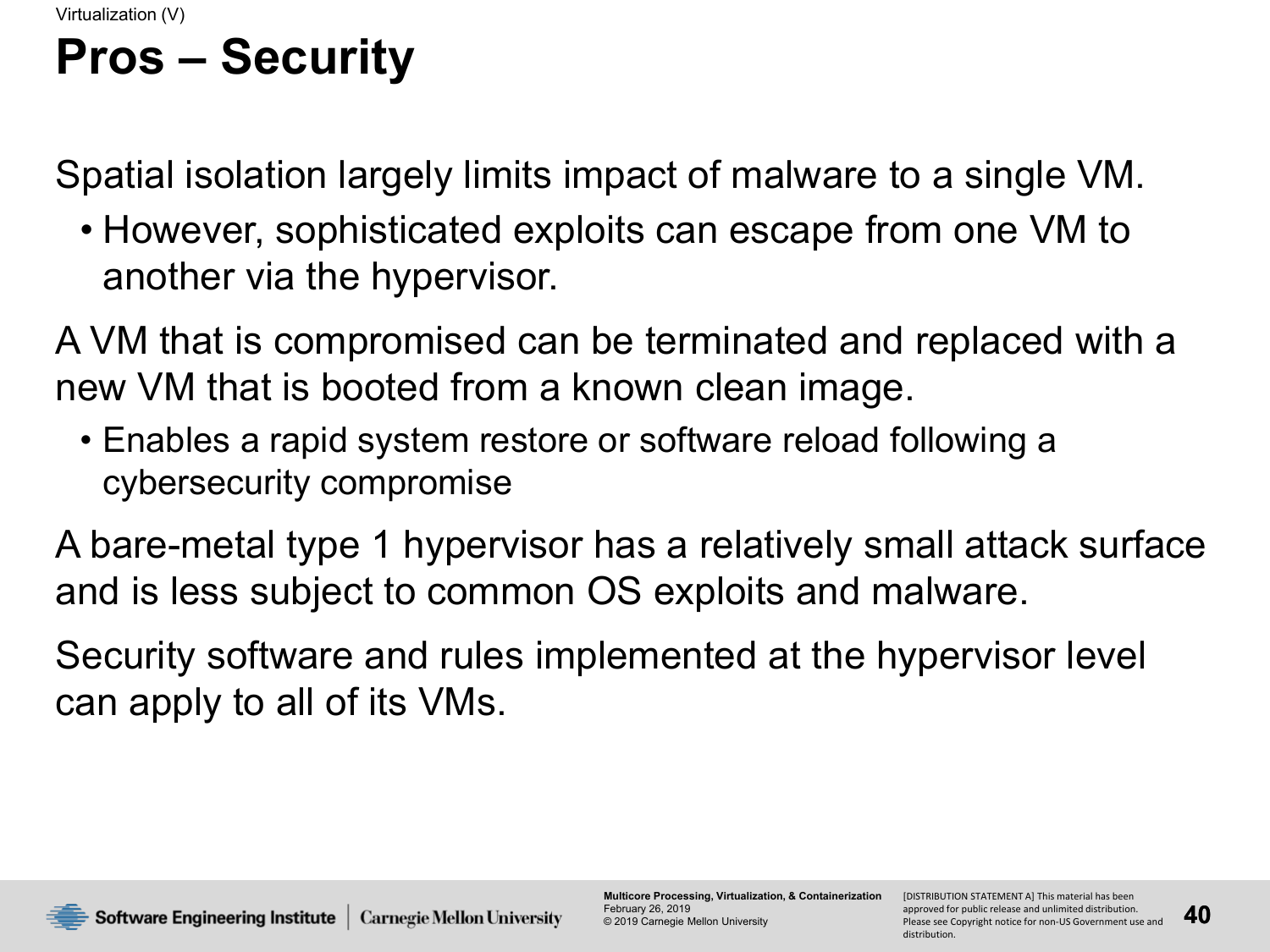#### **Cons – Increased HW Resources Needed**

Virtualization needs increased hardware resources:

- VMs and hypervisor require more CPU
- VMs and hypervisor require increased RAM
- Images (software state and data) require increased mass storage
- Virtualization both *decreases* and *increases* required amount of hardware.
	- Architecture engineering determines which trend dominates.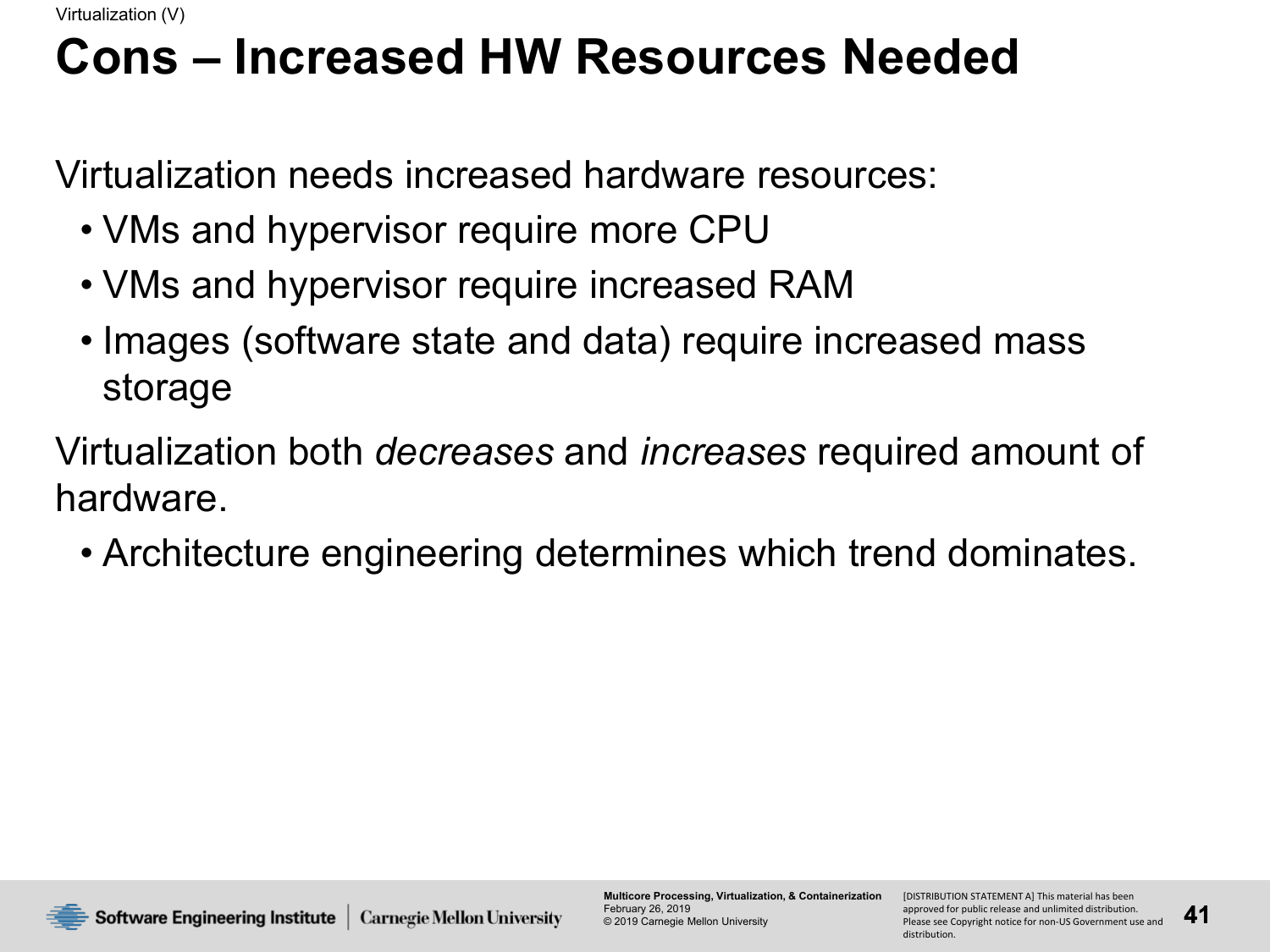#### **Cons – Shared Resources**

VMs share:

- *Hypervisor*
- Host OS
- Same shared resources as with multicore processors:
	- *Processor-internal* resources (L3 cache, system bus, memory controller, I/O controllers, and interconnects)
	- *Processor-external* resources (main memory, I/O devices, and networks)

Shared resources imply:

- Single points of failure
- Two applications running on *same VM* can interfere with each other.
- Software running on one *VM* can impact software running on *another VM:*
	- Primarily interference that violates temporal isolation

**Multicore Processing, Virtualization, & Containerization** February 26, 2019 © 2019 Carnegie Mellon University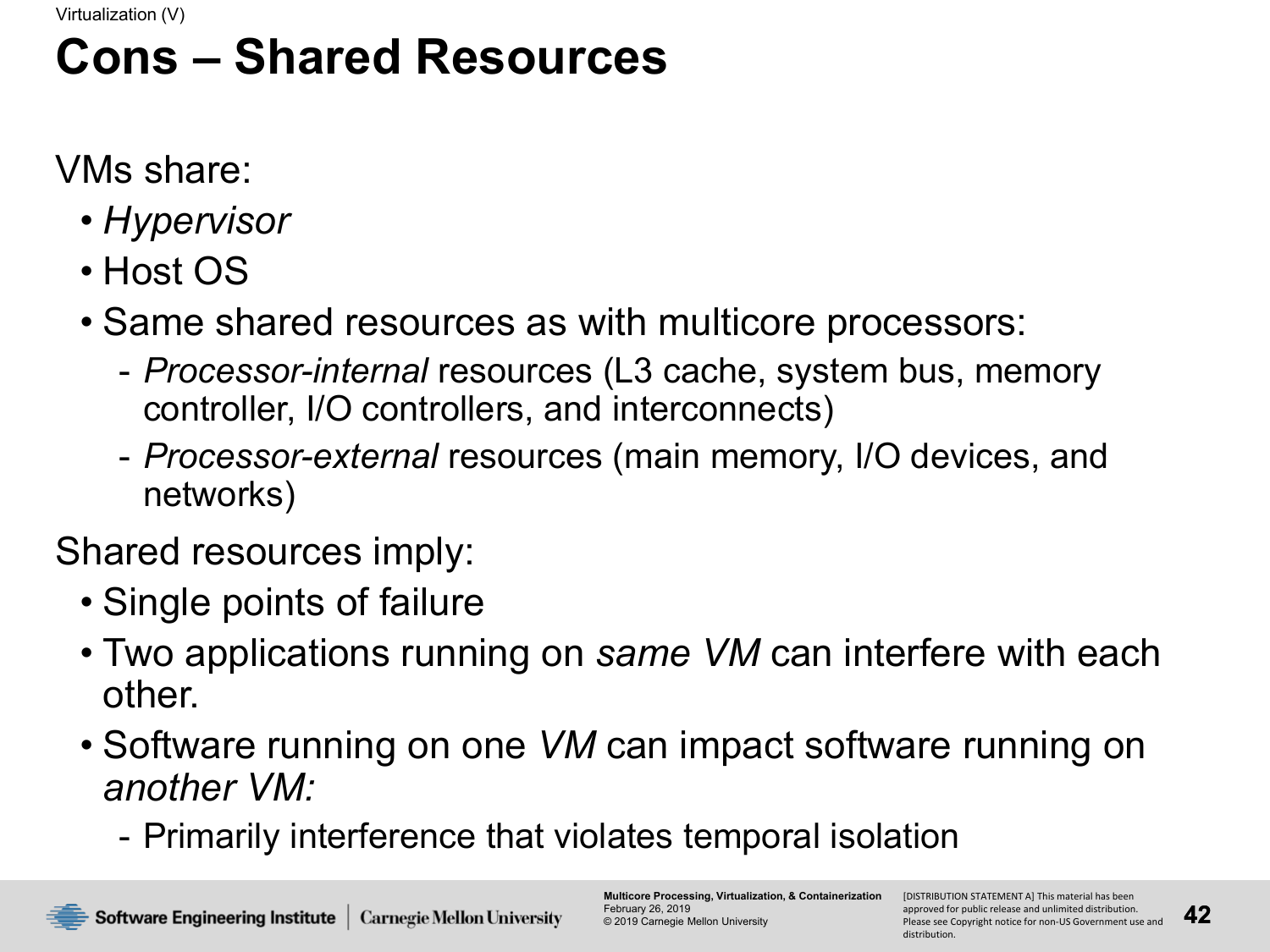#### **Cons – Example Interference Paths**



**Multicore Processing, Virtualization, & Containerization** February 26, 2019 © 2019 Carnegie Mellon University

[DISTRIBUTION STATEMENT A] This material has been approved for public release and unlimited distribution. Please see Copyright notice for non-US Government use and distribution.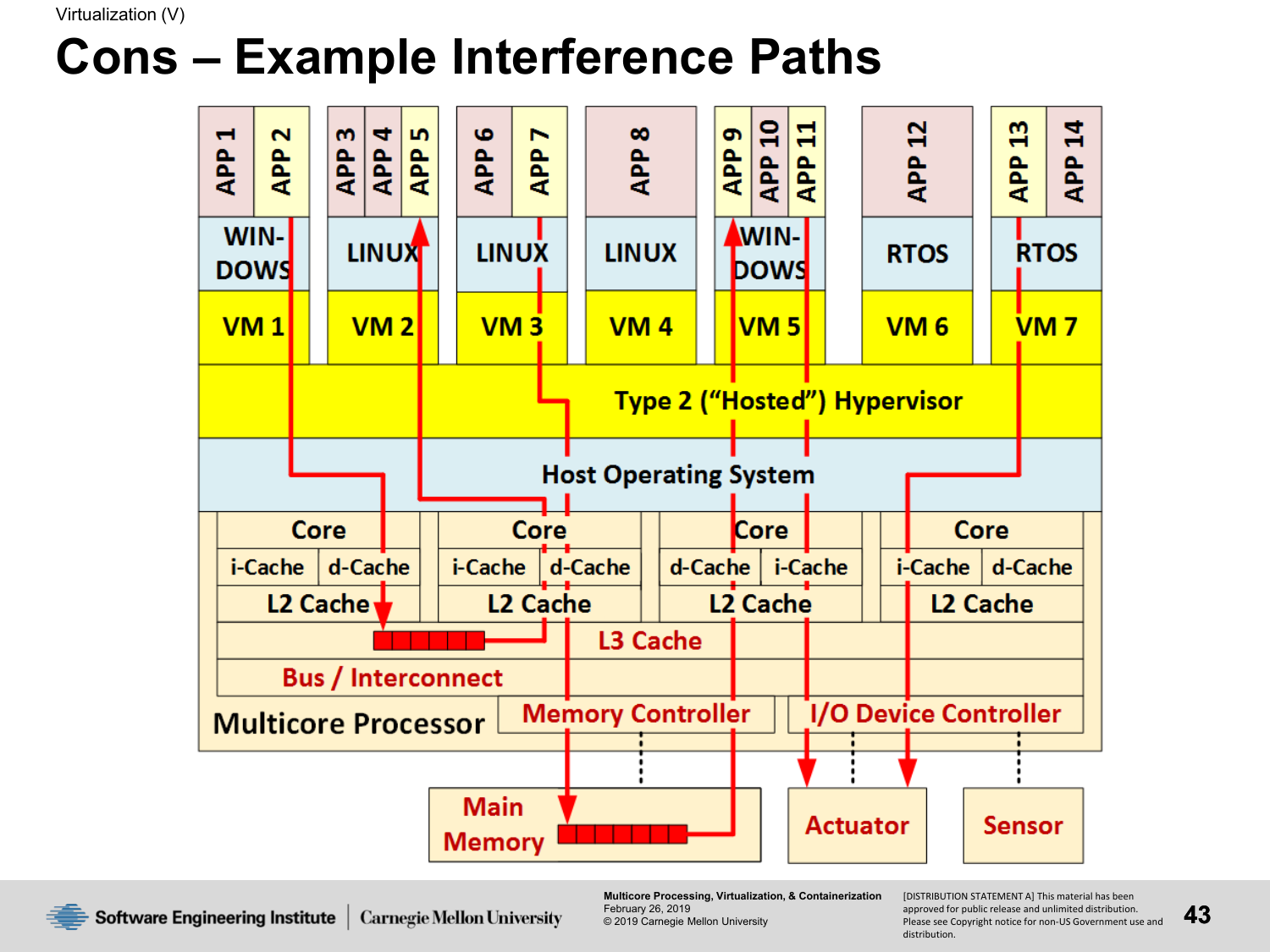#### **Cons – More Difficult Analysis**

Analysis of *temporal interference* (e.g., meeting timing deadlines) is difficult and typically overly conservative.

Interference analysis becomes more complex as:

- The number of VMs increases
- Virtualization is combined with multicore processing

The number of interference paths increase very rapidly with number of VMs.

- Exhaustive analysis of all interference paths is typically impossible.
- Representative selection of paths is necessary.

**Software Engineering Institute | Carnegie Mellon University** 

**Multicore Processing, Virtualization, & Containerization** February 26, 2019 © 2019 Carnegie Mellon University

[DISTRIBUTION STATEMENT A] This material has been approved for public release and unlimited distribution. Please see Copyright notice for non-US Government use and distribution.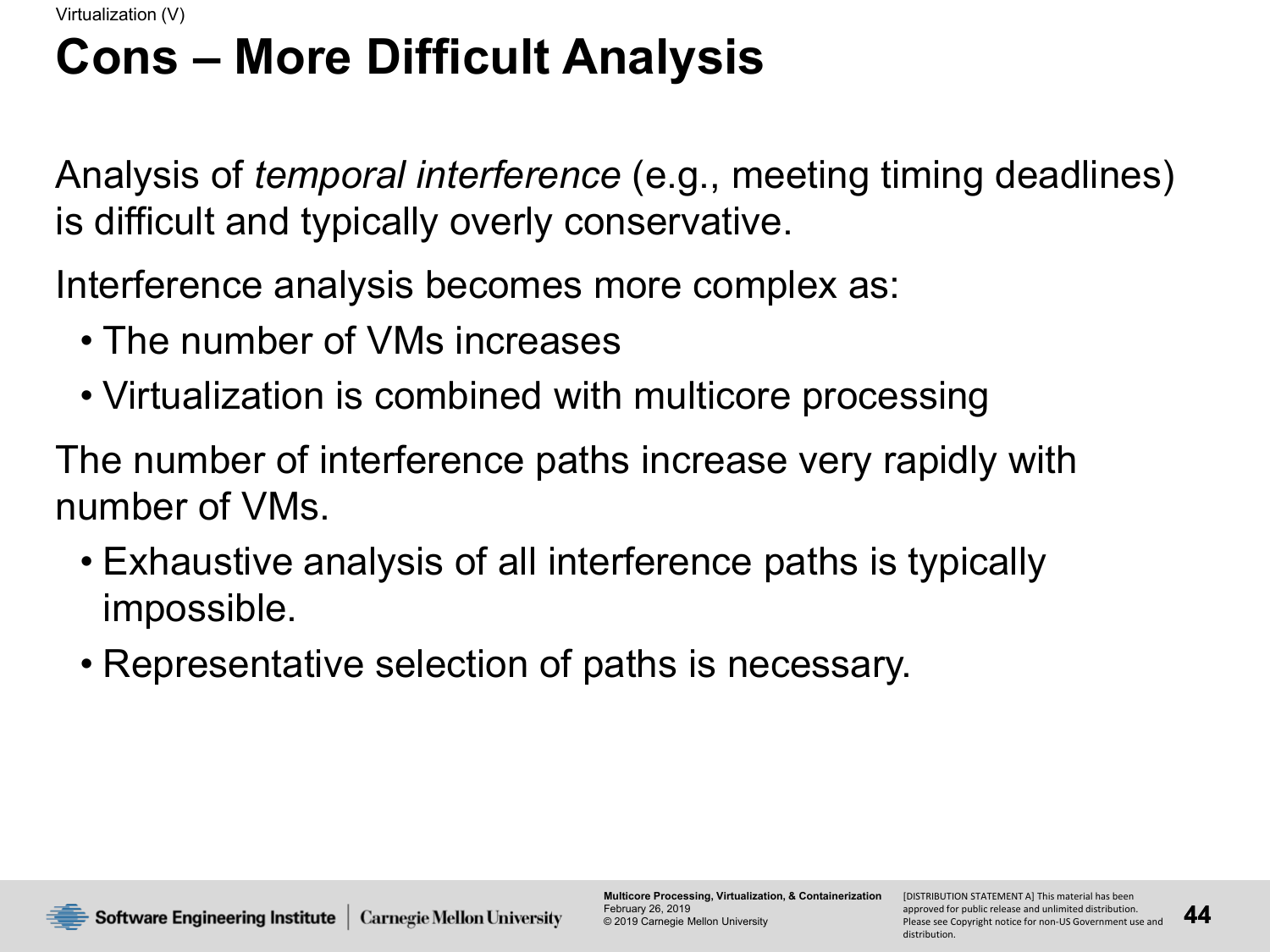# **Cons – Safety Ramifications**

Moving to a virtualized architecture based on hypervisors and virtual machines will probably require safety recertification.

Interference between VMs can cause missed deadlines and excessive jitter:

- Can cause faults (hazards) and failures (accidents)
- Requires proper real-time scheduling and timing analysis

Safety policy guidelines are based on obsolete assumptions.

Safety policy guidelines need to be updated based on the following recommendations.

Safety-critical applications can be run on multiple VMs:

• Software redundancy with voting

**Software Engineering Institute | Carnegie Mellon University** 

**Multicore Processing, Virtualization, & Containerization** February 26, 2019 © 2019 Carnegie Mellon University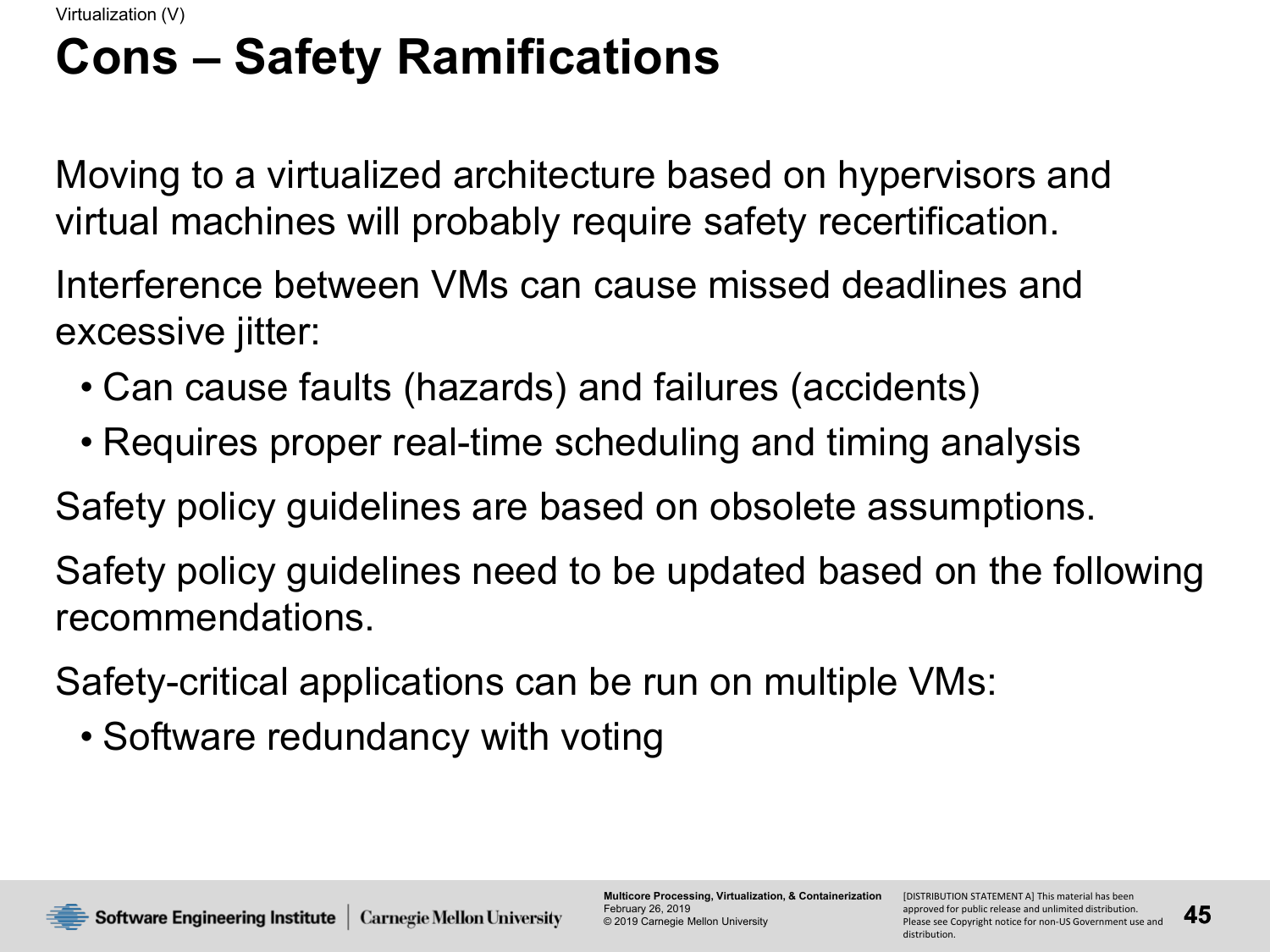#### **Cons – Security Ramifications**

Moving to a virtualized architecture based on hypervisors and virtual machines will probably require security recertification.

Security vulnerabilities can violate isolation. Sophisticated exploits can escape from one VM to another via the hypervisor.

**Multicore Processing, Virtualization, & Containerization** February 26, 2019 © 2019 Carnegie Mellon University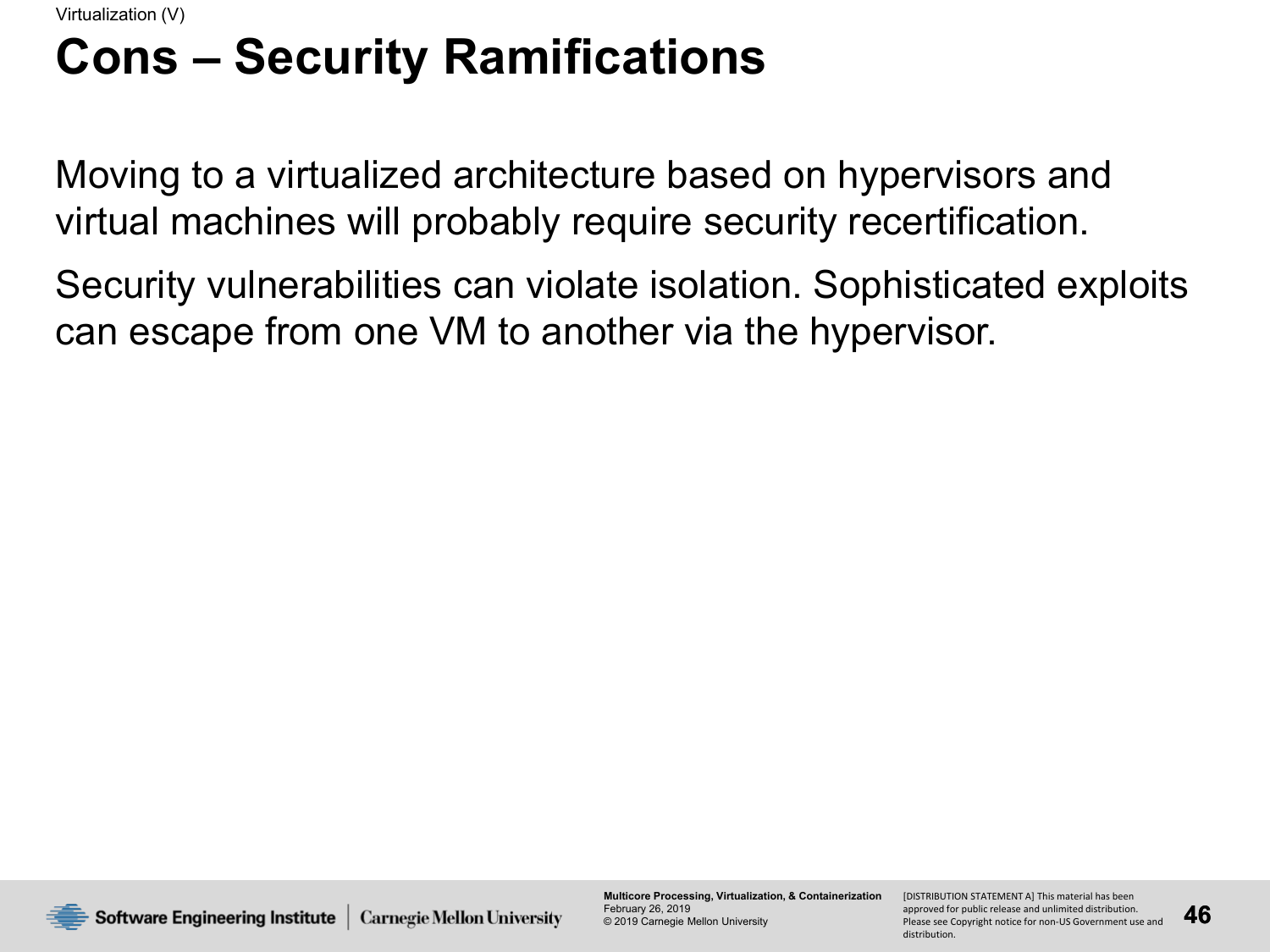#### **Cons – Increased Concurrency Defects**

Increased potential for concurrency defects due to VMs executing concurrently (on one or more cores):

- Deadlock
- Livelock
- Starvation
- Suspension
- (Data) race conditions
- Priority inversion
- Order violations
- Order vulnerabilities
- Atomicity violations

Increased amount and difficulty of testing to uncover concurrency defects

**Multicore Processing, Virtualization, & Containerization** February 26, 2019 © 2019 Carnegie Mellon University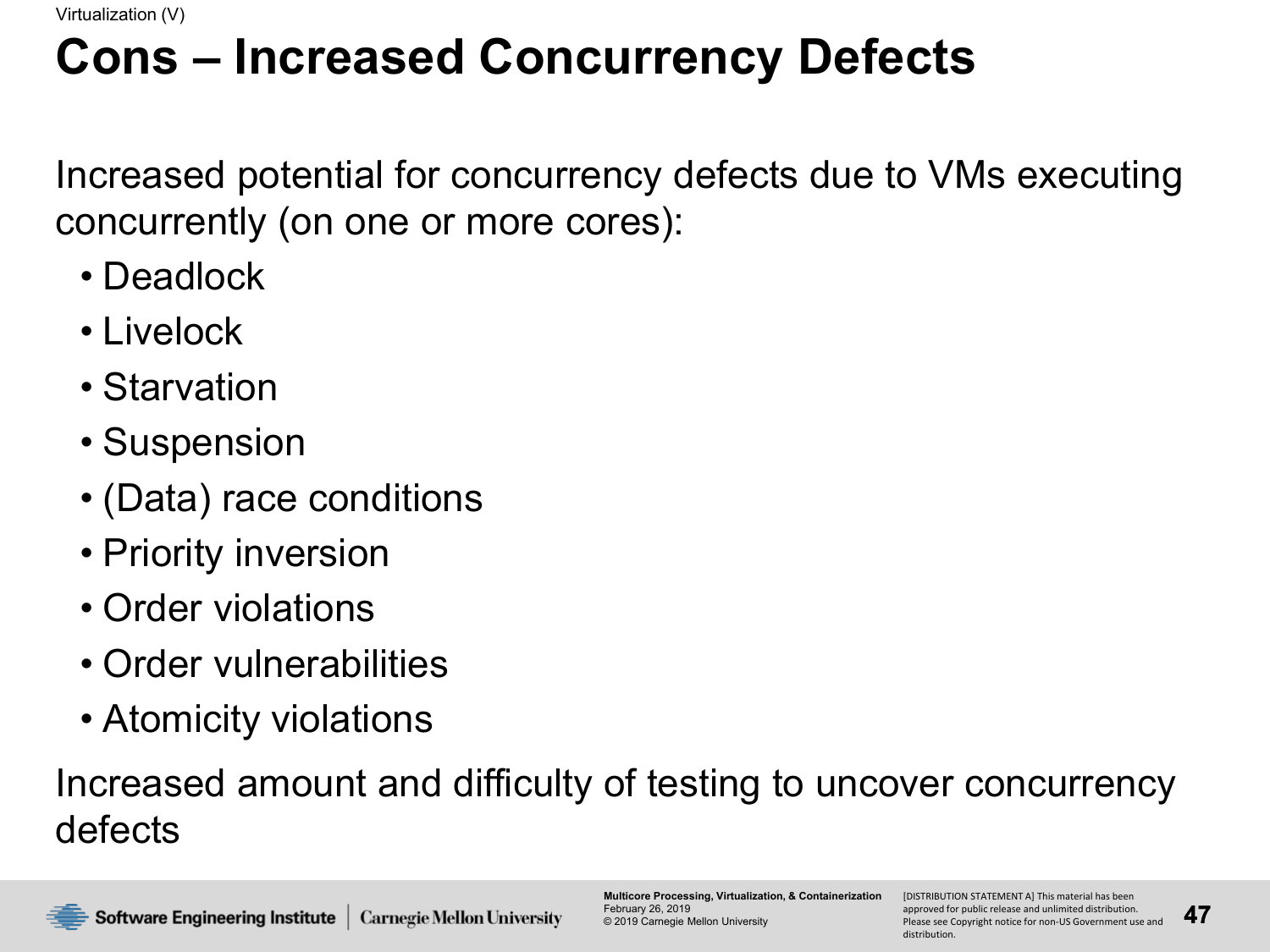#### **Cons – Miscellaneous**

Real-time lack of predictability causes:

- Jitter
- Failure to meet hard real-time deadlines (response time)

Increased cold start and restart times

Virtualization is a relatively new technology

• Hypervisors and VMs are more buggy than operating systems

Increased system integration and test:

- Increased number of test cases
- Increased duration of testing (reliability testing, soak testing, reliability demonstration testing, and accelerated reliability testing)

Increased licensing costs (unless using FOSS)

**Multicore Processing, Virtualization, & Containerization** February 26, 2019 © 2019 Carnegie Mellon University

[DISTRIBUTION STATEMENT A] This material has been approved for public release and unlimited distribution. Please see Copyright notice for non-US Government use and distribution.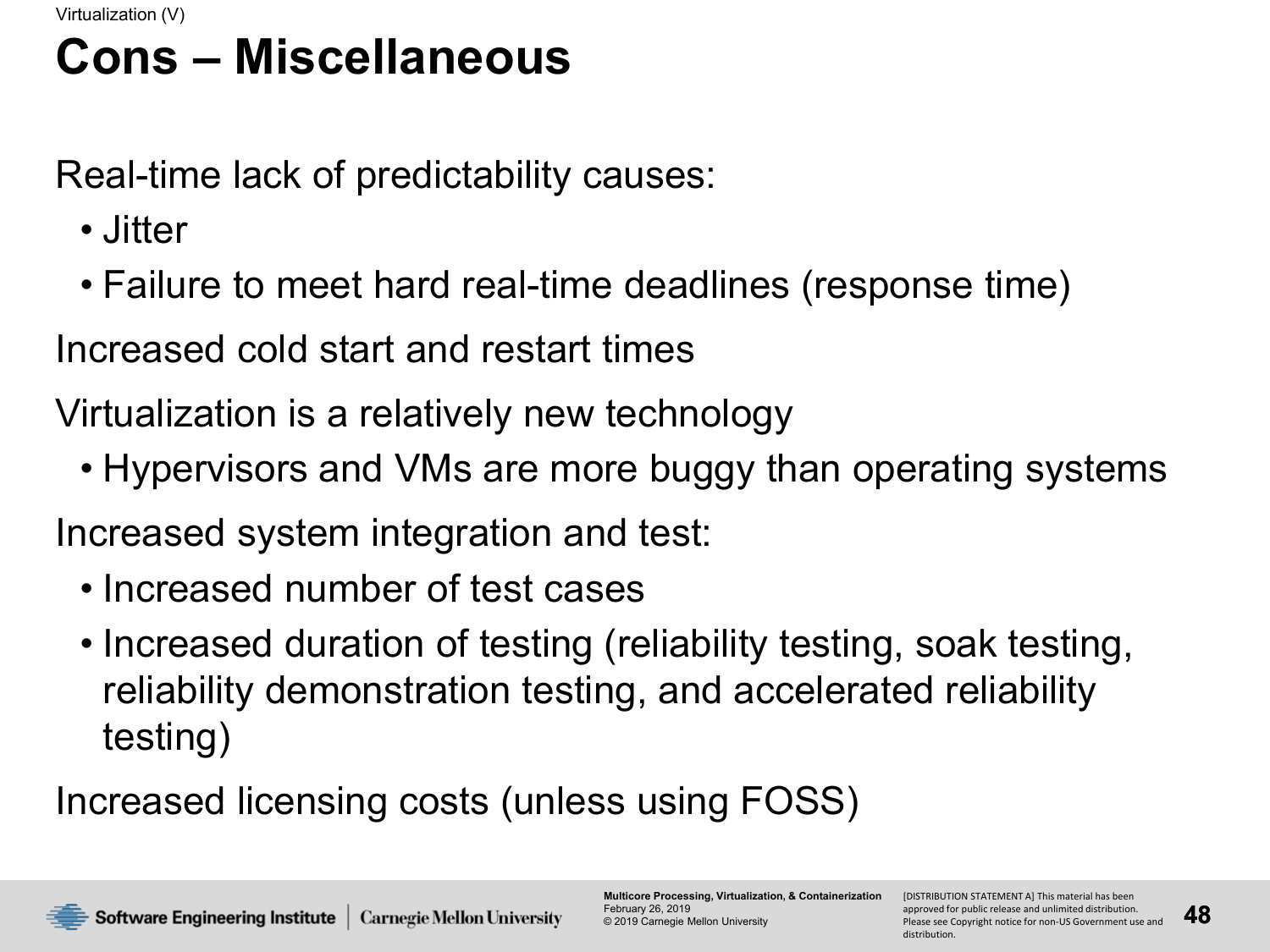#### MCP, Virtualization, and Containerization **Containerization (C)**

Software Engineering Institute | Carnegie Mellon University

**Multicore Processing, Virtualization, & Containerization Multicore Processing, Virtualization, & Containerization** © 2019 Carnegie Mellon University © 2018 Carnegie Mellon University.

**49** Please see Copyright notice for non-US Government use and public release and unlimited distribution. Please see Copyright notice [DISTRIBUTION STATEMENT A] This material has been approved for public release and unlimited distribution. [DISTRIBUTION STATEMENT A] This material has been approved for for non-US Government use and distribution.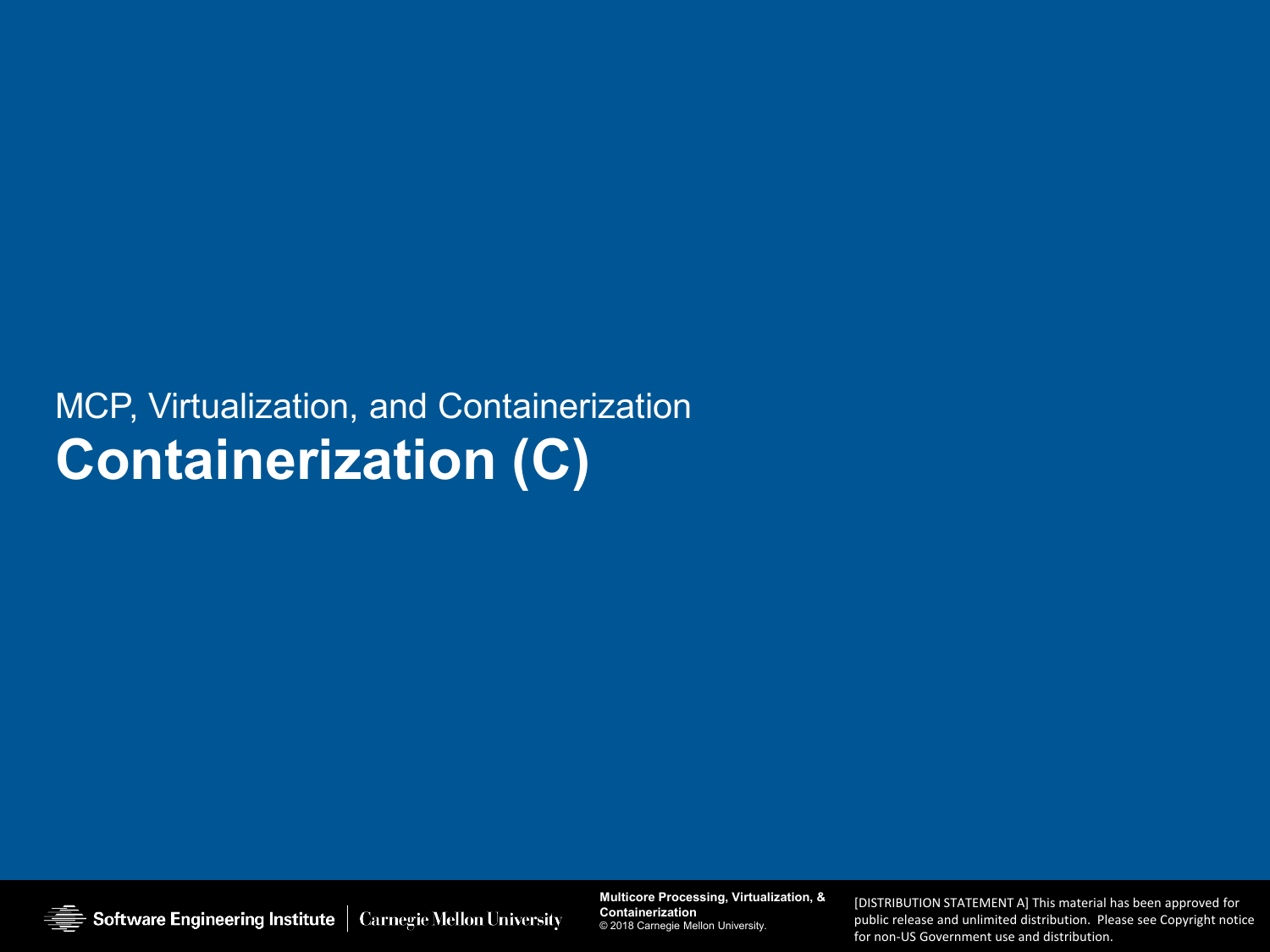#### **Definitions** Containerization (C)

A **container** is a virtual runtime environment that runs on top of a single OS kernel without emulating the underlying hardware.

A "**pod**" is a cohesive collection of containers that are collocated and share resources.

Containerization is sometimes called *virtualization via containers*:

- Virtualization: multiple *virtual* hardware platforms
- Containerization: multiple *virtual* operating systems

**Containerization** is the process of engineering a software architecture using multiple containers.

**Container orchestration** is the process of managing (e.g., creating, deploying, securing, and monitoring) *multiple* containers, possibly spread across multiple VMs, cores, processors, and clusters.

**Multicore Processing, Virtualization, & Containerization** February 26, 2019 © 2019 Carnegie Mellon University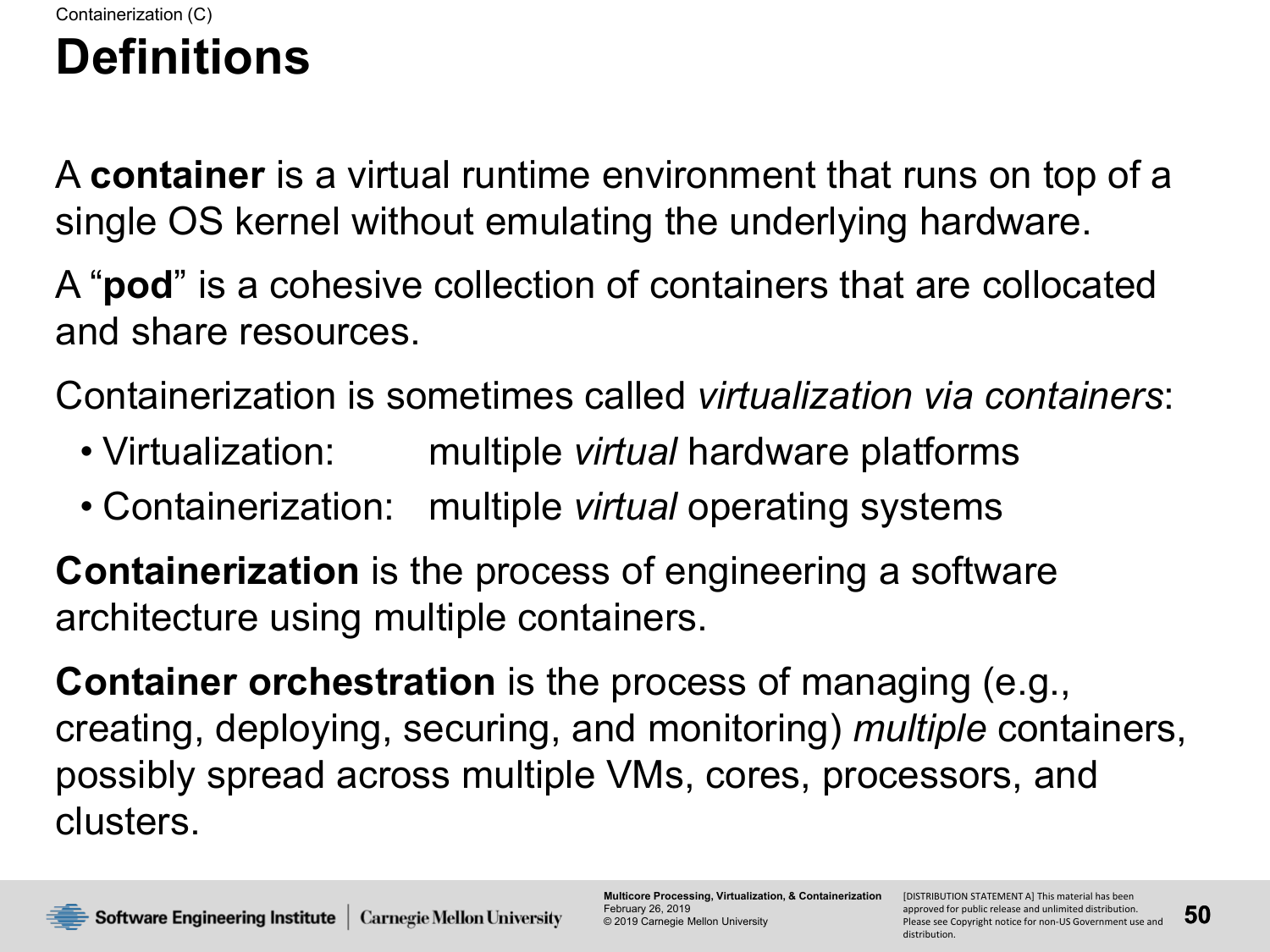## **Definition – Pure Containerization**



**Software Engineering Institute** | Carnegie Mellon University

**Multicore Processing, Virtualization, & Containerization** February 26, 2019 © 2019 Carnegie Mellon University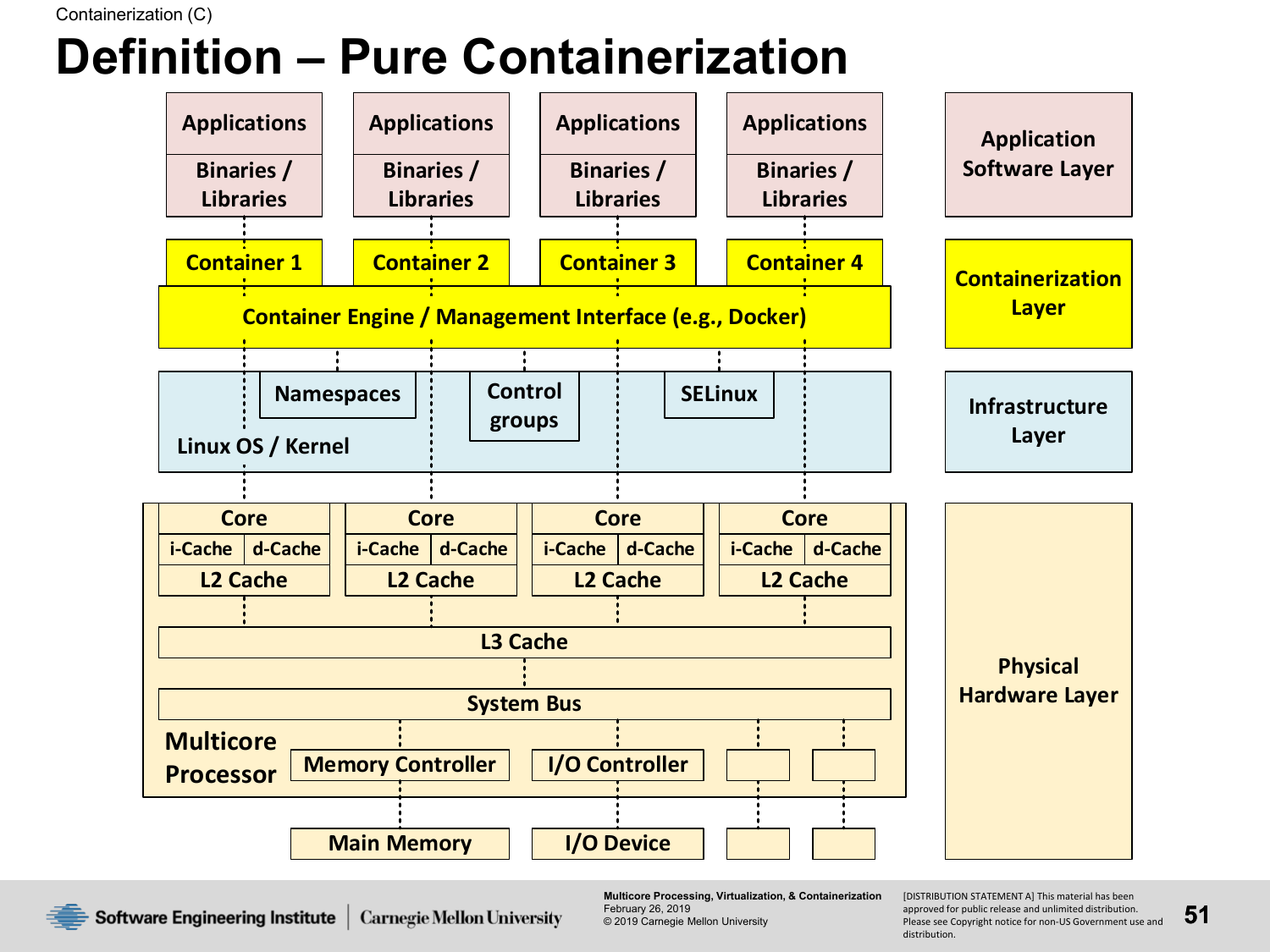# **Definition – Hybrid Virtualization**



**Multicore Processing, Virtualization, & Containerization** February 26, 2019 © 2019 Carnegie Mellon University

[DISTRIBUTION STATEMENT A] This material has been approved for public release and unlimited distribution. Please see Copyright notice for non-US Government use and distribution.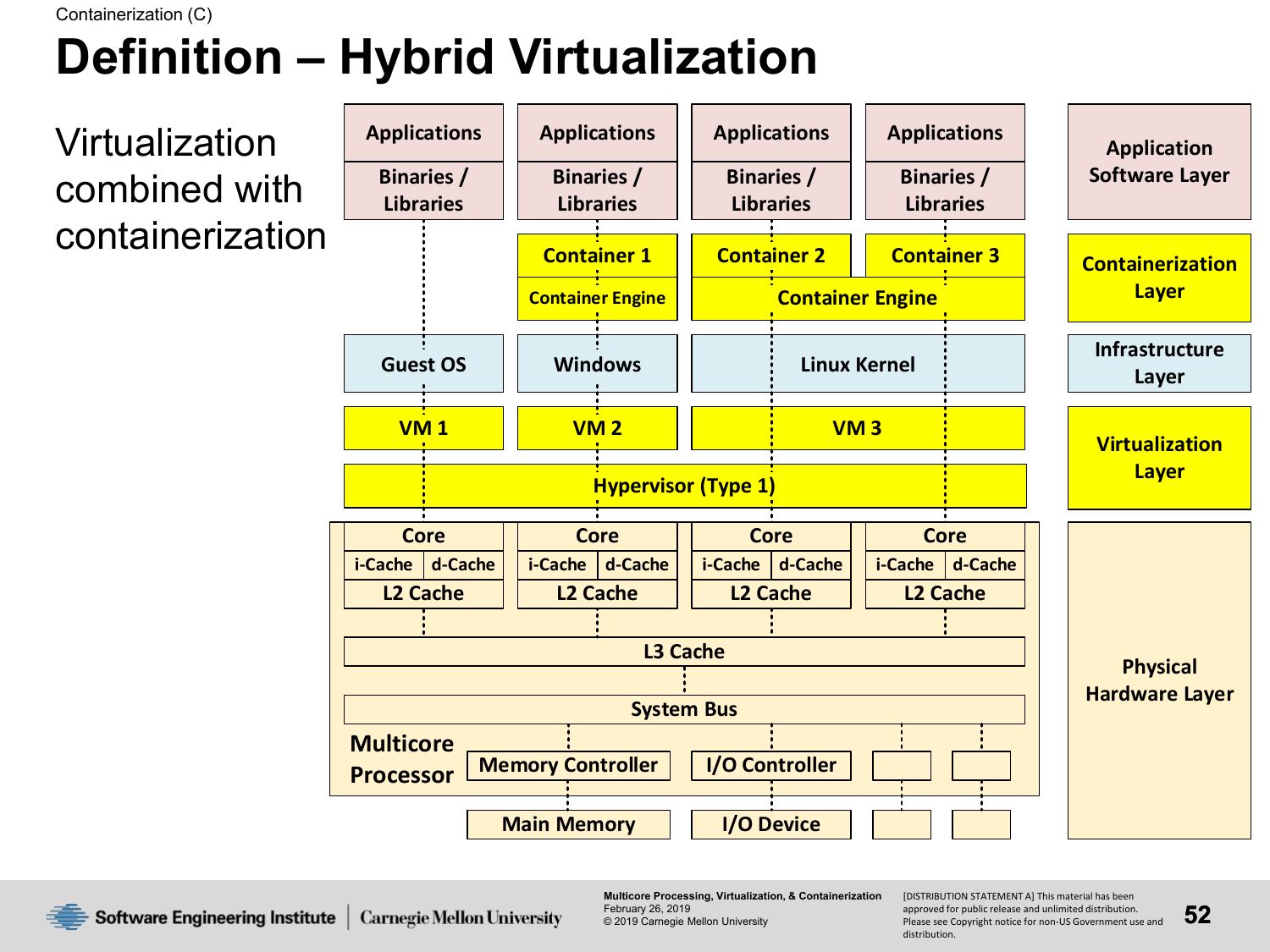# **Container Technology Architecture**

Container Lifecycle:

- Image Creation, Testing, and Accreditation
- Image Storage and Retrieval
- Container Deployment and Management

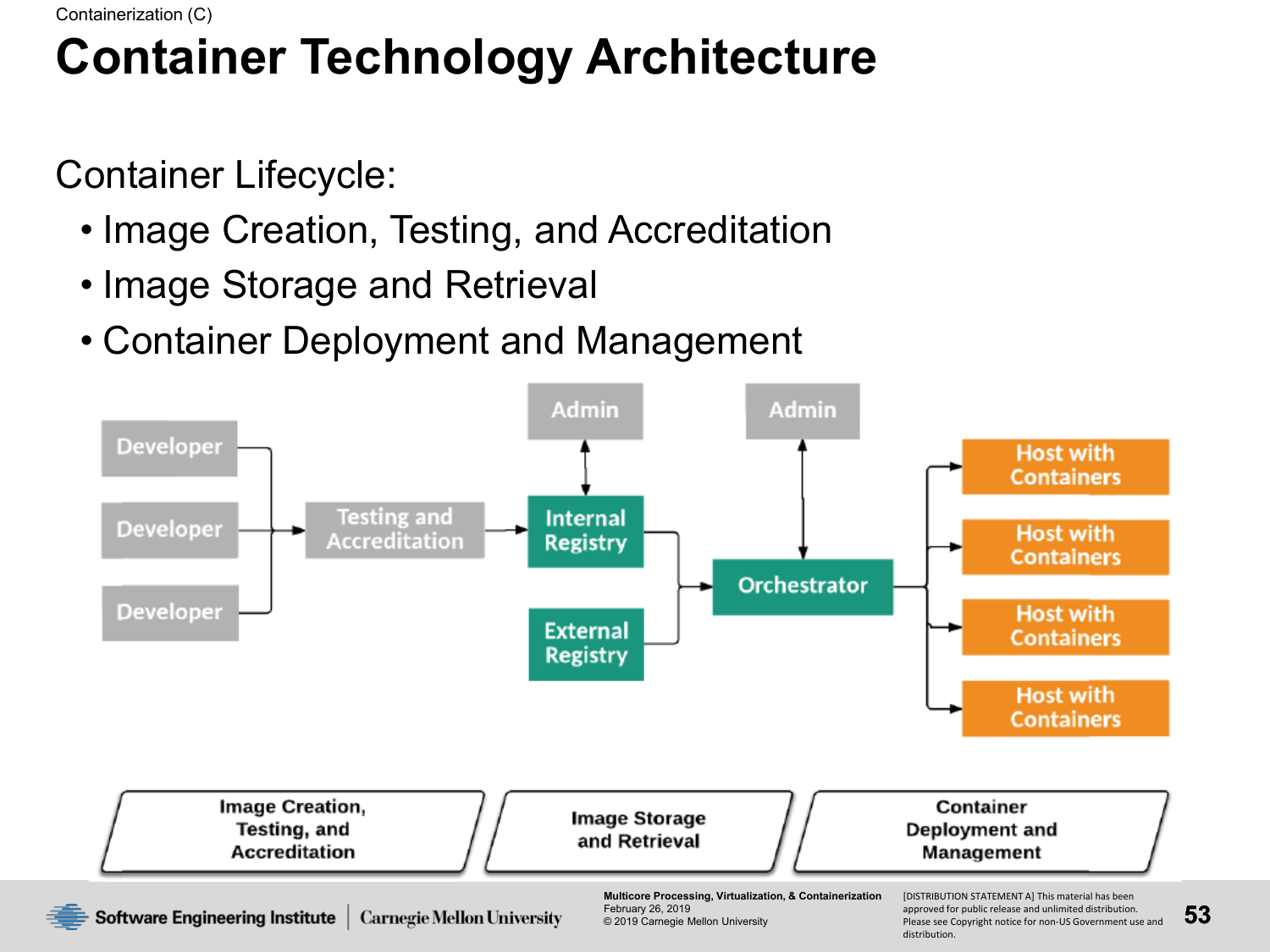## **Current Trends**

Containers are becoming more common because they provide many of the isolation benefits of VMs without as much overhead.

Although containers are typically hosted on some version of Linux, they are beginning to also be hosted on other OSs such as Windows.

Containers are being heavily used in Cloud-hosted applications.

Containers are increasingly being used to support the continuous development and integration (CD/CI) of containerized microservices.

**Multicore Processing, Virtualization, & Containerization** February 26, 2019 © 2019 Carnegie Mellon University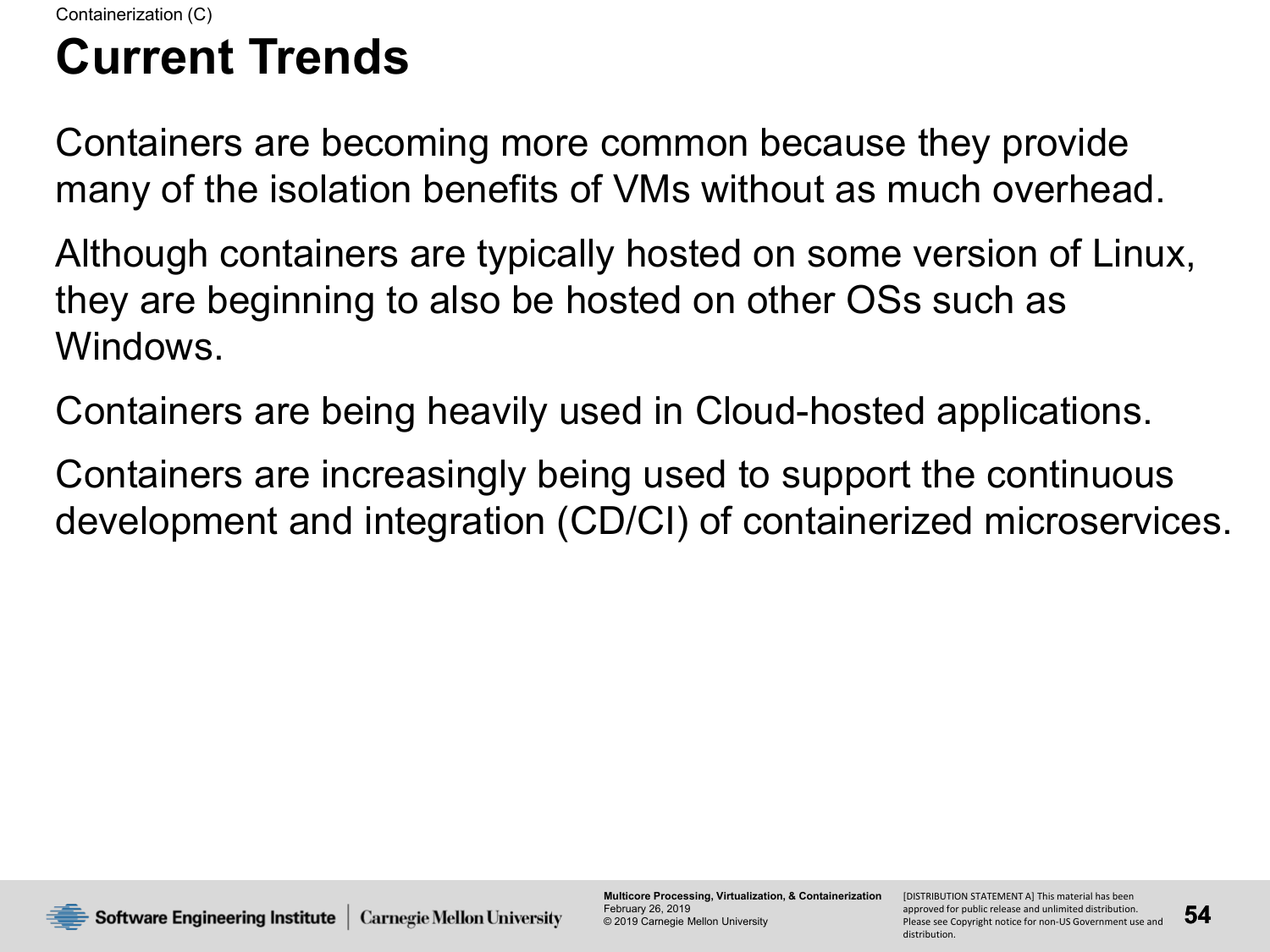#### **Pros**

Supports lightweight spatial and temporal isolation:

- Provides each container with its own resources (e.g., CPU and memory)
- Uses container-specific namespaces

Requires less overhead than VMs, which must emulate underlying hardware.

Relatively easy multiple instantiation of individual containers, which supports:

- Scalability
- Availability and reliability via redundancy and failover
- Load balancing

Supports DevOps and continuous integration/deployment (CI/CD)

Supports consistency between development, test, and operational environments

More consistent timing than VMs (supports real-time and safety)

**Multicore Processing, Virtualization, & Containerization** February 26, 2019 © 2019 Carnegie Mellon University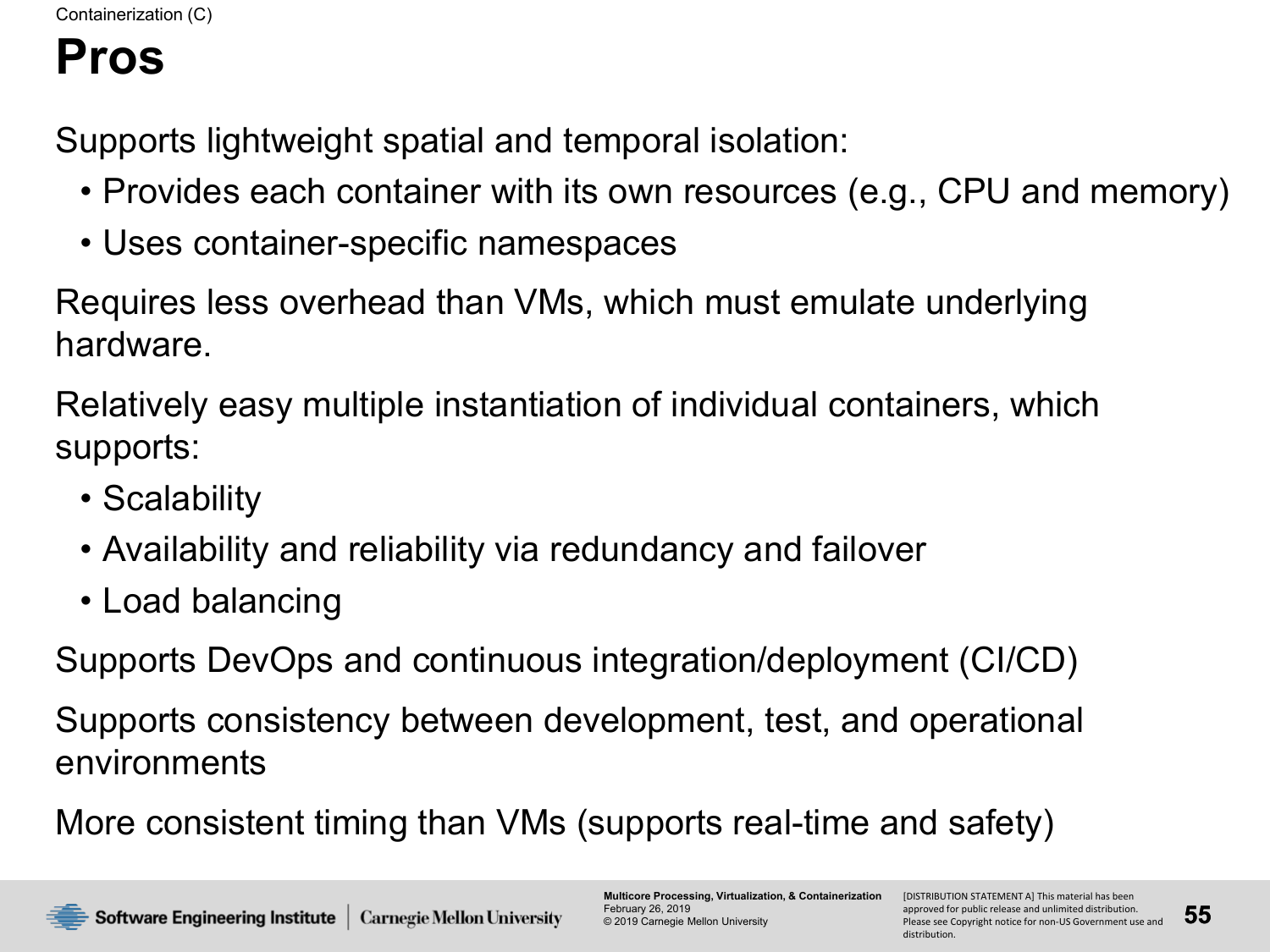#### **Both Pros and Cons**

Applications within a container may share binaries and libraries.

- Decreased code size (Pro)
- Shared code can lead to interference (Con)



**Multicore Processing, Virtualization, & Containerization** February 26, 2019 © 2019 Carnegie Mellon University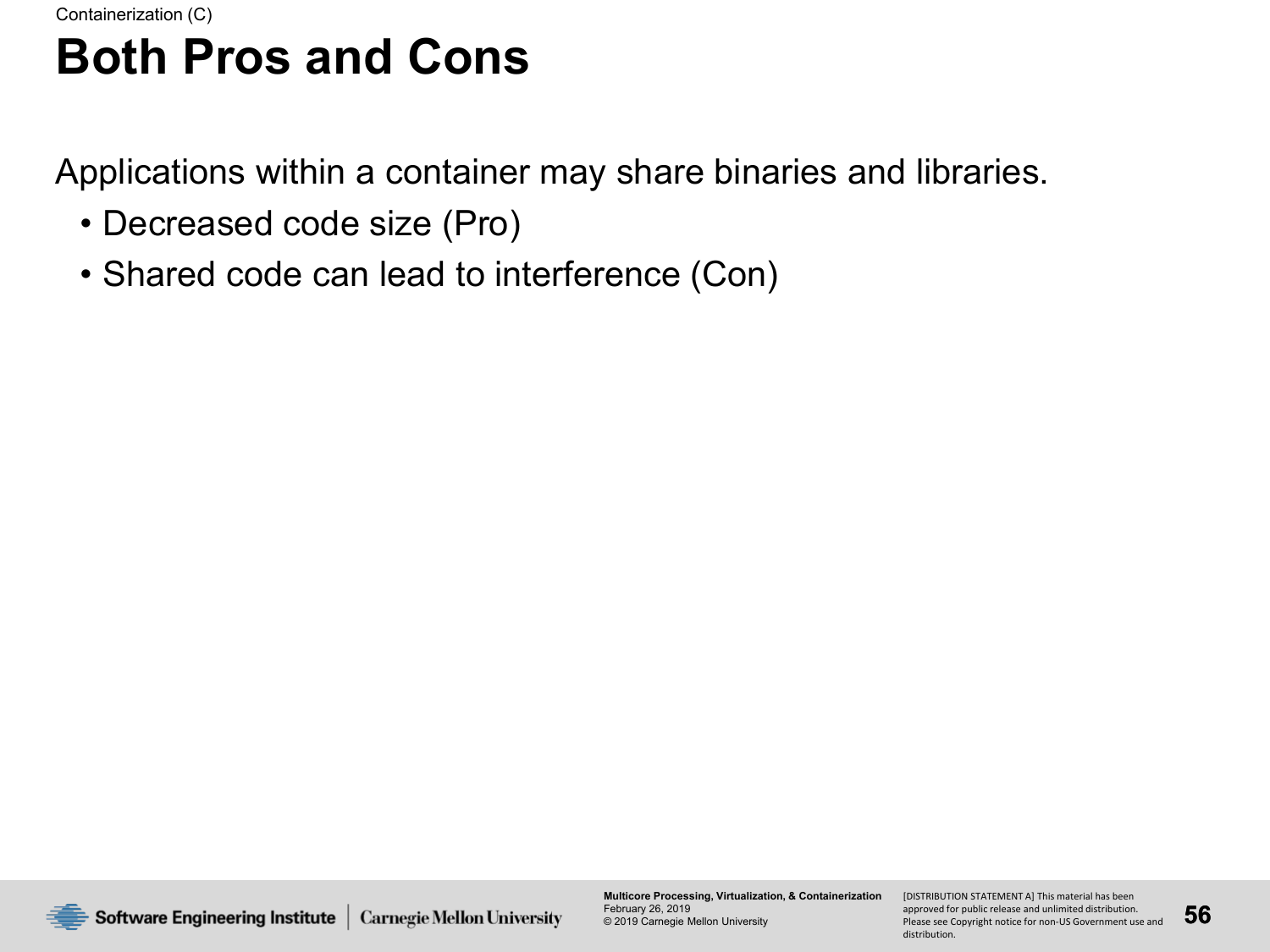#### **Cons – Shared Resources**

Containers share:

- *Container engine* and *OS kernel*
- VM, hypervisor, and host OS (if container runs on a VM using a type 2 hypervisor)
- Same shared resources as with multicore processors:
	- *Processor-internal* resources (L3 cache, system bus, memory controller, I/O controllers, and interconnects)
	- *Processor-external* resources (main memory, I/O devices, and networks)

Shared resources imply:

- Single points of failure
- Two applications running in the *same container* can interfere with each other.
- Software running in *one container* can impact software running in *another container* (i.e., interference can violate spatial and temporal isolation).

**Multicore Processing, Virtualization, & Containerization** February 26, 2019 © 2019 Carnegie Mellon University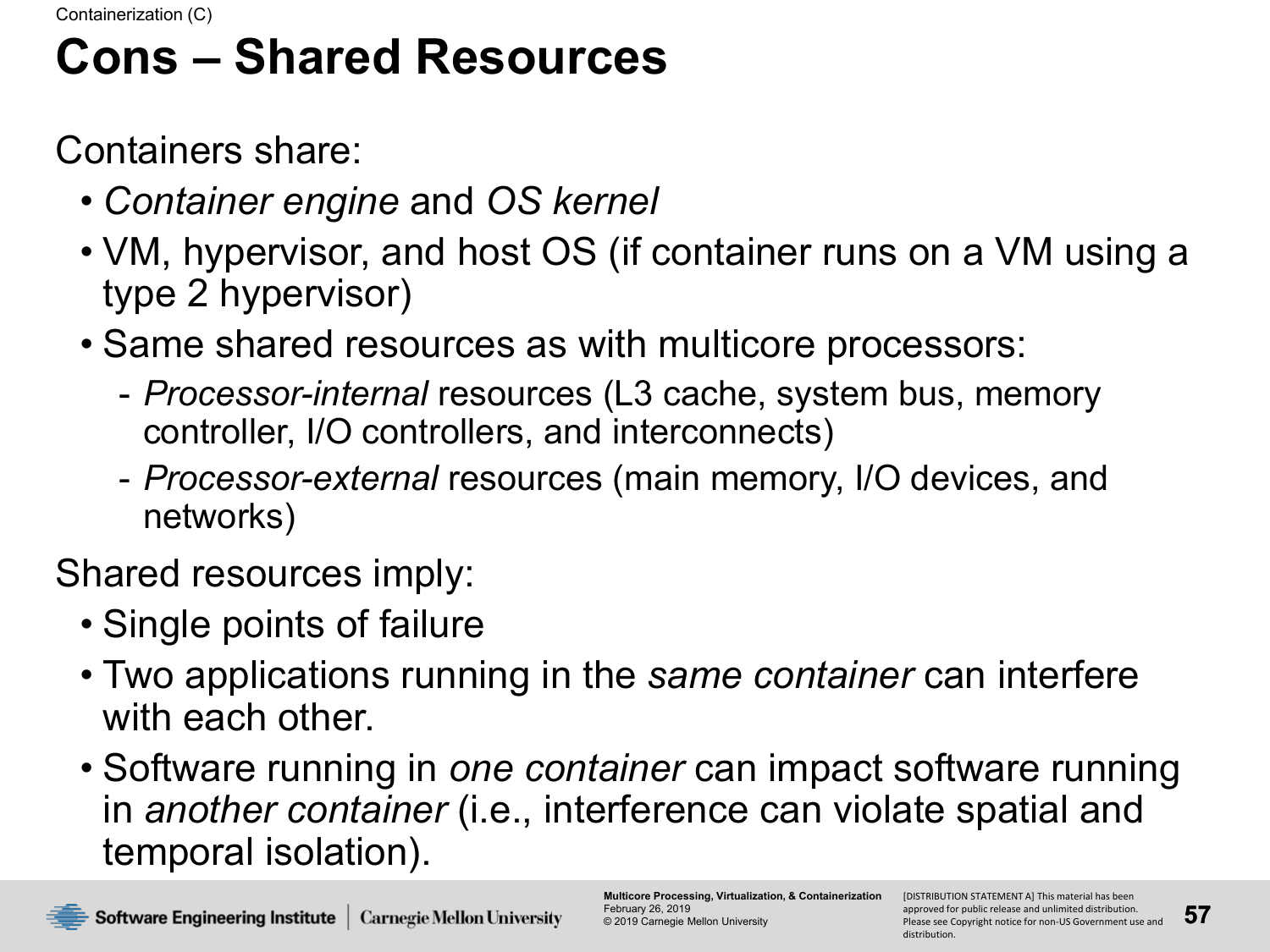Containerization (C)

# **Interference Paths In Hybrid Architecture**



**Multicore Processing, Virtualization, & Containerization** February 26, 2019 © 2019 Carnegie Mellon University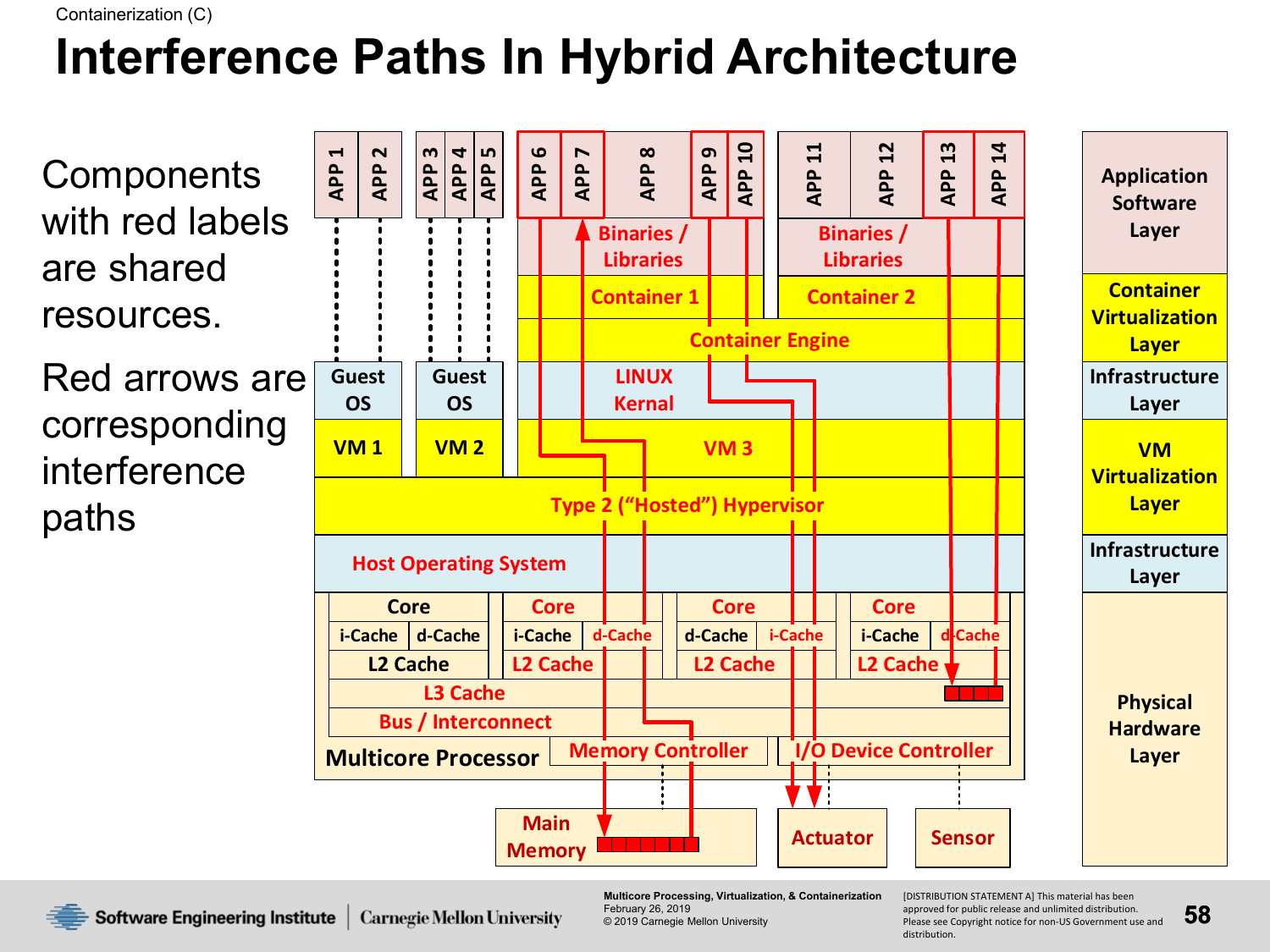## **Cons – Analysis**

Analysis of temporal interference (e.g., meeting timing deadlines) is difficult and overly conservative.

Interference analysis becomes more complex as:

- The number of containers increases
- Containerization is combined with:
	- Virtualization
	- Multicore processing

The number of interference paths increase very rapidly with the number of containers.

- Exhaustive analysis of all interference paths is typically impossible.
- Representative selection of paths is necessary.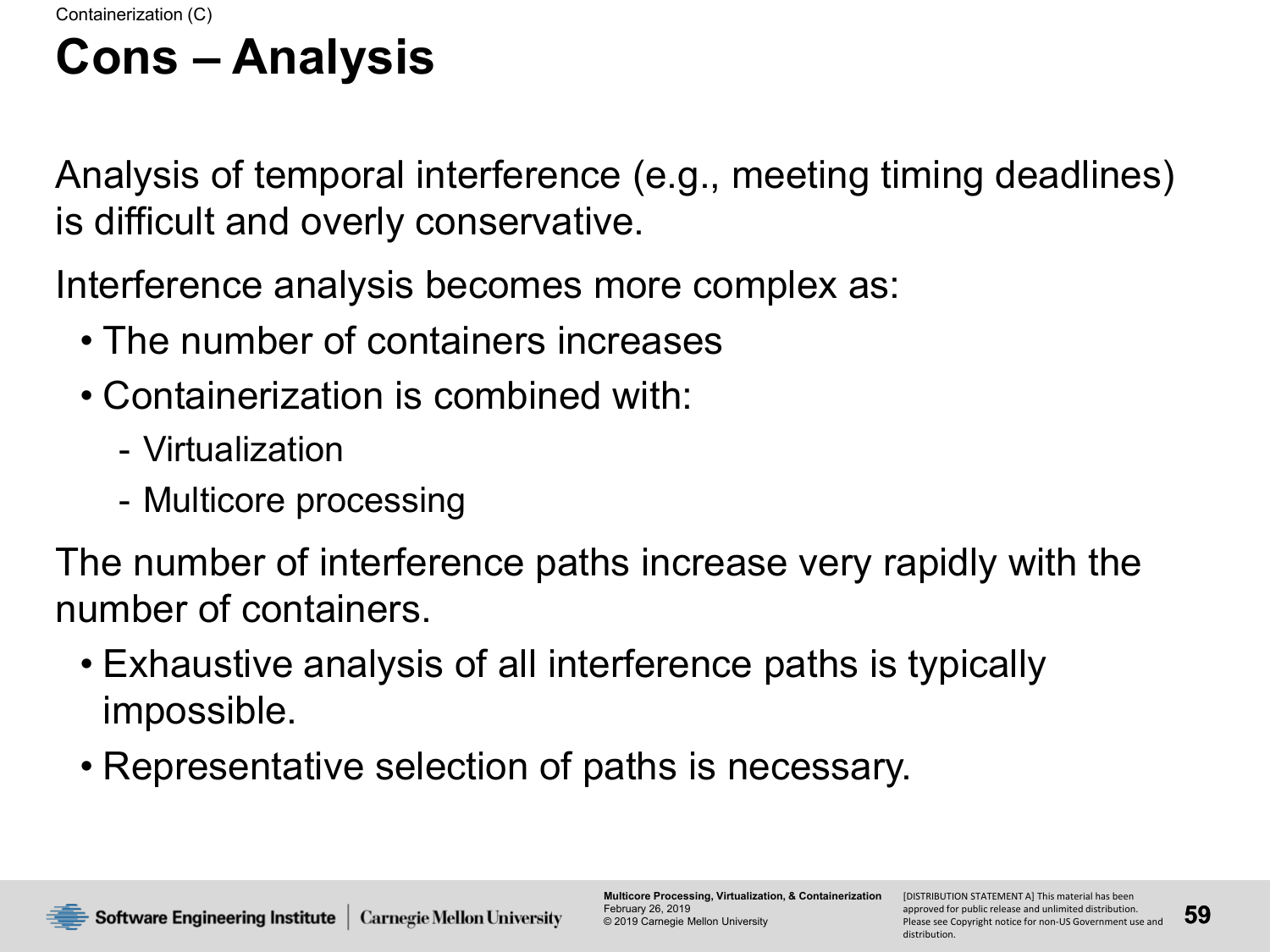## **Cons – Security Ramifications**

Containers by default are typically not secure and require significant work to make secure:

- No data stored inside containers pattern
- Force container processes to write to container-specific file systems
- Set up container's network namespace to connect to specific private intranet
- Minimize container services' privileges (e.g., non-root if possible)

Moving to a containerized architecture might require recertification. NIST Application Container Security Guide (SP 800-190)

<https://doi.org/10.6028/NIST.SP.800-190>



**Multicore Processing, Virtualization, & Containerization** February 26, 2019 © 2019 Carnegie Mellon University

[DISTRIBUTION STATEMENT A] This material has been approved for public release and unlimited distribution. Please see Copyright notice for non-US Government use and distribution.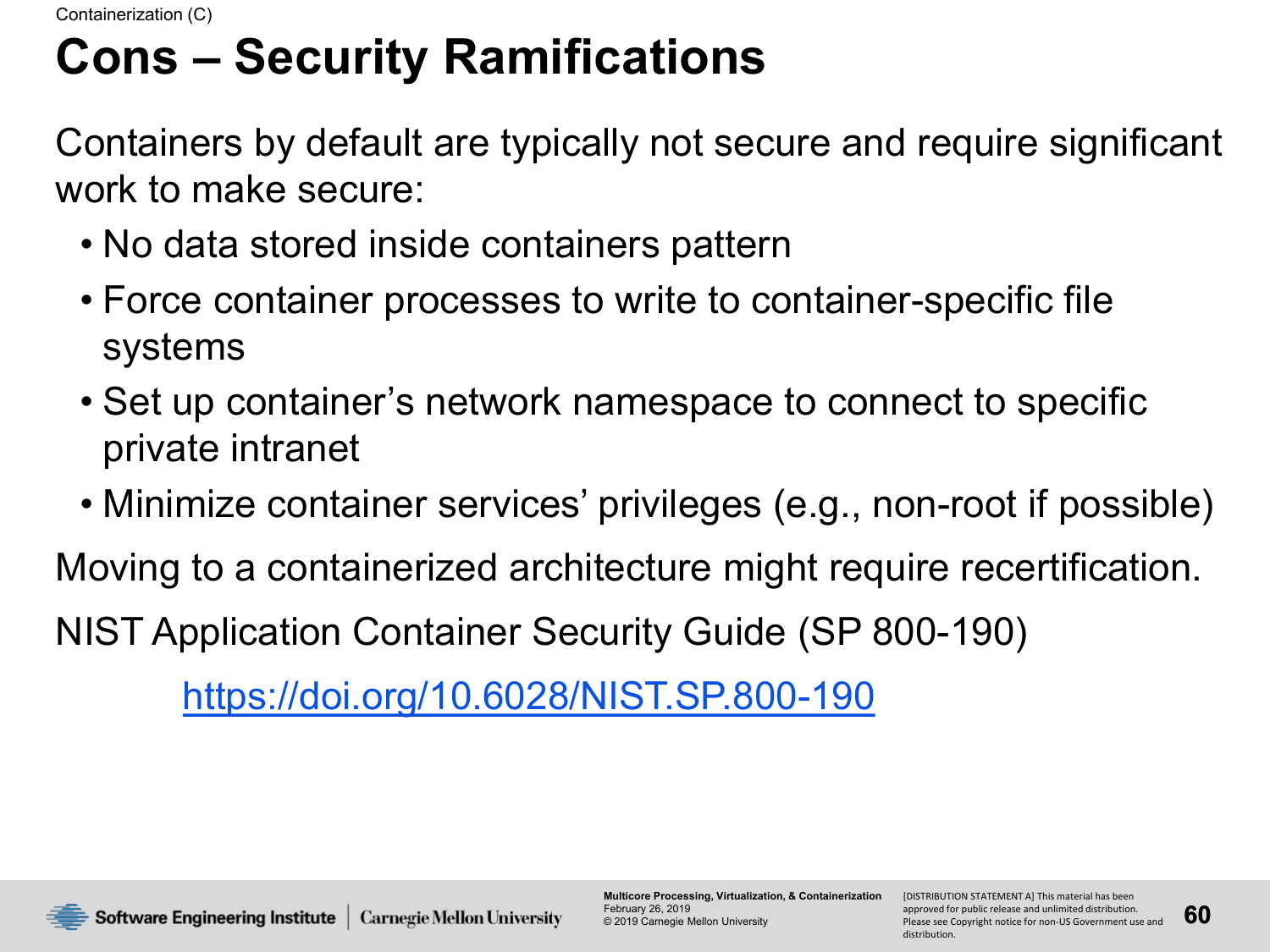#### **Cons – Increased Concurrency Defects**

Increased potential for concurrency defects due to multiple containers executing concurrently (on one or more VMs or cores):

- Deadlock
- Livelock
- Starvation
- Suspension
- (Data) race conditions
- Priority inversion
- Order violations
- Order vulnerabilities
- Atomicity violations

Increased amount and difficulty of testing to uncover concurrency defects

**Multicore Processing, Virtualization, & Containerization** February 26, 2019 © 2019 Carnegie Mellon University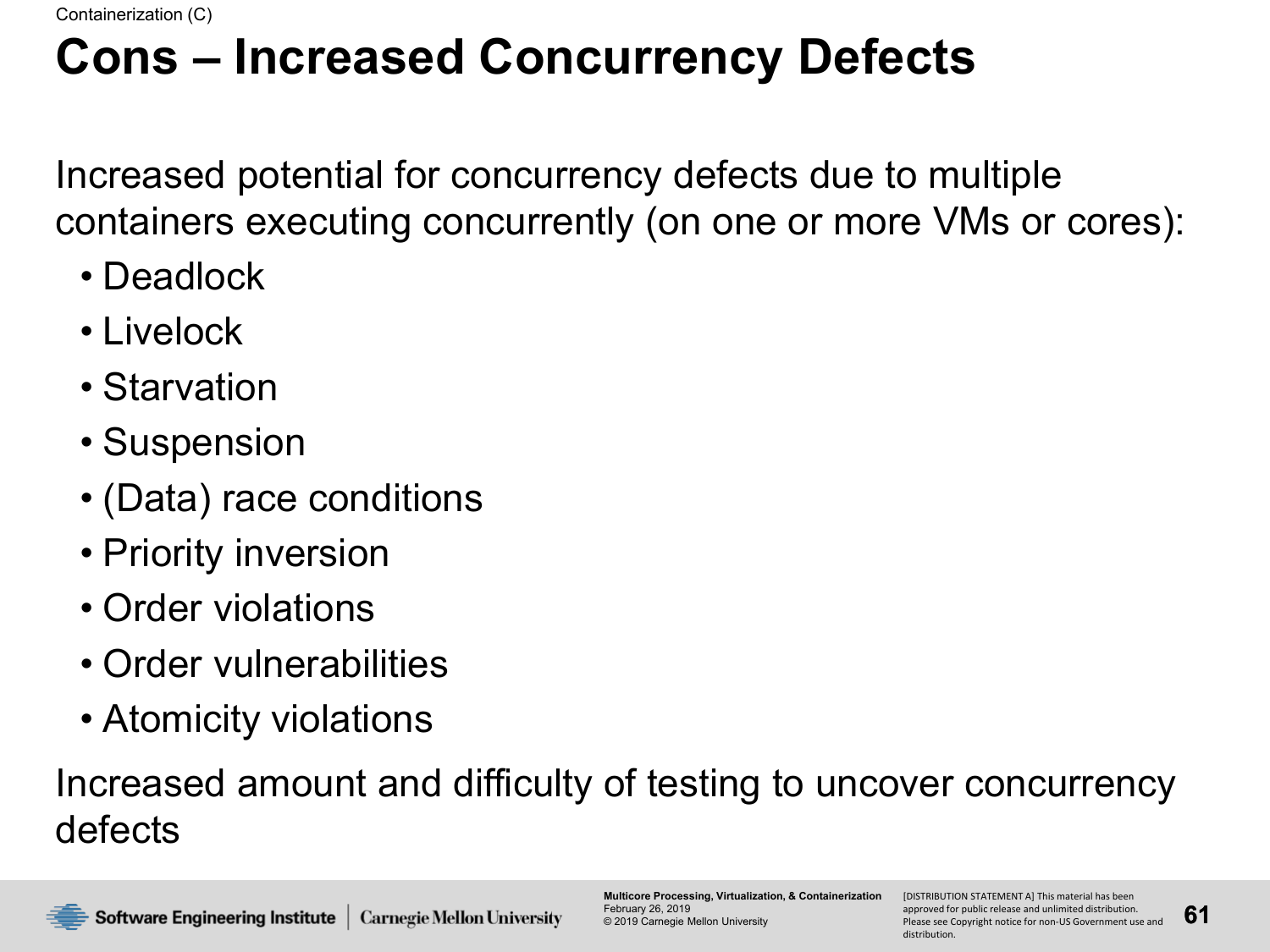#### **Cons – Miscellaneous**

Largely restricted to Linux-based operating systems. Container sprawl (excessive containerization) increases management needs.



**Multicore Processing, Virtualization, & Containerization** February 26, 2019 © 2019 Carnegie Mellon University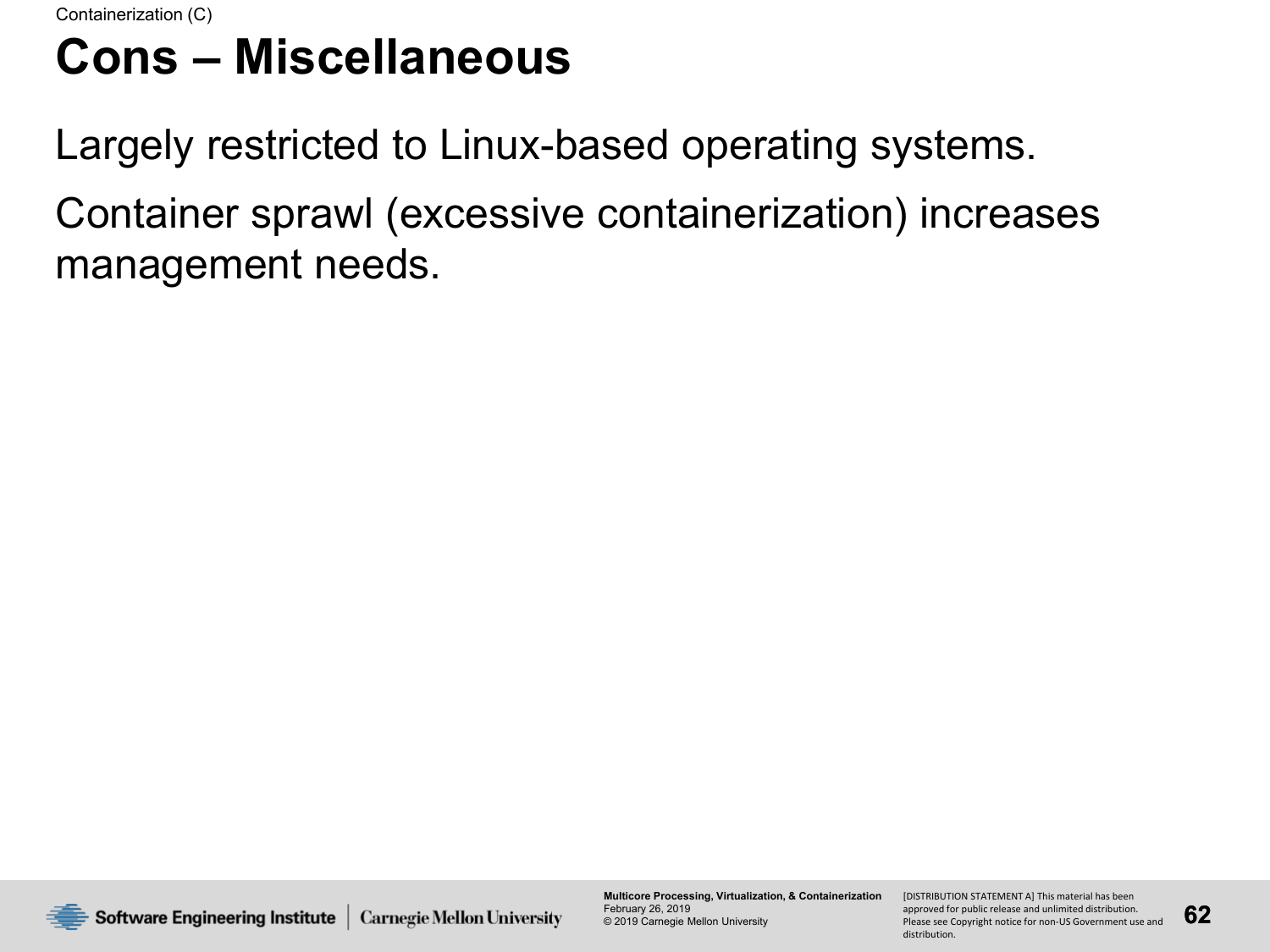#### MCP, Virtualization, and Containerization **Recommendations**

Software Engineering Institute | Carnegie Mellon University

**Multicore Processing, Virtualization, & Containerization Multicore Processing, Virtualization, & Containerization** © 2019 Carnegie Mellon University © 2018 Carnegie Mellon University.

[DISTRIBUTION STATEMENT A] This material has been approved for<br>public release and unlimited distribution. Please see Copyright notice [DISTRIBUTION STATEMENT A] This material has been approved for for non-US Government use and distribution.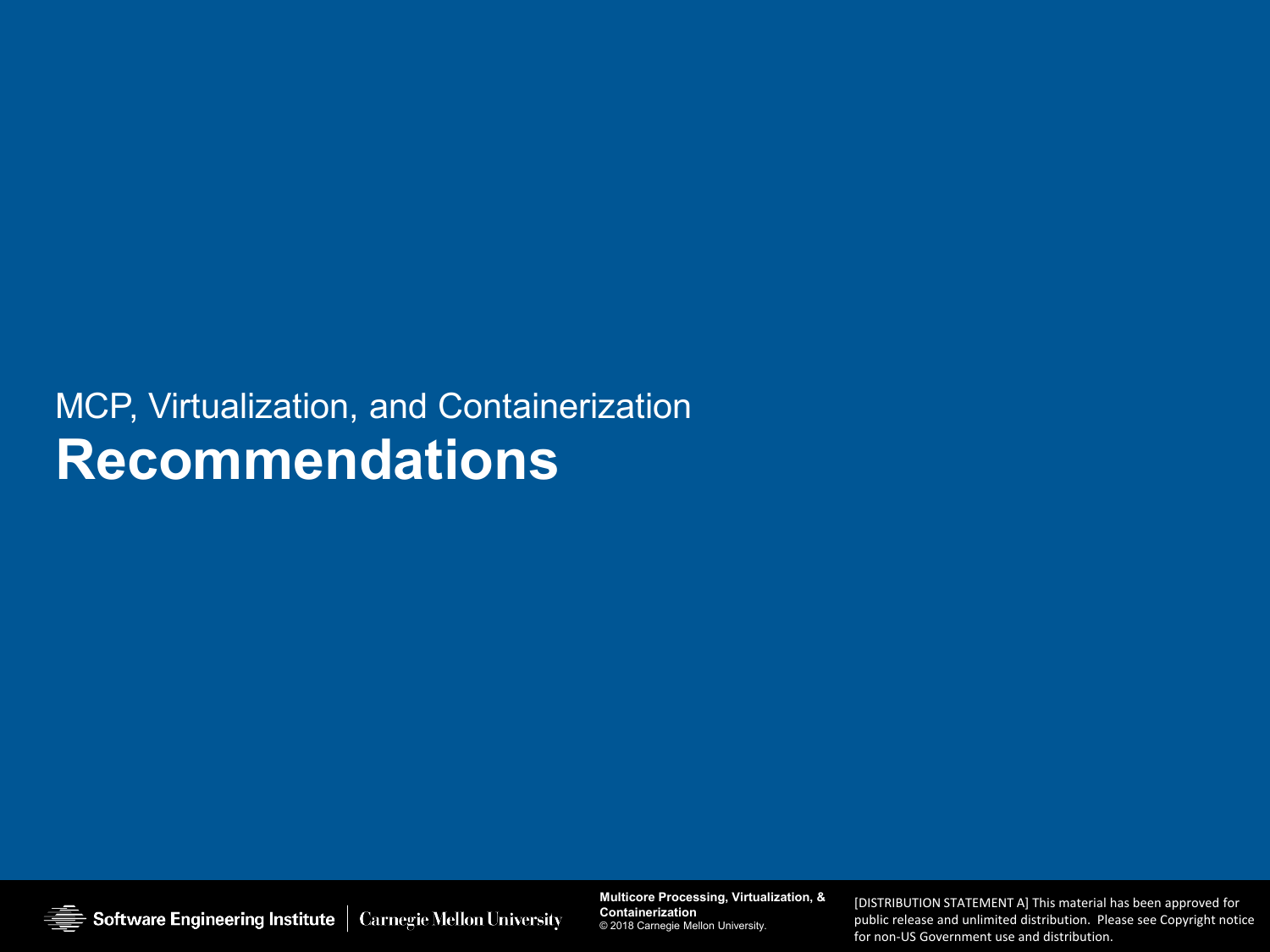#### **When to Use**

| <b>Criteria</b>                       | <b>Multicore</b> | <b>Virtualization</b> | <b>Containerization</b> |
|---------------------------------------|------------------|-----------------------|-------------------------|
| <b>Reliability and Robustness</b>     | Yes              | <b>Yes</b>            | <b>Yes</b>              |
| Concurrency                           | <b>Yes</b>       | Yes                   | <b>Yes</b>              |
| <b>Temporal and Spatial Isolation</b> | <b>Yes</b>       | <b>Yes</b>            | <b>Yes</b>              |
| Configurability (flexible deployment) | <b>Yes</b>       | <b>Yes</b>            | <b>Yes</b>              |
| SWAP-C                                | <b>Yes</b>       | Yes/No                | <b>Yes</b>              |
| Portability - Multiple HW platforms   | <b>No</b>        | <b>Yes</b>            | <b>No</b>               |
| Portability - Multiple OSs            | <b>No</b>        | <b>Yes</b>            | <b>No</b>               |
| <b>Technology Refresh</b>             | <b>Yes</b>       | <b>Yes</b>            | <b>Yes</b>              |
| Legacy Software Reuse                 | Somewhat         | <b>Yes</b>            | Somewhat                |
| Performance (throughput)              | Yes              | Somewhat              | <b>Yes</b>              |
| Hard real-time (response time)        | Somewhat         | <b>No</b>             | Somewhat                |
| Safety                                | <b>Somewhat</b>  | Improved              | Improved                |
| Security                              | Somewhat         | Improved              | <b>Less Improved</b>    |



**Multicore Processing, Virtualization, & Containerization** February 26, 2019 © 2019 Carnegie Mellon University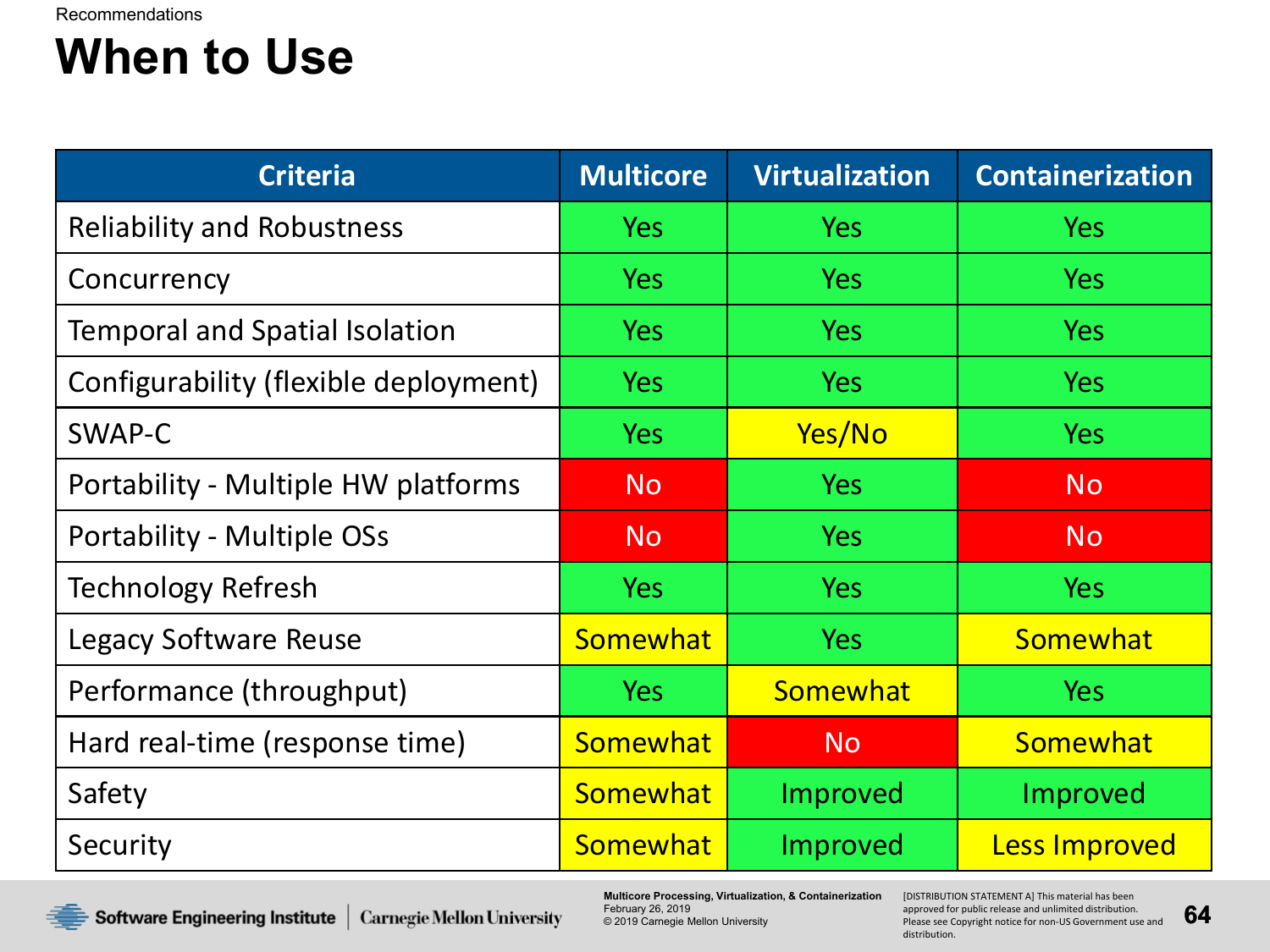Recommendations

#### **Comparison of VMs vs. Containers**

| <b>Criteria</b>                                                   | <b>VMs</b>                | <b>Containers</b>                            |
|-------------------------------------------------------------------|---------------------------|----------------------------------------------|
| Portability - Number of operating systems                         | One or more per HV        | <b>One / ContainerEng</b>                    |
| Portability - Number of OS versions                               | One or more per HV        | One or more per CE                           |
| Portability - Number of OS types                                  | One or more               | <b>Primarily Linux</b>                       |
| Size of Applications                                              | <b>Medium or large</b>    | <b>Small or medium</b>                       |
| Security (see notes page)<br>Roughly equal, depending on how used | <b>Improved isolation</b> | Improved isolation<br>Smaller attack surface |
| Number of applications per server                                 | Lower                     | <b>Higher</b>                                |
| Number of copies of single application                            | One                       | <b>Many</b>                                  |
| Performance (throughput, not response time)                       | Lower                     | <b>Higher</b>                                |
| <b>Overhead - Administration</b>                                  | <b>Higher</b>             | Lower                                        |
| Overhead - resource usage                                         | Much higher               | <b>Much lower</b>                            |
| Readily share resources (devices, services)                       | <b>No</b>                 | <b>Yes</b>                                   |
| Robustness via failover and restart                               | Not supported             | Supported                                    |
| Scalability & load balancing (dynamic deployment)                 | <b>Slower and harder</b>  | <b>Faster and easier</b>                     |
| Application runs on bare metal                                    | Not supported             | May be supported                             |

Software Engineering Institute | Carnegie Mellon University

**Multicore Processing, Virtualization, & Containerization** February 26, 2019 © 2019 Carnegie Mellon University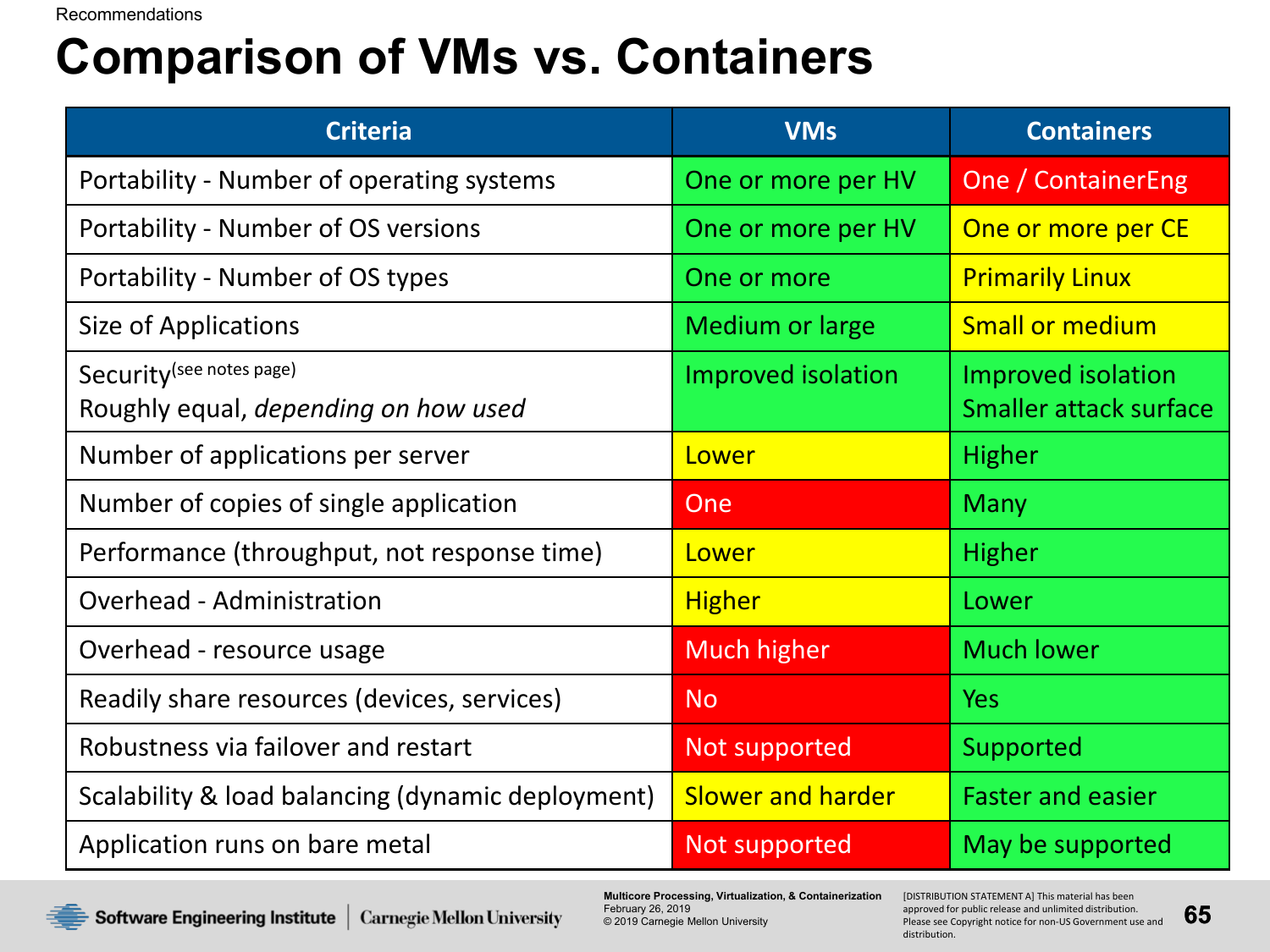Recommendations

## **When To Use – Architecture Patterns**

A pattern is a general, reusable, *solution* to a commonly occurring *problem* within a given *context*.

Patterns are typically documented in mostly standard ways.

Patterns exist at different levels:

• *Architecture* patterns, design patterns, implementation (language idioms)

**Use multicore-, virtualization-, and containerization-related architectural patterns** based on:

- The architectural *problem* to be solved
- The architectural *context*:
	- **Intent** (i.e., overarching goal)
	- **Forces** (i.e., specific motivations)
	- Relevant **architecturally significant requirements**
	- The rest of the architecture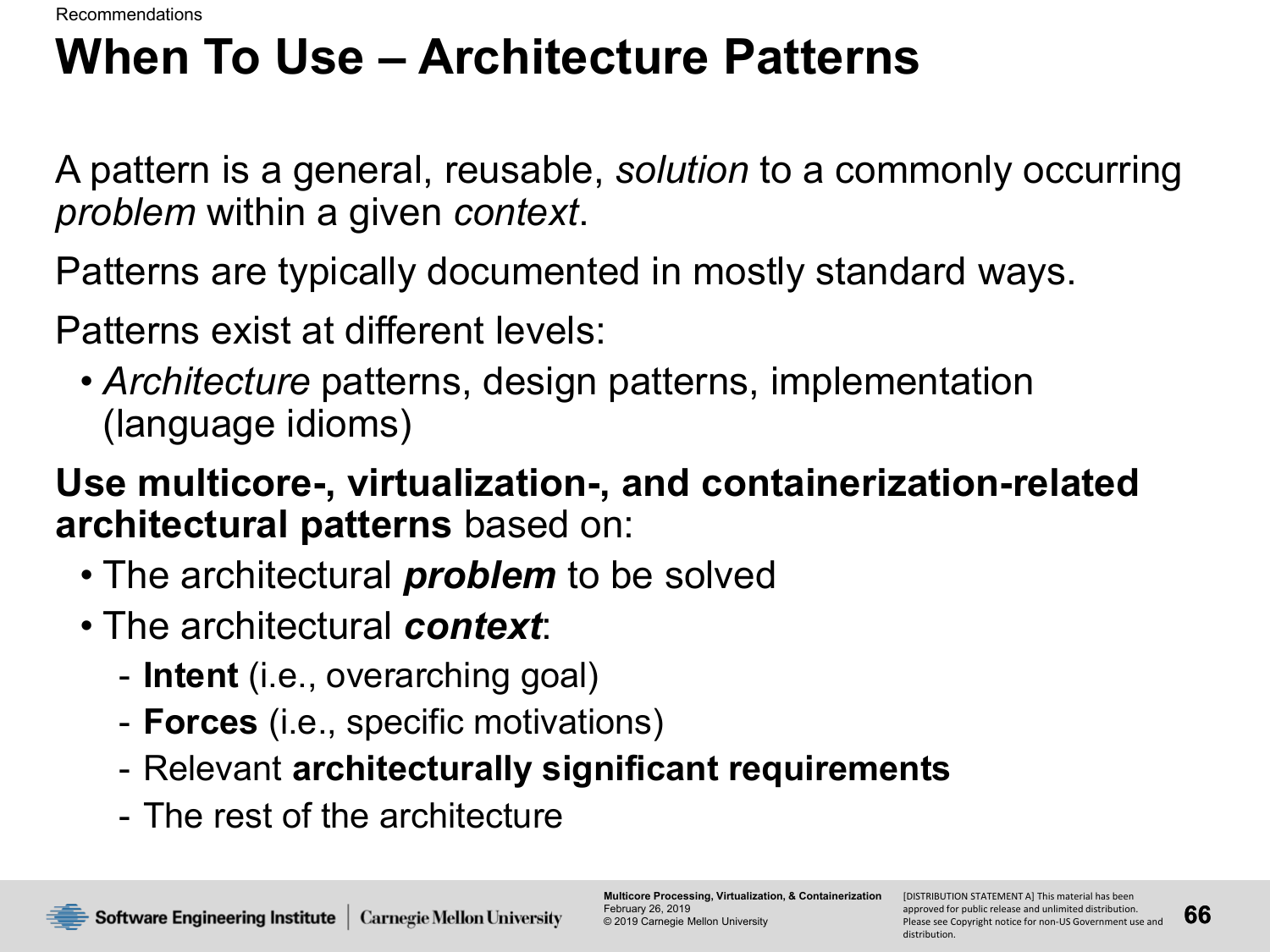Recommendations

## **When To Use – Multicore Patterns**

Select solutions based on relevance of associated problems and contexts.

Multicore Patterns:

- Multicore
- Homogeneous (symmetric) Cores
- Heterogeneous (asymmetric) Cores
- Single Service per Core
- Multiple Services per Core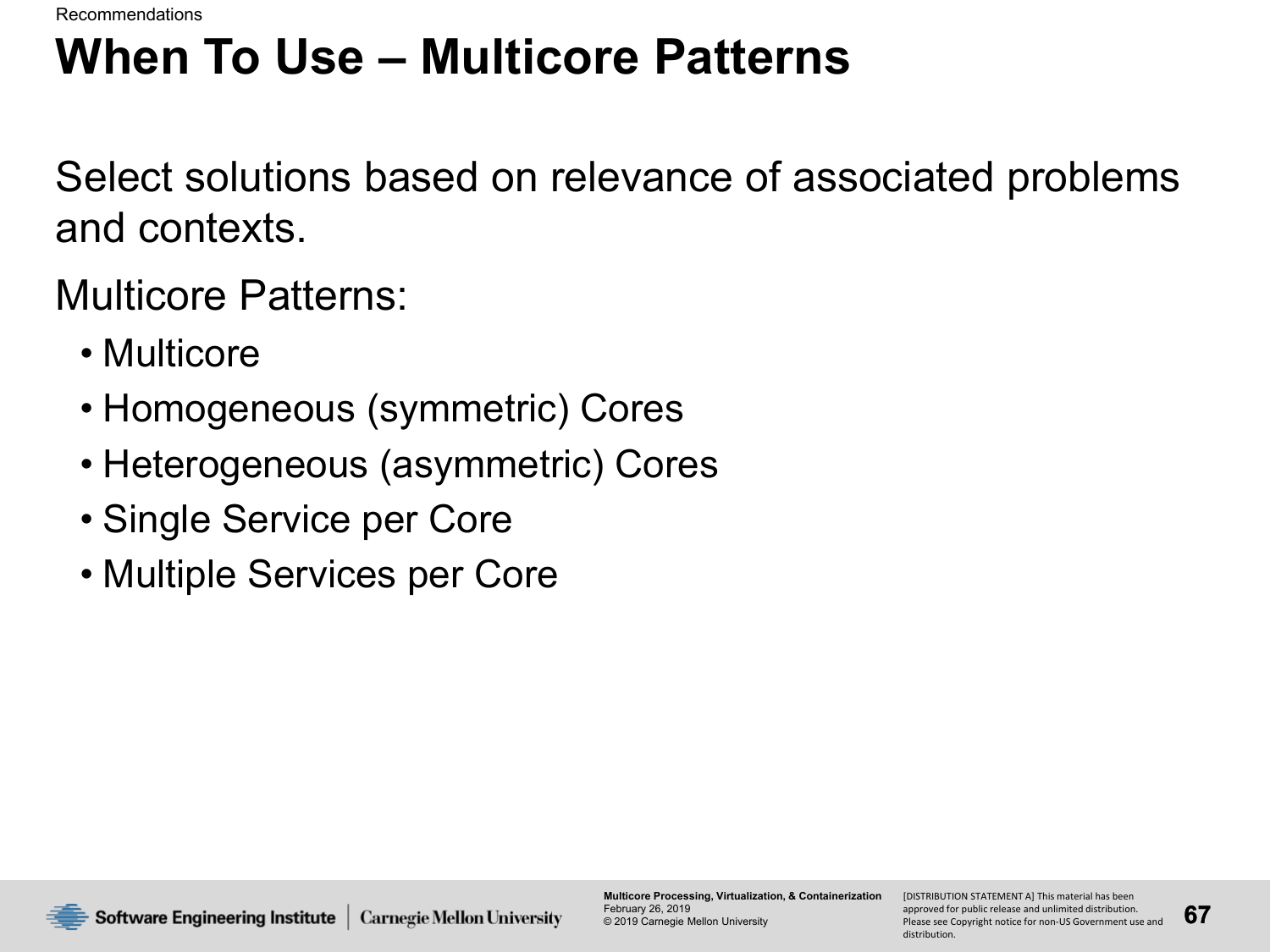Recommendations

# **When To Use – Virtualization Patterns**

Select solutions based on relevance of associated problems and contexts.

Virtualization Patterns:

- Virtual Machine
- System Virtual Machine
- Process Virtual Machine
- Type 1 Hypervisor
- Type 2 Hypervisor
- Single Service/Function/CSCI per Virtual Machine
- Maximize Cohesion / Minimize Coupling (maximize isolation)
- Multiple Services per Virtual Machine
- Virtual Machine Template

**Multicore Processing, Virtualization, & Containerization** February 26, 2019 © 2019 Carnegie Mellon University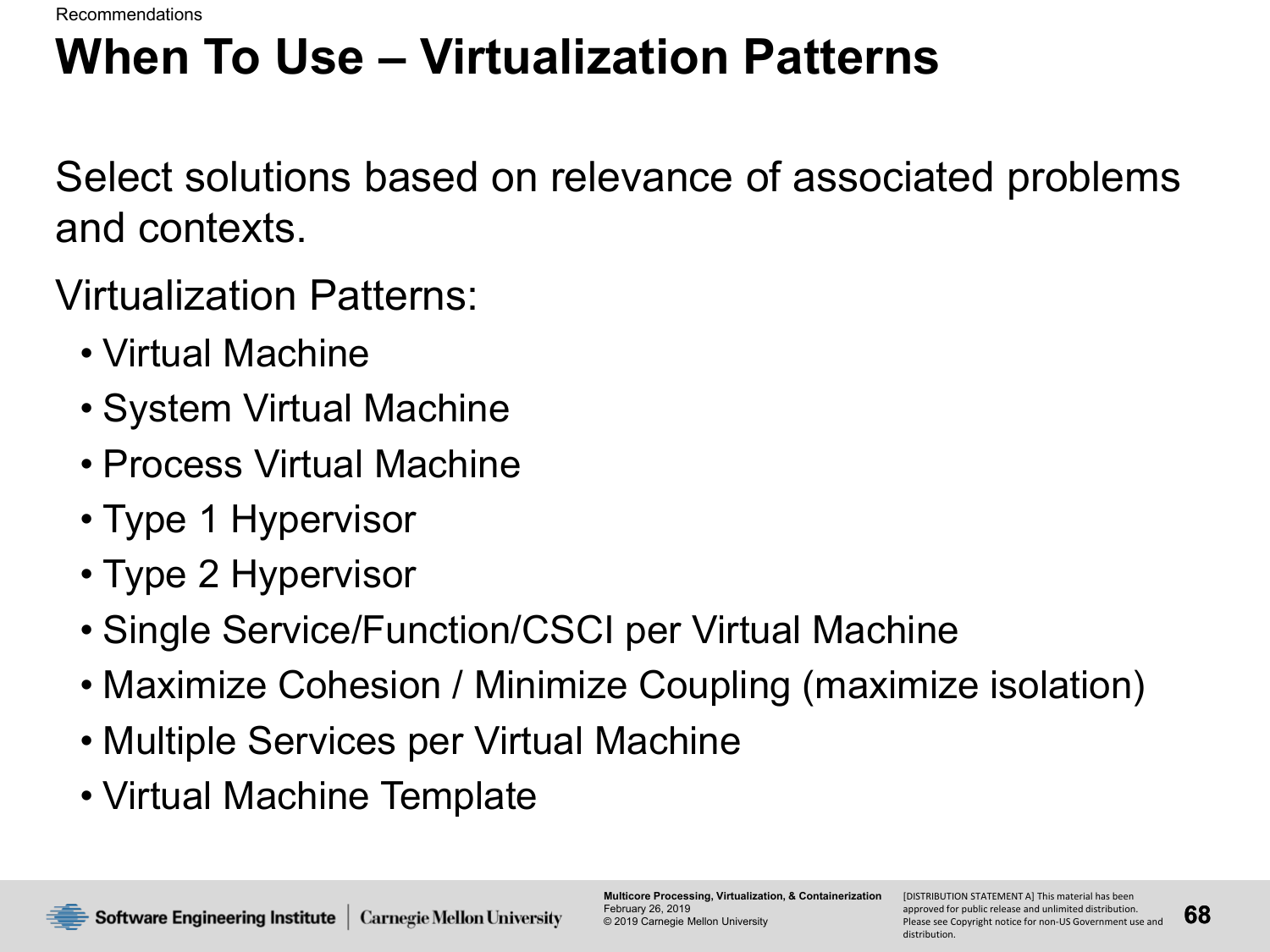Recommendations

## **When To Use – Containerization Patterns**

Select solutions based on relevance of associated problems and contexts.

Containerization Patterns:

- Container
- Maximize Cohesion / Minimize Coupling (maximize isolation)
- Single Service per Container (Micro-services)
- Multiple Services per Container
- Hybrid Virtualization (Virtualization + Containerization)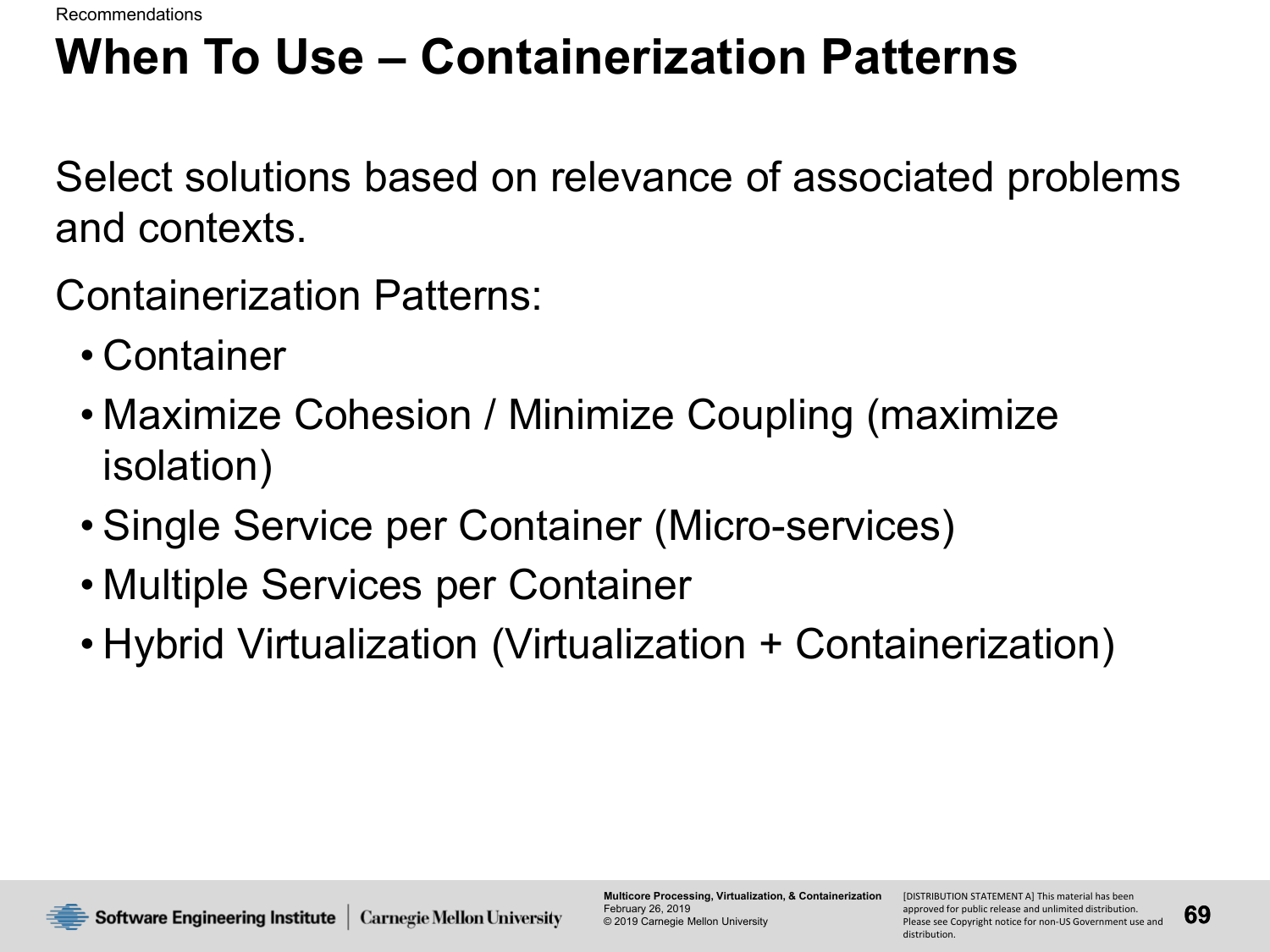#### **Allocation**

Minimize unnecessary coupling across containers, VMs, processors, and cores.

Keep allocation of software to containers to VMs to processors to cores static (where appropriate):

• Simplifies architecture and reduces number of test cases

Only use hybrid virtualization architectures (allocating containers to VMs) where appropriate due to complexity, overhead, and interference.

Document the allocation

Automate the build/deployment process:

- Improved quality and consistency across development, test, and operational environments
- Increased productivity and support for agile / DevOps

**Multicore Processing, Virtualization, & Containerization** February 26, 2019 © 2019 Carnegie Mellon University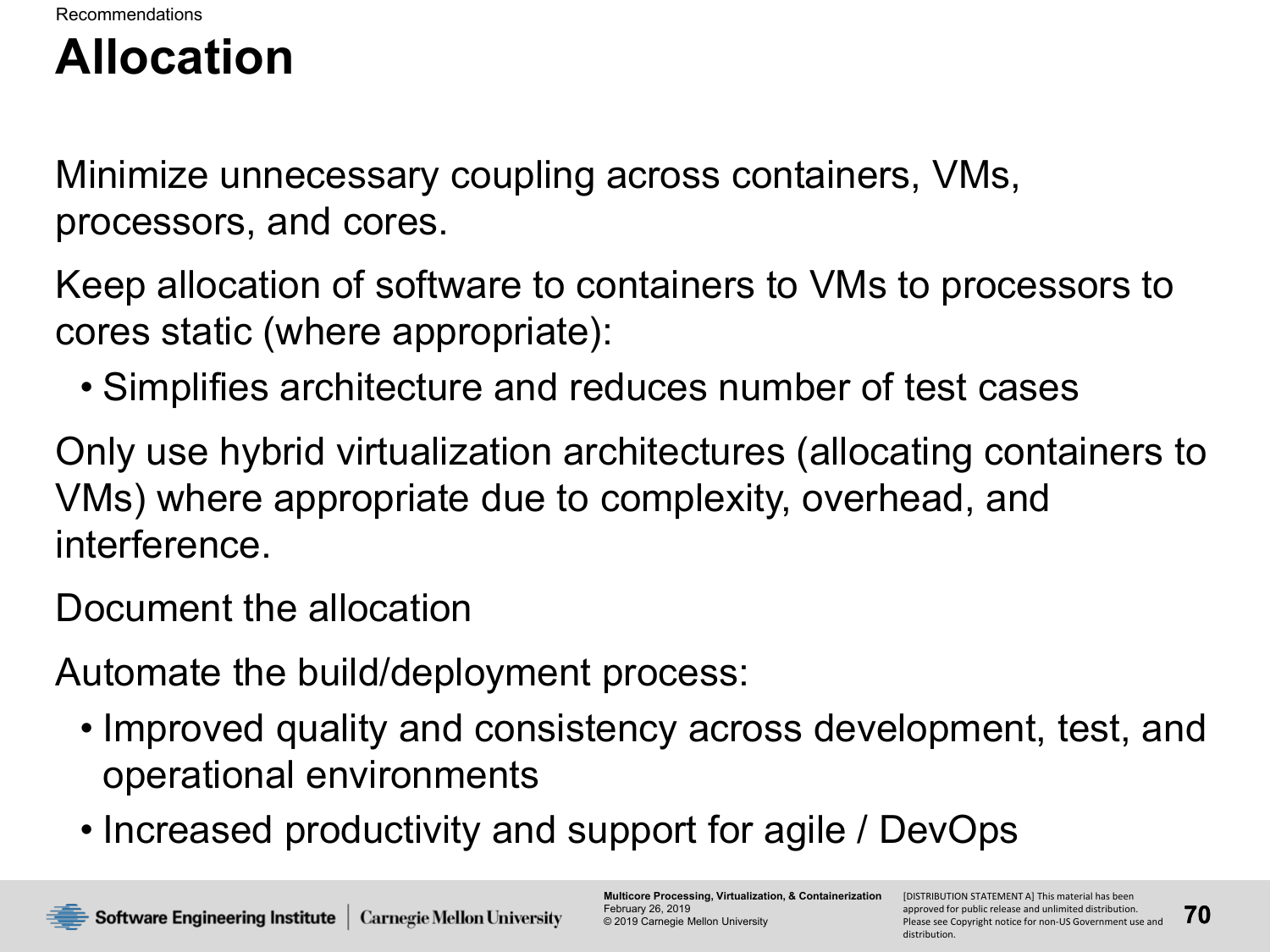#### **Recommendations for – Interference Analysis Process**

Require the performance of MCP and interference analysis:

- **1. Identify relevant software** (e.g., hard real-time & safety-critical)
- **2. Determine deployment** of relevant software to cores and data paths
- **3. Adequately identify** processor's *important* interference **paths** based on behavior of deployed software, whereby exhaustive identification and analysis is likely infeasible.
- **4. Determine potential negative consequences** based on the interference penalties of the important interference paths.
- **5. Categorize interference paths** as acceptable or unacceptable.
- **6. Use interference mitigation techniques** to eliminate, reduce, or bound interference.
- **7. Repeat steps 2 through 6** until all interface paths are acceptable.
- **8. Document analysis results and limitations**
- **9. Review analysis results and limitations**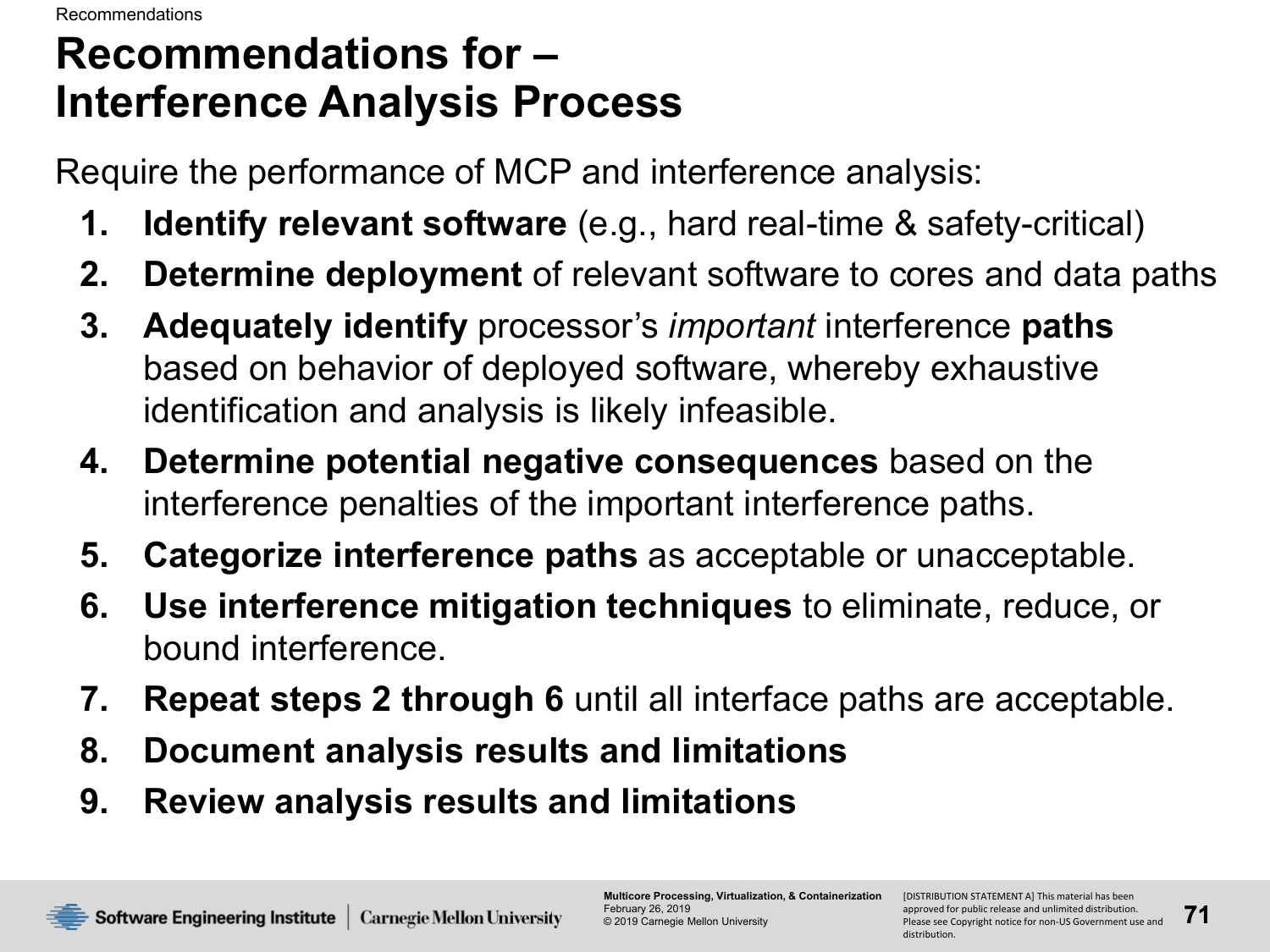Recommendations

## **Interference Analysis - Challenges**

Challenges of interference analysis include determining:

- Interference paths due to:
	- Processor complexity (number of paths grows exponentially with number of components)
	- Black-box processor components
	- Lack of documentation involving proprietary data
- Multiple "types" of interferences along same path:
	- Operations involved (e.g., read vs. write)
	- Sequences of operations
	- CPU usage (stress)
	- Memory locations accessed
- Sufficient coverage in terms of interference paths
- Interference penalties

Use equivalence classes of paths and path redundancy to limit cases.

**Multicore Processing, Virtualization, & Containerization** February 26, 2019 © 2019 Carnegie Mellon University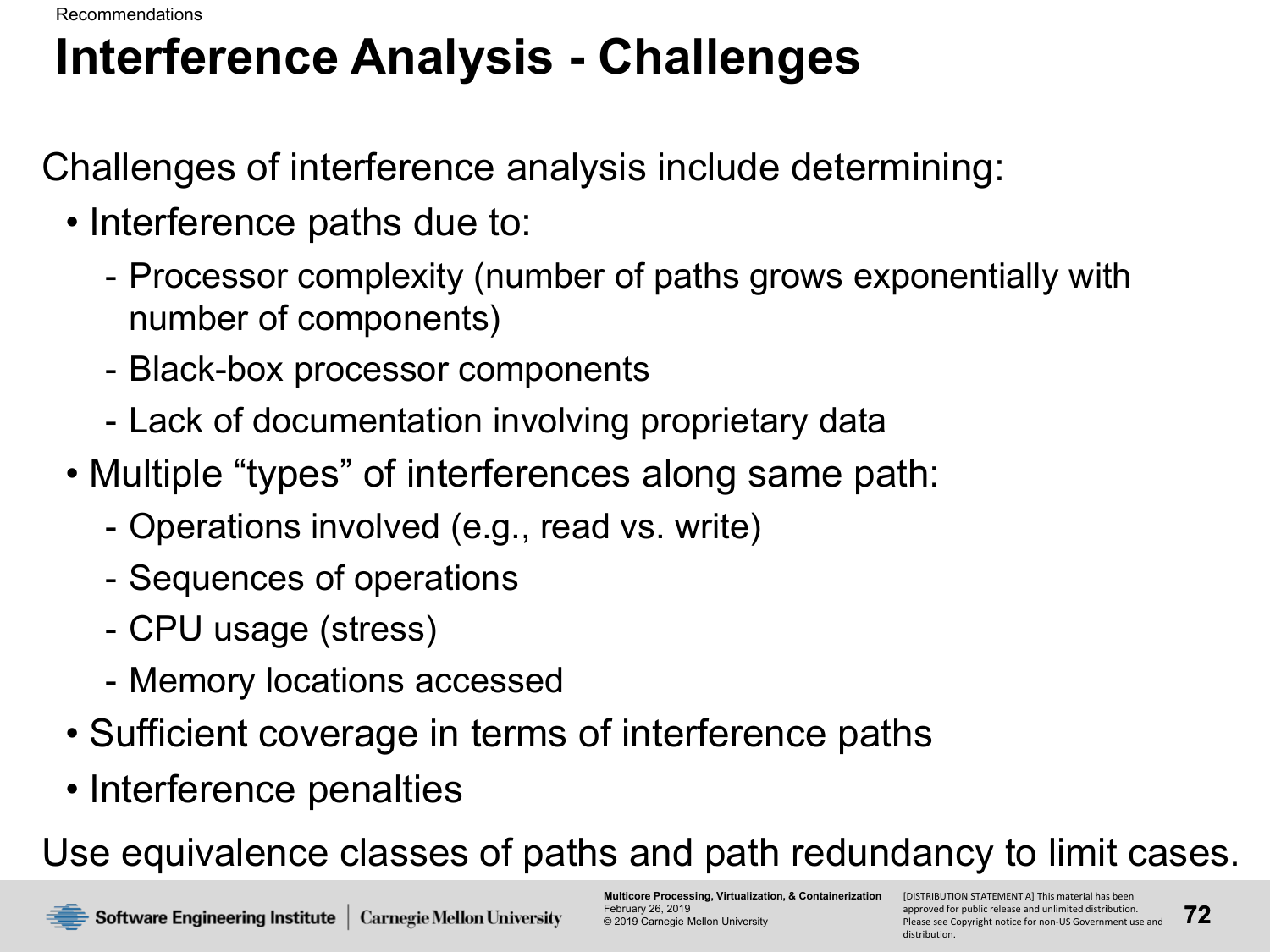Recommendations

## **Interference Management Techniques – 1**

Techniques for eliminating, reducing, and bounding, interference:

- Re-architect software to minimize coupling across containers, VMs, multicore processors, and cores
- Reallocate software to containers to VMs to processors to cores
- Interference-related fault/failure/health monitoring (e.g., performance, missed deadlines) with exception handling
- Configuration (hardware and operating system)
- Cache coloring or partitioning to reduce cache conflicts
- Interference-free scheduling (only one critical task per timeslot)
- Deterministic execution scheduling (tasks accessing the same shared resource execute in different timeslots)

No single silver bullet

Multiple techniques are typically required.

**Multicore Processing, Virtualization, & Containerization** February 26, 2019 © 2019 Carnegie Mellon University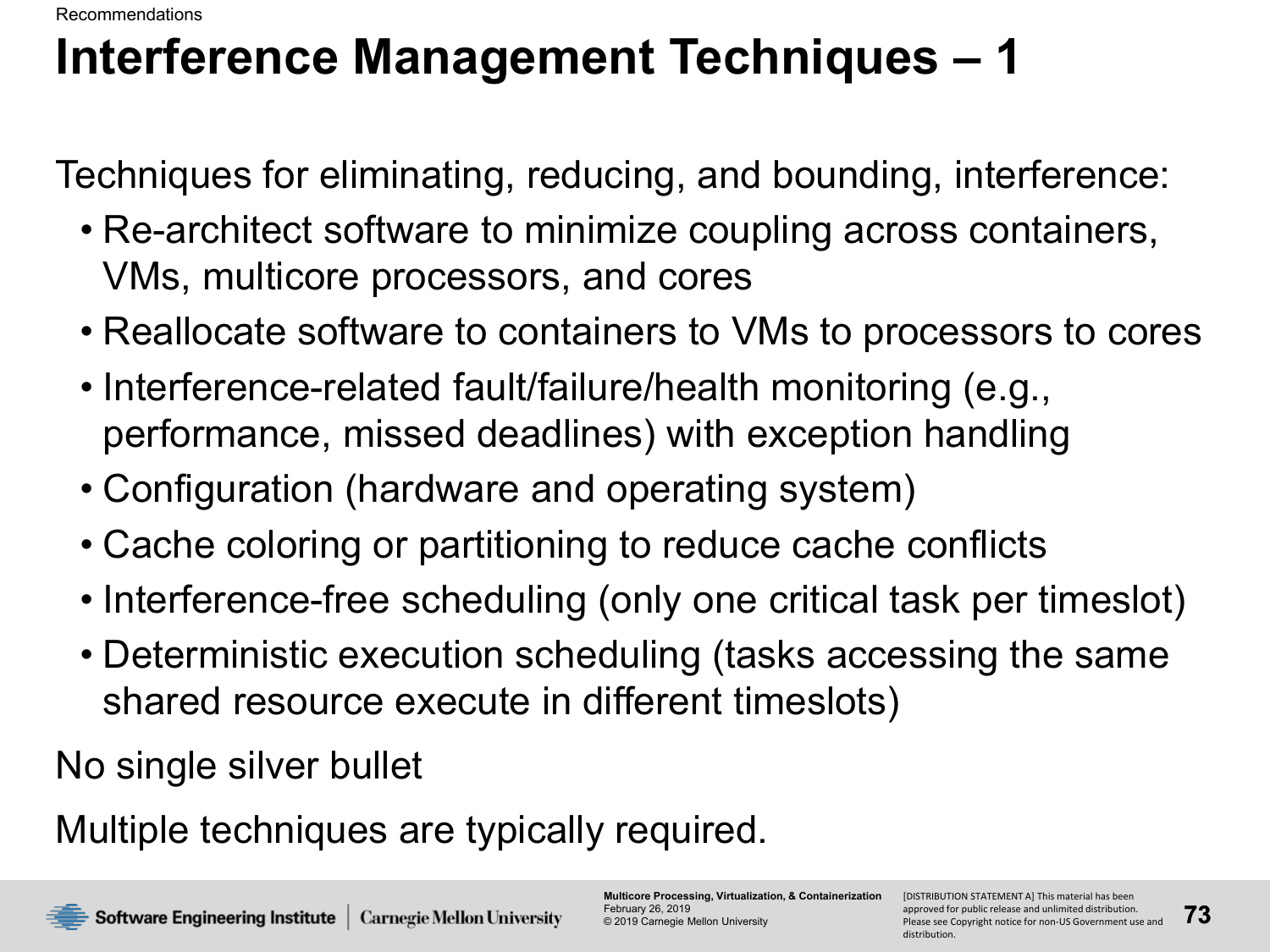Recommendations

## **Interference Management Techniques – 2**

Some interference-management techniques are:

- Completely reliant on the software architect
- Configurable by the software architect
- Selected and implemented by the processor vendor



**Multicore Processing, Virtualization, & Containerization** February 26, 2019 © 2019 Carnegie Mellon University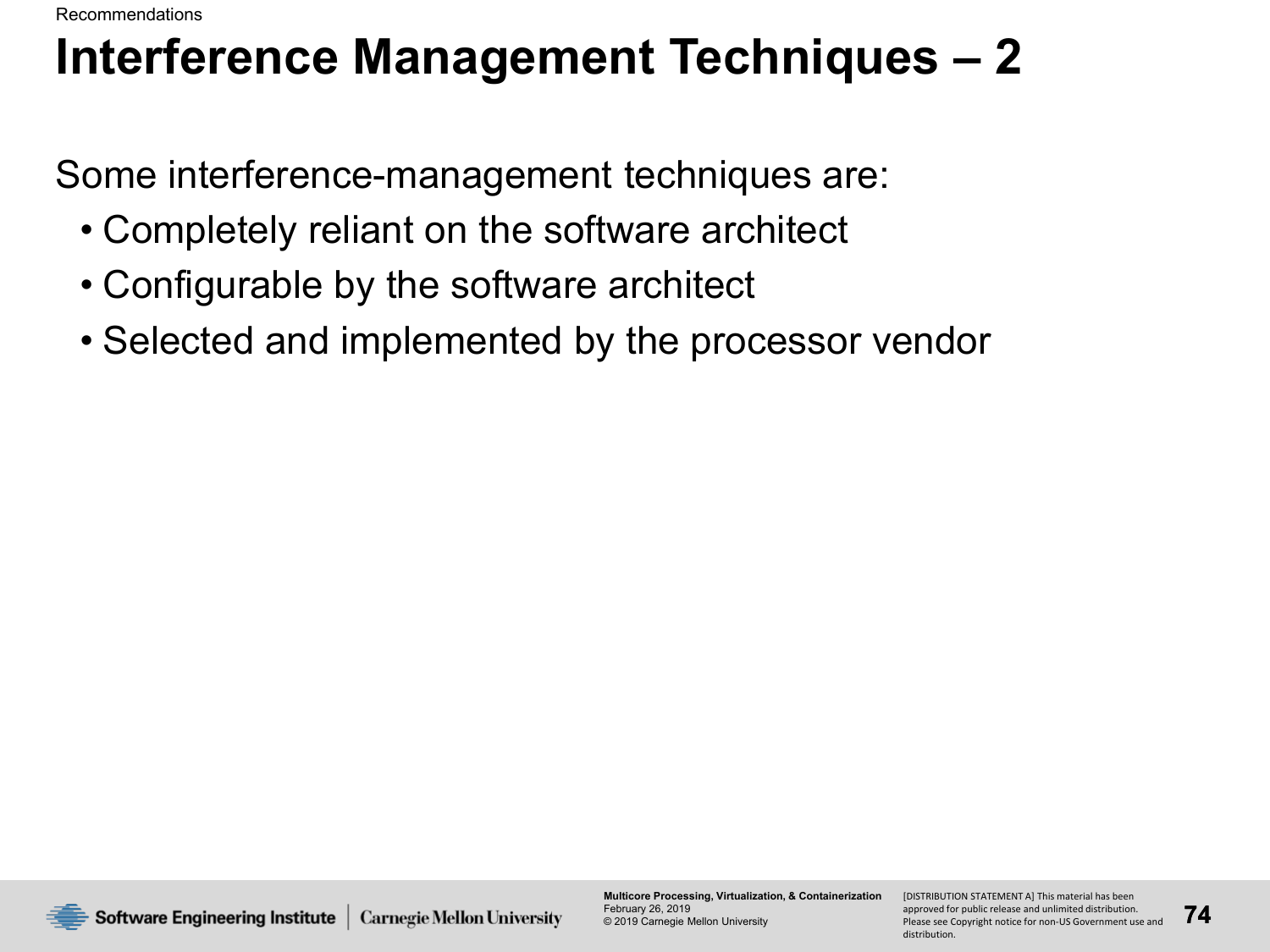## **Augment Analysis**

Combine interference analysis with:

- Relevant testing
- Expert feedback on the processor (or similar processors)
- Information shared with the manufacturer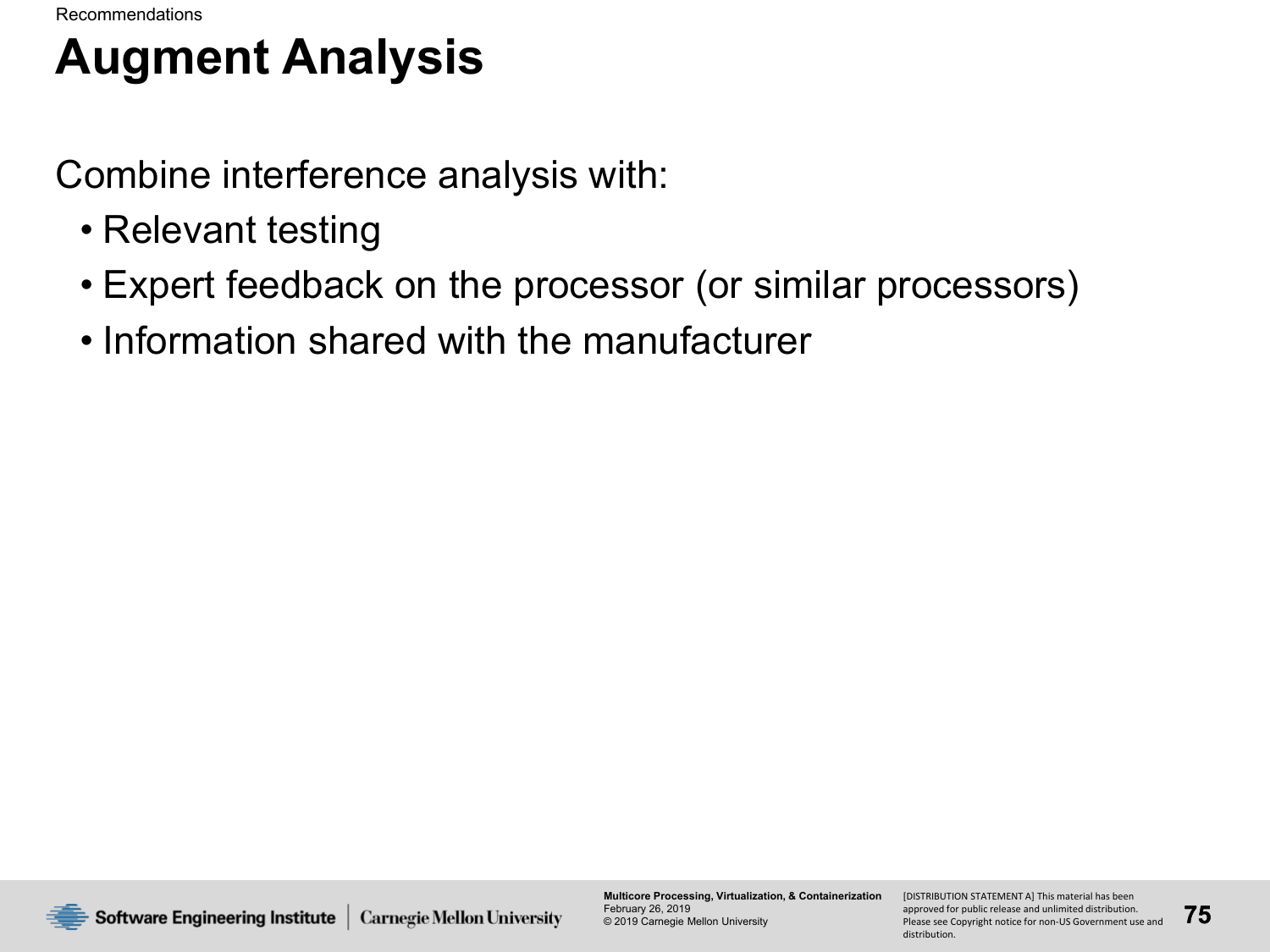## **Testing – 1**

Because related defects are rare:

- Use reliability testing, soak testing, reliability demonstration testing, and accelerated reliability testing
- Ensure size of test suite is adequate to uncover rare faults and failures.
- Use very large numbers of simulation runs to detect rare events. Google simulates 3 million miles of autonomous driving per day.
- Use statistical analysis when desired behavior is stochastic.
- Use combinatorial testing to achieve adequate coverage of combinations of conditions and of edge and corner cases.
- Use M&S to control non-deterministic hardware and environmental inputs to ensure coverage of corner cases.
- **Do** *not* rely on simple demonstrations of functional requirements (i.e., one test case per requirement).

**Multicore Processing, Virtualization, & Containerization** February 26, 2019 © 2019 Carnegie Mellon University

[DISTRIBUTION STATEMENT A] This material has been approved for public release and unlimited distribution. Please see Copyright notice for non-US Government use and distribution.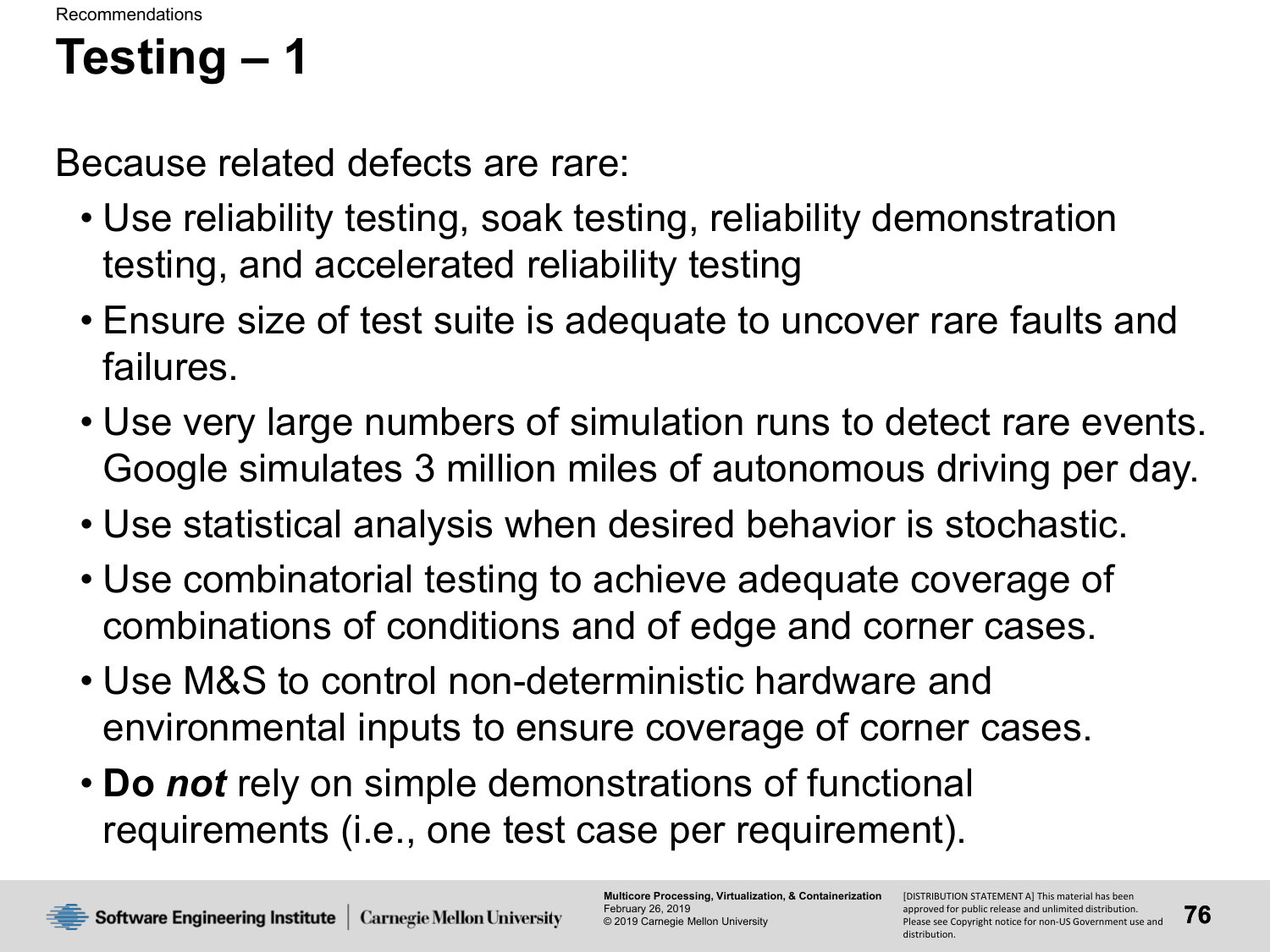## **Testing – 2**

Identify potential multicore-, virtualization-, and containerizationrelated defects to drive test methods and test cases:

- Use interference analysis
- Types of concurrency defect/fault/failures

Because multicore-, virtualization-, and containerization-related defects are difficult and expensive to uncover, concentrate your effort testing for them on mission- and safety-critical software.

Incorporate Built-In-Test (BIT), especially Continuous BIT (CBIT), Interrupt-Driven BIT (IBIT), and Periodic BIT (PBIT) to provide testability (observability and controllability)

Instrument software so that logs can be scrutinized for rare timing and other anomalies.

Program non-deterministic systems (especially autonomous and machine learning systems) to be able to answer questions regarding *why they did what they did*.

**Multicore Processing, Virtualization, & Containerization** February 26, 2019 © 2019 Carnegie Mellon University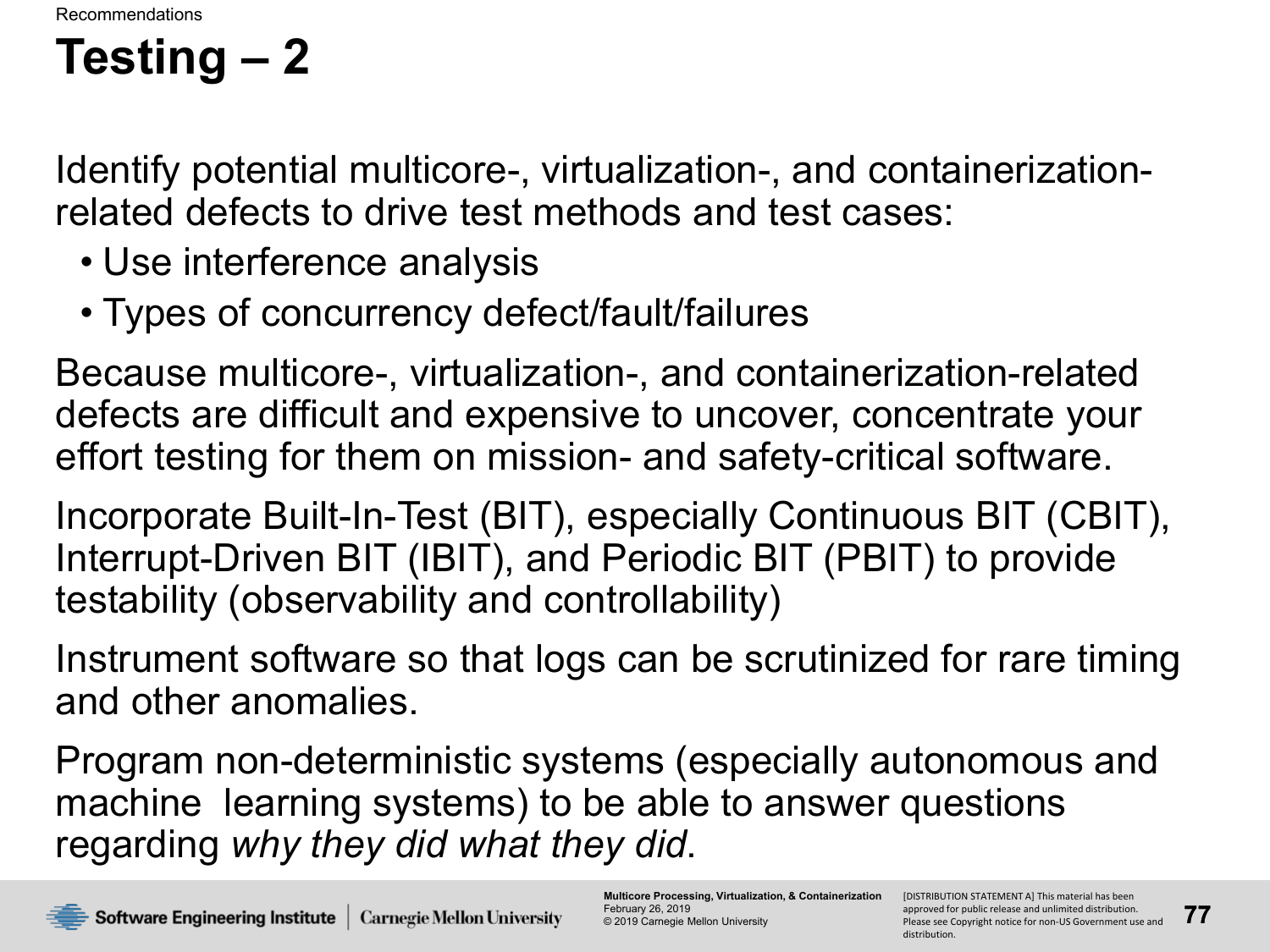#### **Documentation**

Complete and current documentation of the multicore, virtualization, and containerization architecture is needed for:

- Software configuration management (CM)
- Automating the build and deploy process, which is critical for:
	- Agile development and DevOps
	- Continuous integration, testing, and deployment (CI/CT/CD)
- Understanding and analyzing the software's behavior
- Safety and security accreditation and certification (C&A)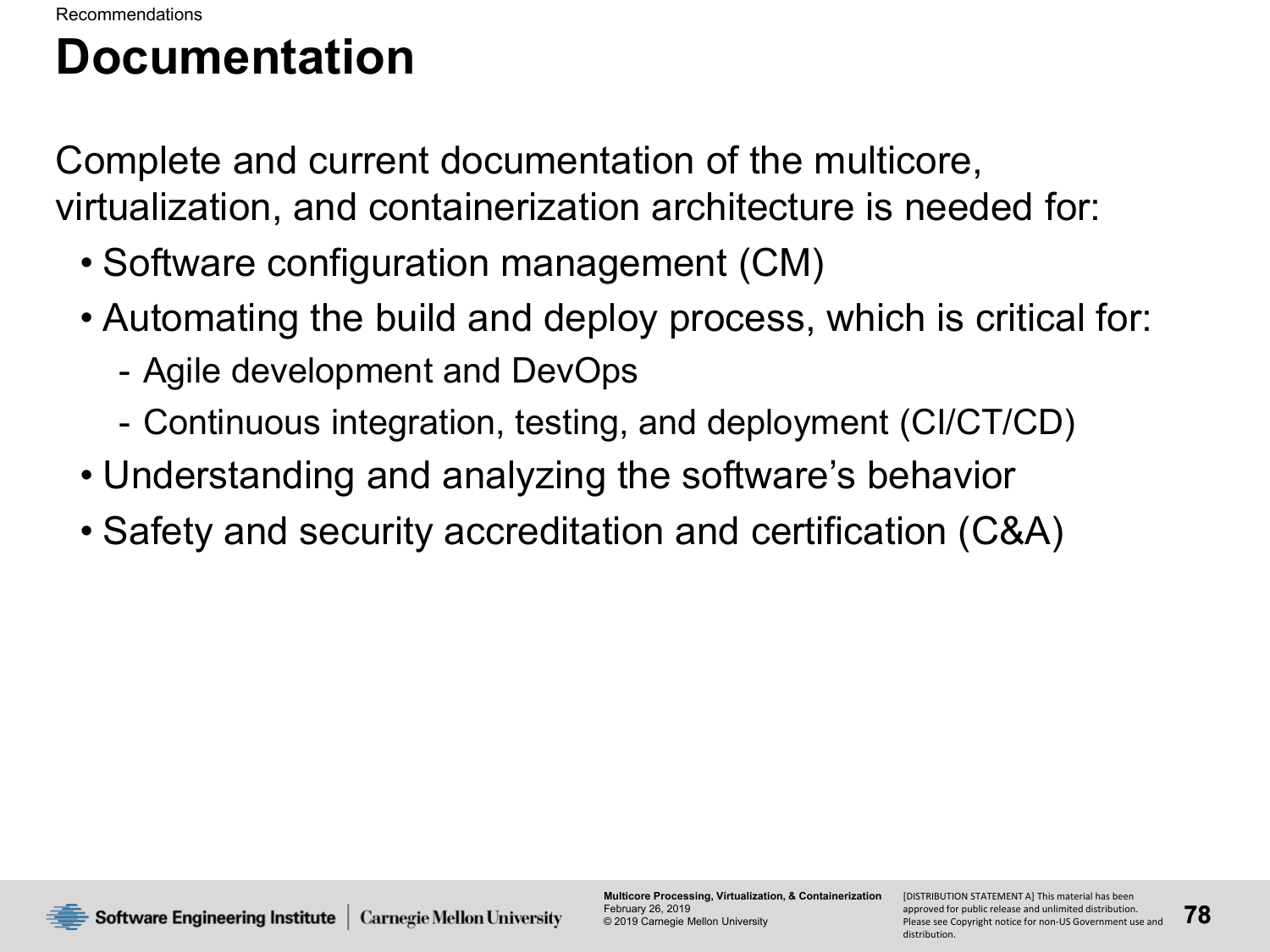#### **Documentation – Deployment**

Document the following in the system/software architecture models/documentation:

- Software to container to VM to MCP deployment:
	- Software deployment to guest operating systems
	- Guest OSs to virtual machines or containers
	- VMs to hypervisor (or containers to container engine)
	- Hypervisor to host operating system (if any)
	- Containers/VMs, hypervisor/container engine, and host OS to cores
	- Cores to multicore processors
	- Multicore processors to computers (e.g., blades in racks) and processor-external shared resources
	- Containers/VMs to data partitions in memory

**Software Engineering Institute | Carnegie Mellon University** 

**Multicore Processing, Virtualization, & Containerization** February 26, 2019 © 2019 Carnegie Mellon University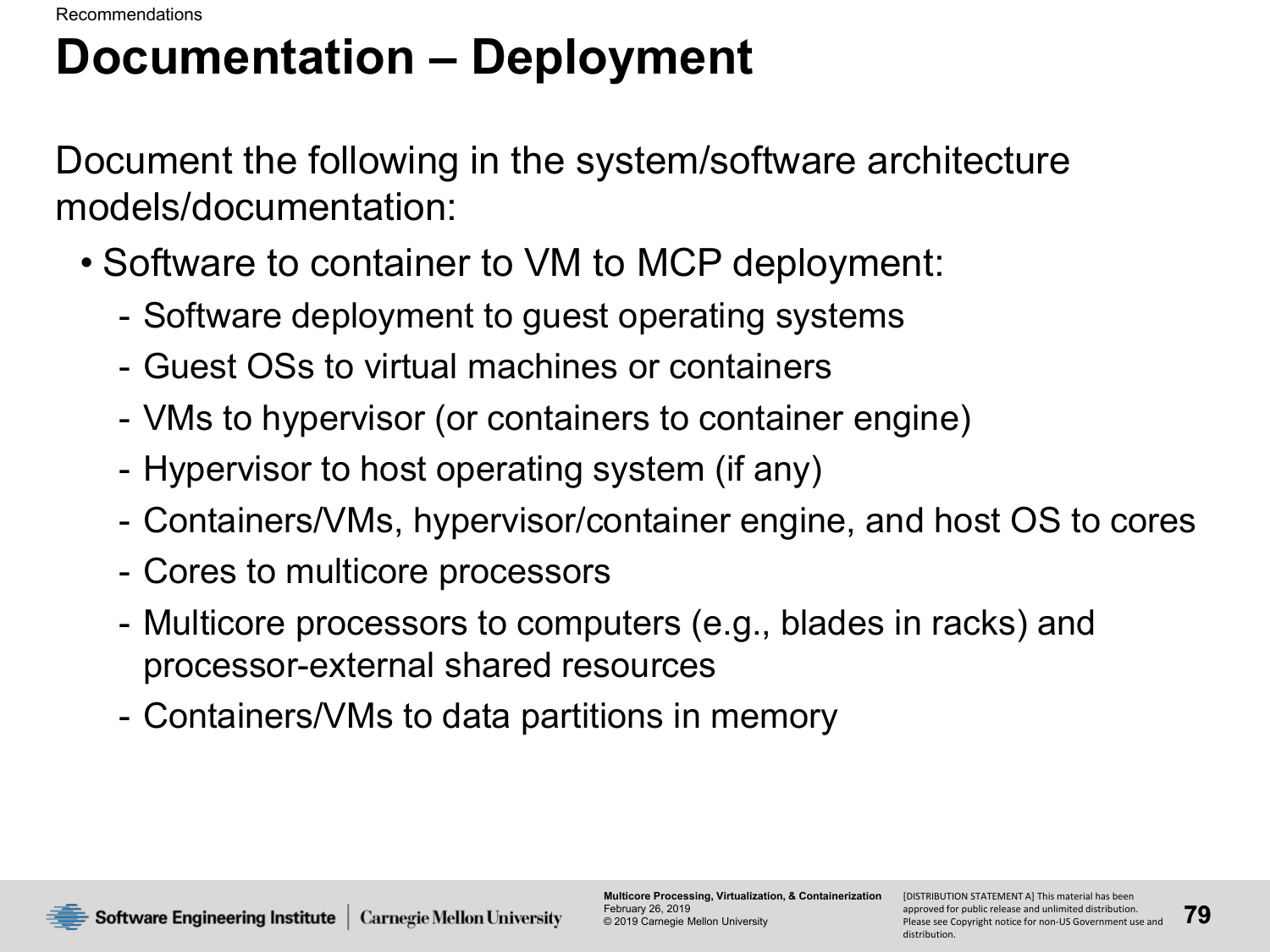#### **Documentation – MCP**

Document the following multicore processor information in the system/software architecture models/documentation:

- Vendor and model number
- Processor type:
	- Number of cores
	- Type (Symmetric vs. Asymmetric) including core types and speeds
	- Levels and sizes of caches
- Processor configuration information
- Instruction set architecture
- Memory consistency model
- Successful usage on real-time, safety-critical systems

Software Engineering Institute | Carnegie Mellon University

**Multicore Processing, Virtualization, & Containerization** February 26, 2019 © 2019 Carnegie Mellon University

[DISTRIBUTION STATEMENT A] This material has been approved for public release and unlimited distribution. Please see Copyright notice for non-US Government use and distribution.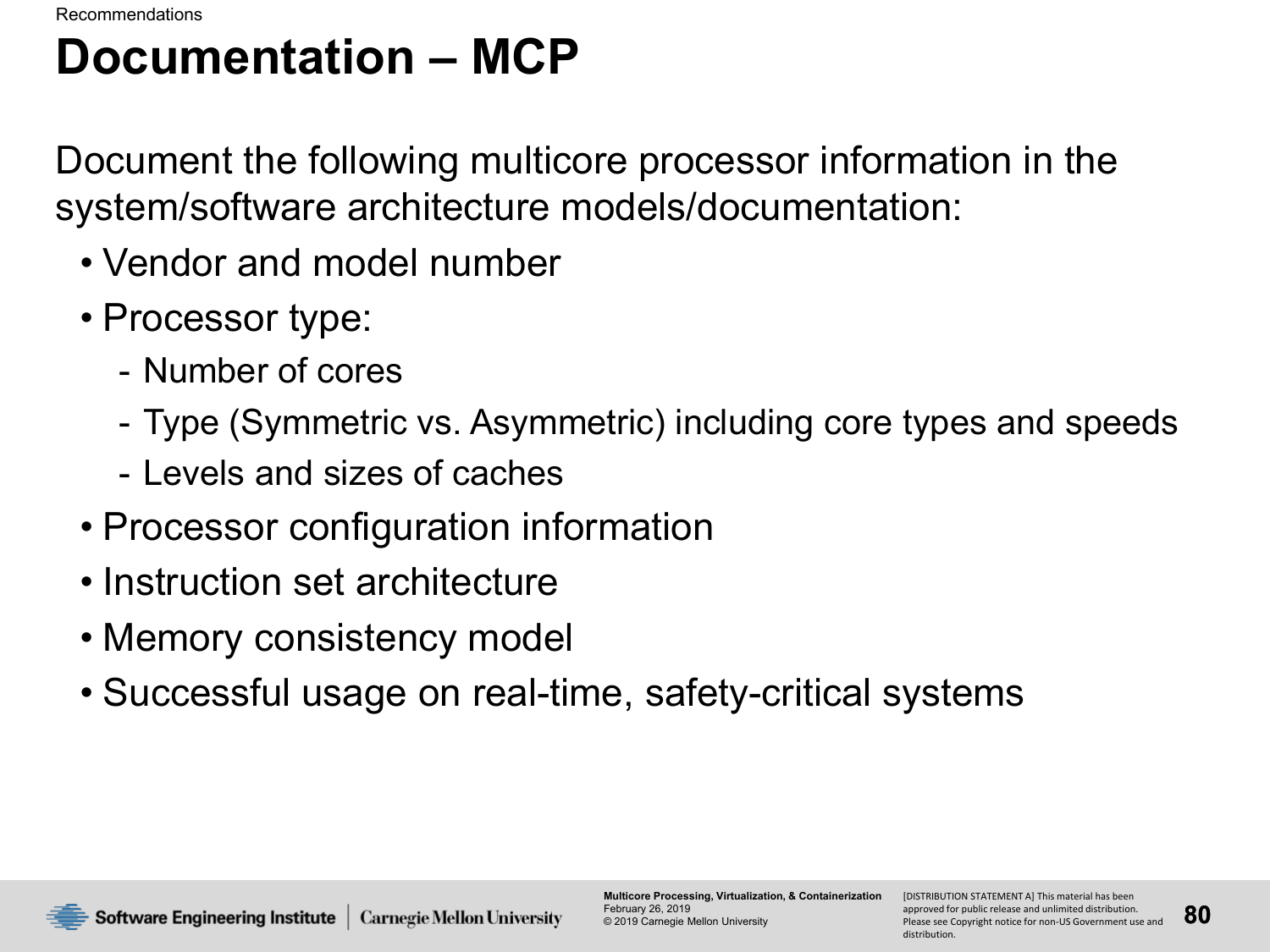## **Documentation – Virtualization**

Document the following hypervisor information in the system/software architecture models/documentation:

- Vendor and model number
- Hypervisor type
- Hypervisor configuration information
- Successful usage on real-time, safety-critical systems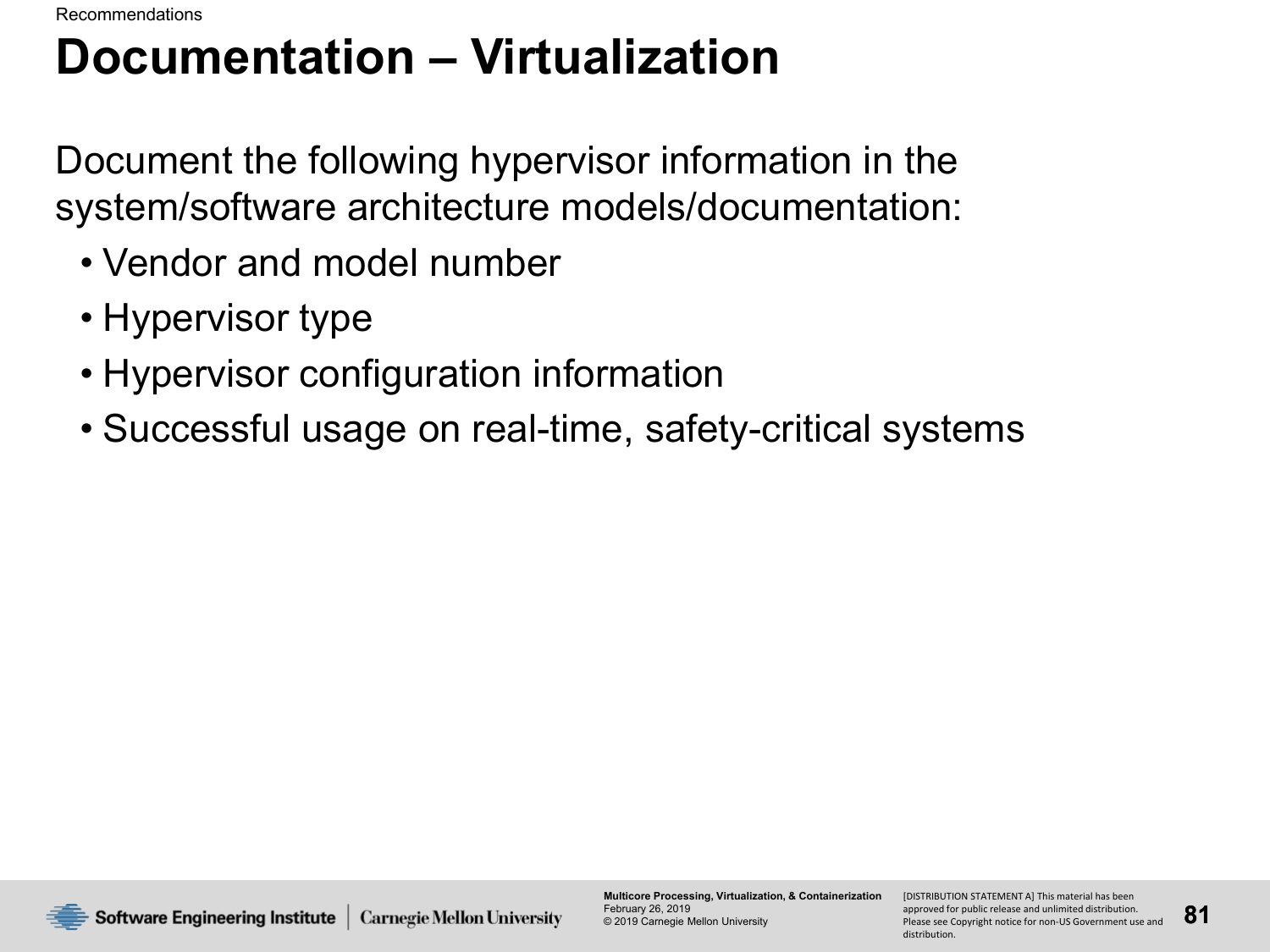## **Documentation – Containerization**

Document the following container information in the system/software architecture models/documentation:

- Vendor and version
- Container engine
- Container engine configuration information
- Successful usage on real-time, safety-critical systems

**Multicore Processing, Virtualization, & Containerization** February 26, 2019 © 2019 Carnegie Mellon University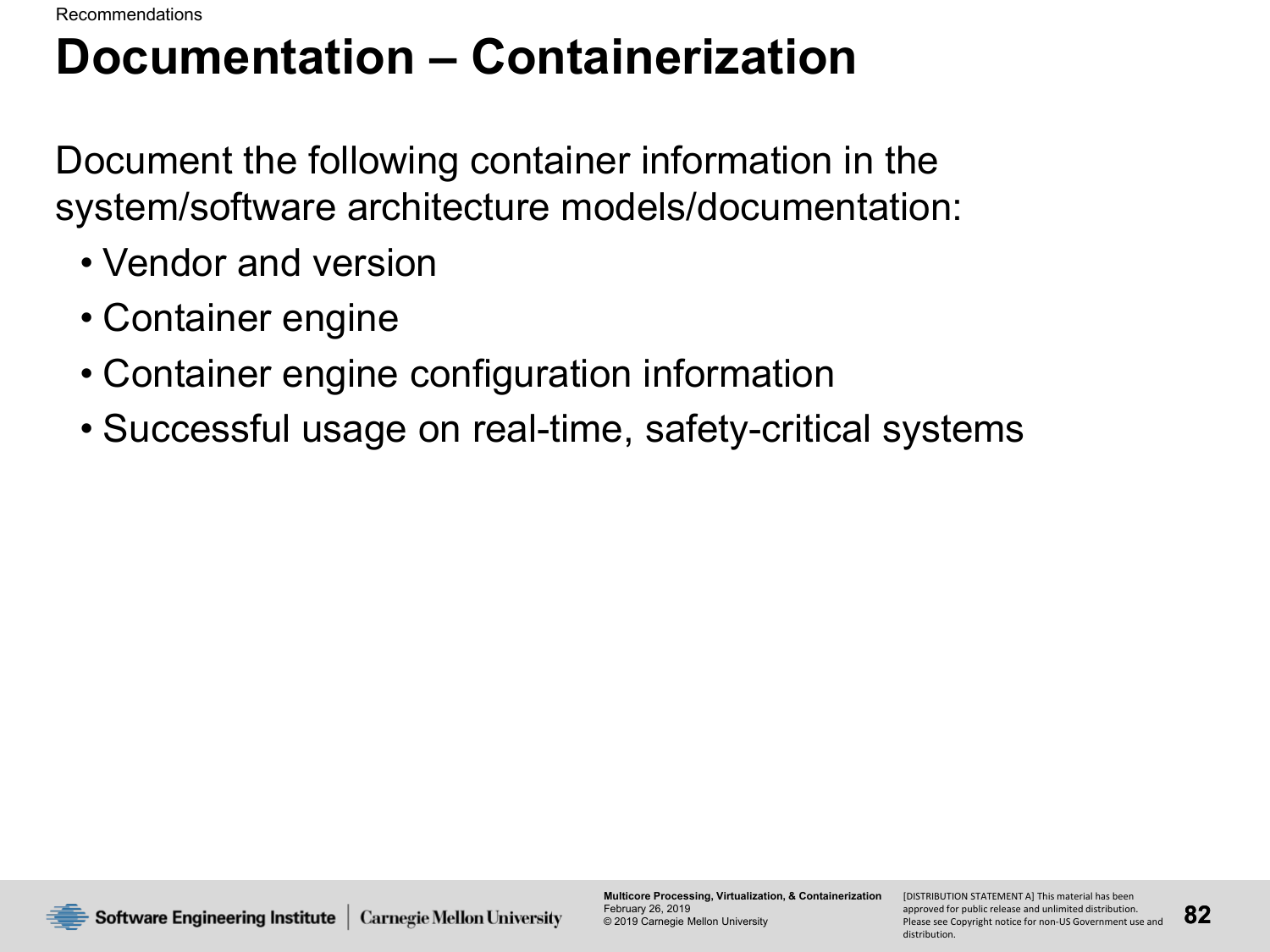### **Documentation – Techniques**

Document actual deployment using tables or simple relational database rather than deployment diagrams, which likely will be too complex to be more than notional.

Document the techniques used to eliminate, reduce, and mitigate:

- *Important* container-, VM-, and core-interference penalties
- Non-deterministic behavior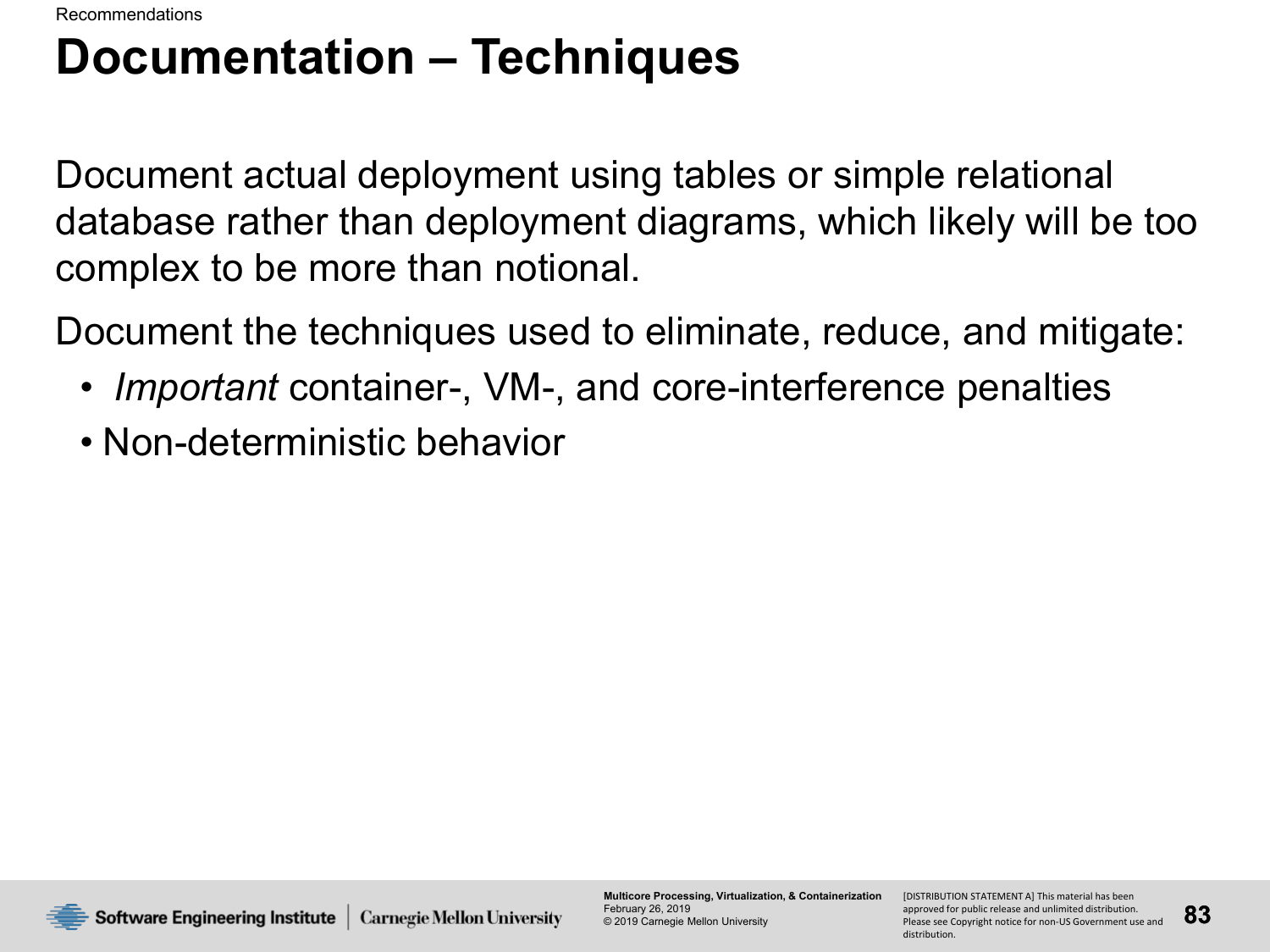Recommendations

#### **Documentation – Analysis and Test**

Document the analysis and testing performed to verify performance deadlines are met:

- Analysis and test method(s) used
- Interference paths analyzed and path selection criteria
- Analysis results
- Known limitations of analysis/test results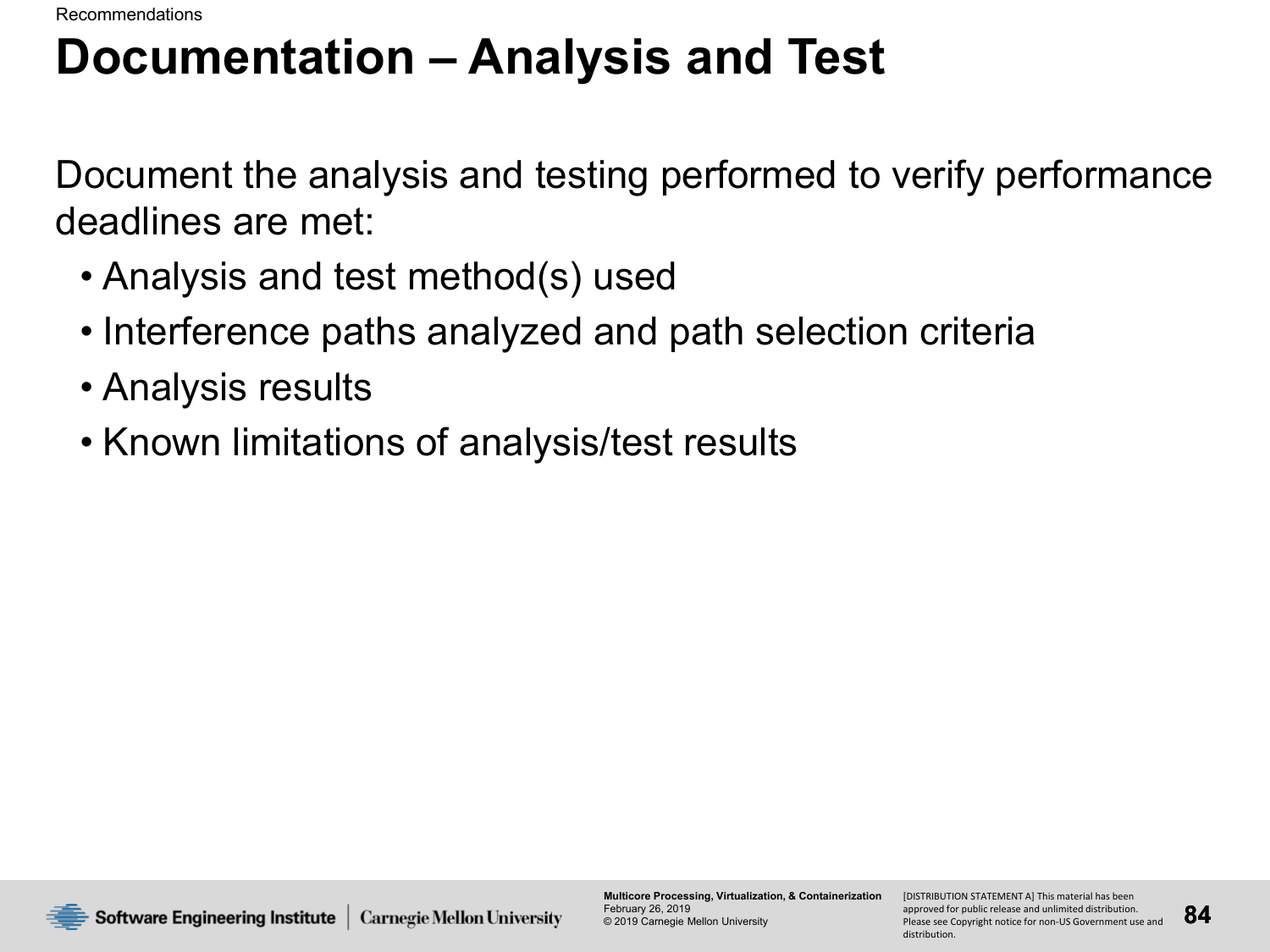## **Security Recommendations – Virtualization 1**

Harden host and guest OSs in accordance with relevant Security Technical Implementation Guides (STIGs).

Patch host and guest OSs in a timely fashion.

Limit VM resource (processors, memory, disk space, interfaces) so that a compromised VM cannot starve other VMs (a DOS attack).

• For example, use disk partitioning so that one VM cannot use disk space needed by other VMs.

Prevent file sharing between host and guest OSs.

Use different credentials for host OS and guest OSs.

Ensure proper mapping of virtual devices to physical devices so that one VM cannot inadvertently access another VMs devices.

Apply role based access controls to VMs.

**Multicore Processing, Virtualization, & Containerization** February 26, 2019 © 2019 Carnegie Mellon University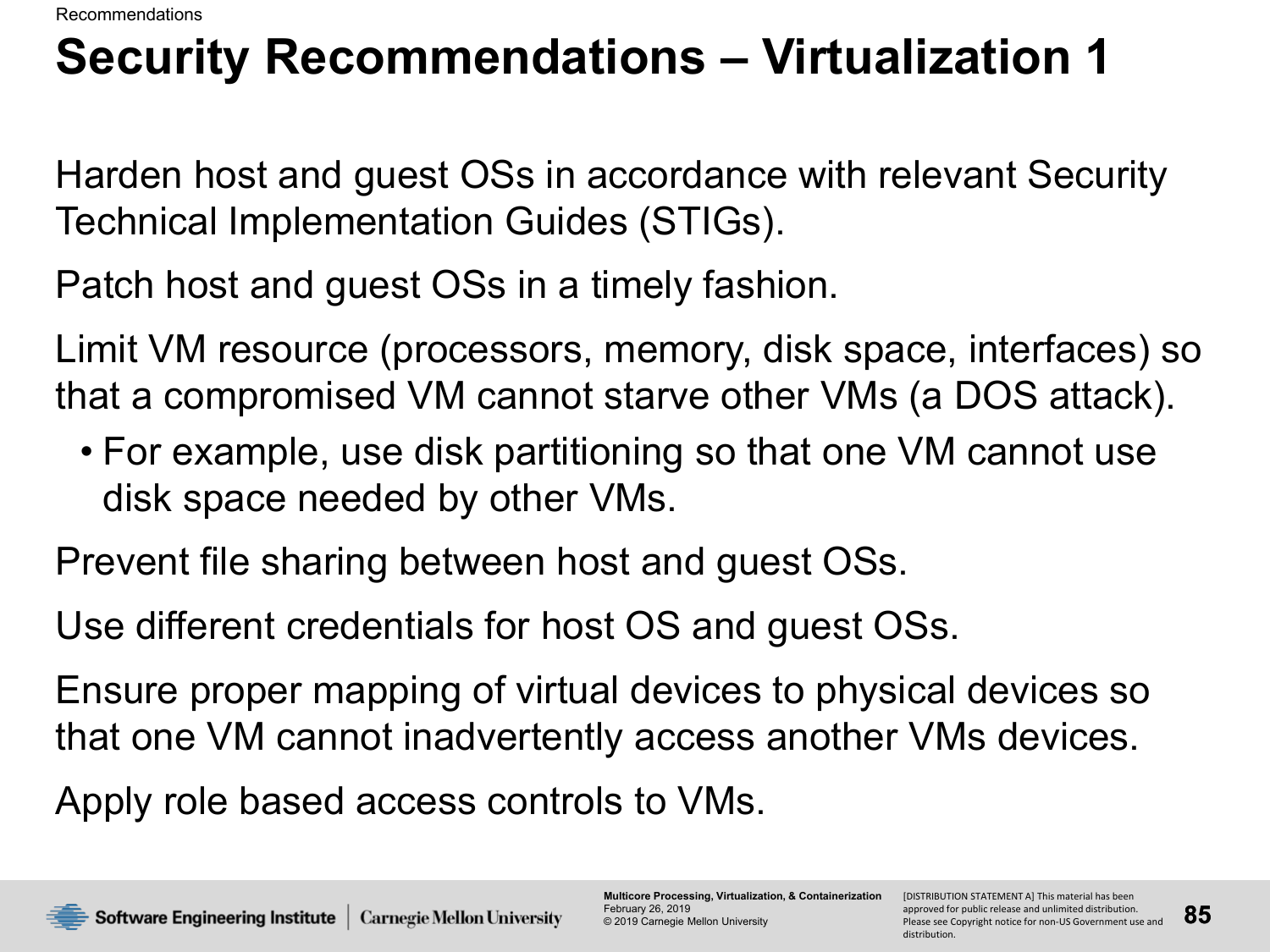## **Security Recommendations – Virtualization 2**

Do not deploy security-critical and non-security-critical software and data to the same virtual machine.

• The data and software in all VMs on a single host OS should have the same security level (e.g., confidential, secret, topsecret; FOUO, NOFORN).

Regularly audit the security configuration of all virtual resources

Separate role-based administration of VMs and virtual networks (as in sys admin vs. network admin).

Regularly backup VMs while controlling access to backups.

Don't just rely on the preceding list. There are several, easily discovered documents on the Internet that provide more complete lists of recommendations with rationales.



**Multicore Processing, Virtualization, & Containerization** February 26, 2019 © 2019 Carnegie Mellon University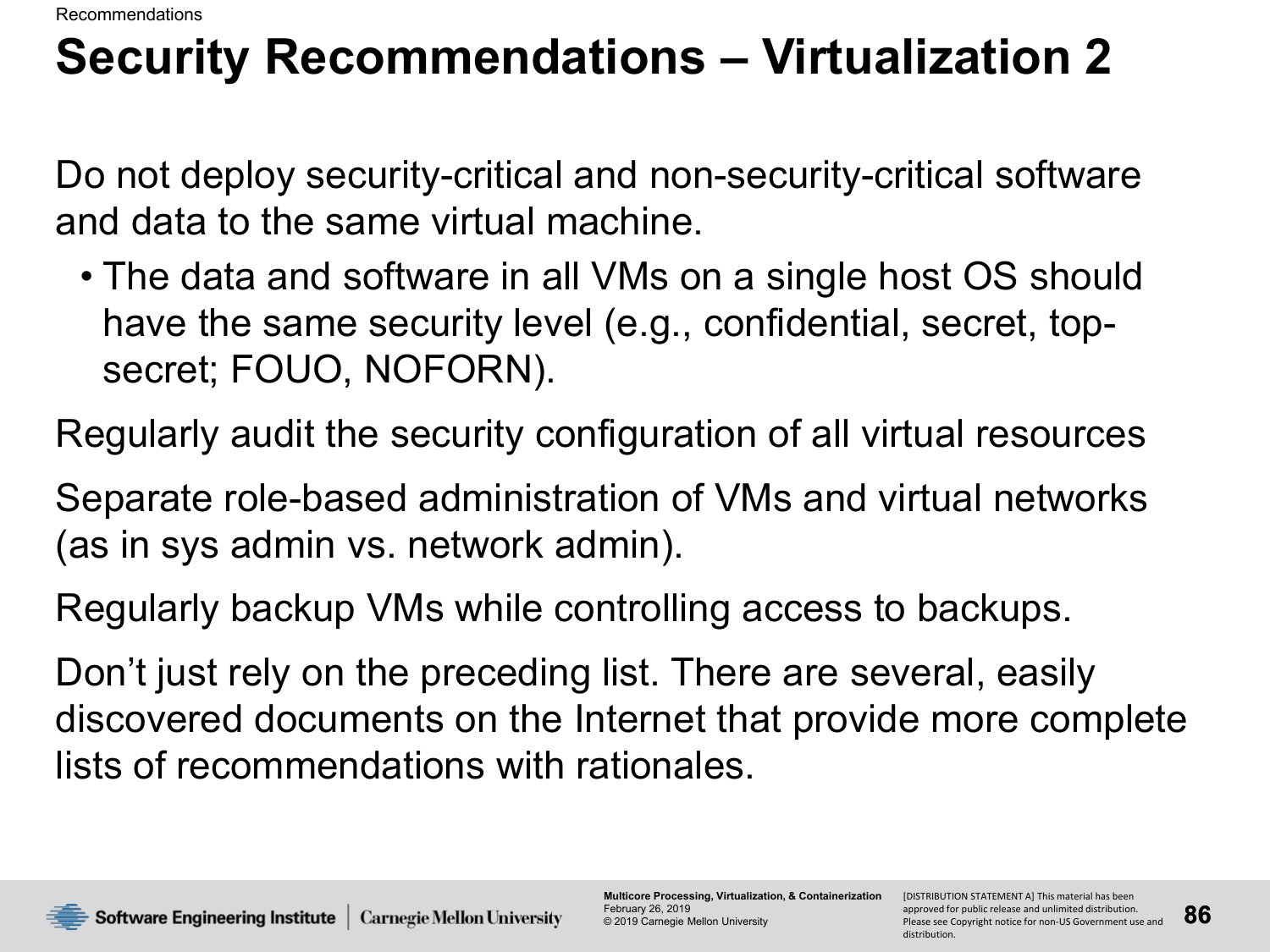Recommendations

# **Security Recommendations - Containerization**

Use container security tools and container names to enforce security policies.

- Traditional Intrusion Detection/Prevention Systems and Web Application Firewalls are often inadequate for containers.
- Use trusted hardware and container-specific vulnerability management tools to prevent non-compliant images from executing

Use container-specific host operating systems instead of generalpurpose OSs.

• Reduces attack surfaces

Only group related containers on a single host OS kernel if they have the same sensitivity and threat posture:

- Increases the likelihood that compromises are detected and contained within the group.
- Isolates sensitive data within group's local cache and volumes

**Multicore Processing, Virtualization, & Containerization** February 26, 2019 © 2019 Carnegie Mellon University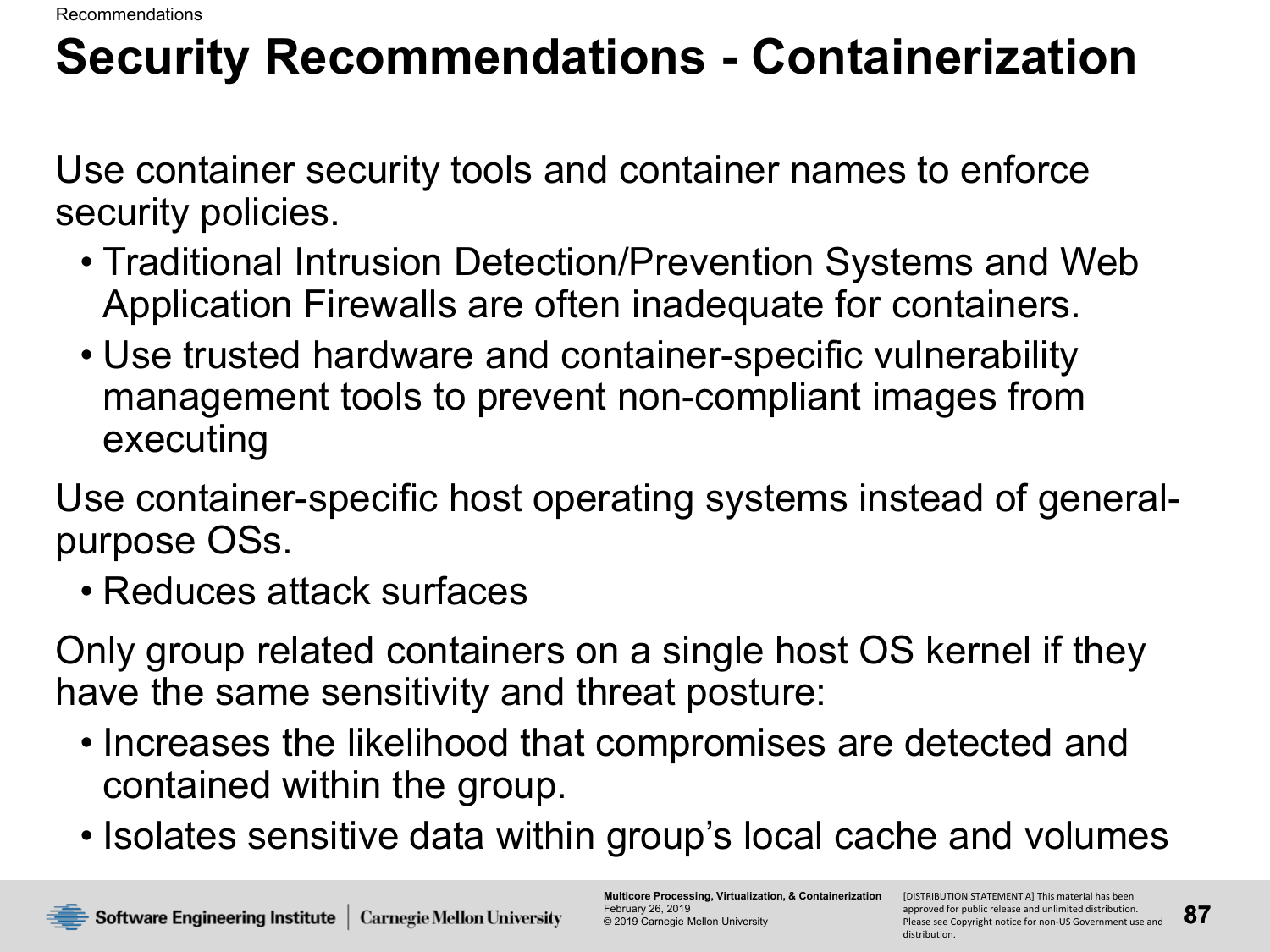## **Certification & Accreditation**

Tailor safety and security C&A process for MCP, virtualization, and containerization architectures:

- Remove obsolete architecture requirements
- Modify analysis and testing guidelines
- Modify documentation guidelines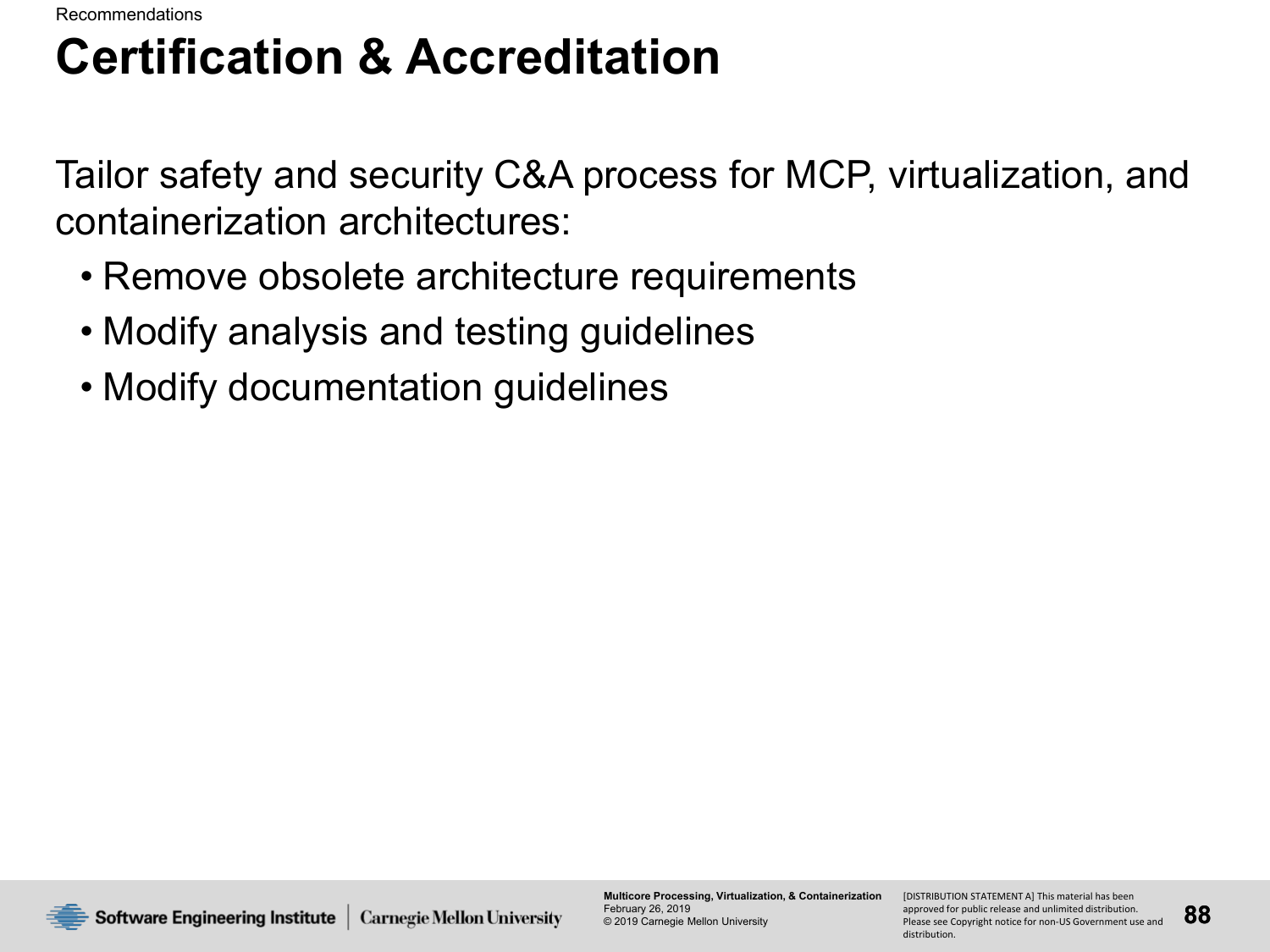#### MCP, Virtualization, and Containerization **Conclusion**

Software Engineering Institute | Carnegie Mellon University

**Multicore Processing, Virtualization, & Containerization Multicore Processing, Virtualization, & Containerization** © 2019 Carnegie Mellon University © 2018 Carnegie Mellon University.

**89** Please see Copyright notice for non-US Government use and public release and unlimited distribution. Please see Copyright notice [DISTRIBUTION STATEMENT A] This material has been approved for public release and unlimited distribution. [DISTRIBUTION STATEMENT A] This material has been approved for for non-US Government use and distribution.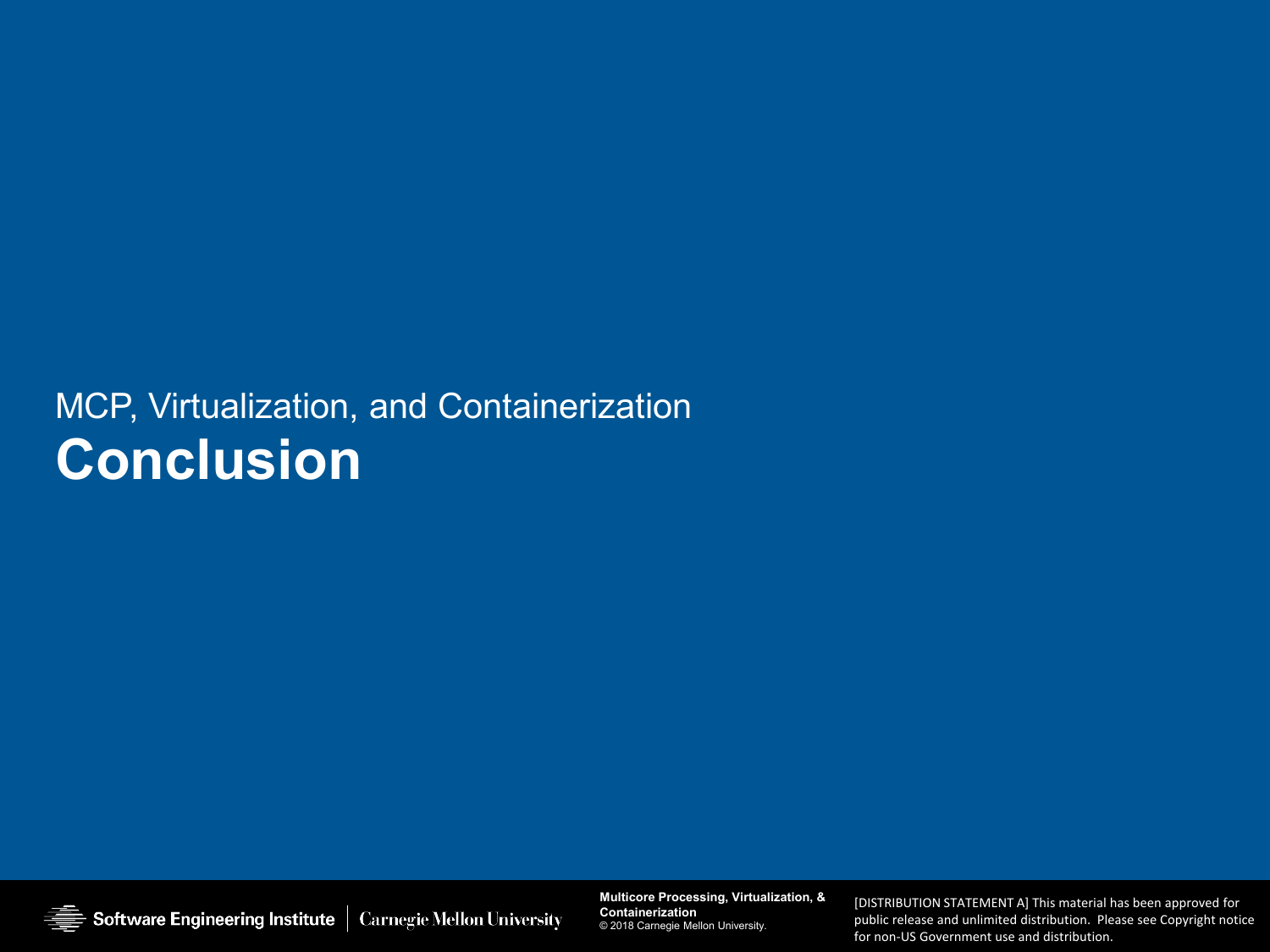## **Conclusion**

Multicore processing, virtualization, and containerization are quite similar, causing similar problems that can be addressed in similar ways:

- MCP allocate software to multiple *physical* cores on a processor
- Virtualization allocate software to multiple *virtual* hardware platforms
- Containerization allocate software to multiple *virtual* software platforms (OS and middleware)

They have significant safety and security ramifications.

They should improve – but do not guarantee – spatial and temporal isolation.

Eliminate, reduce, or bound interference.

Analysis can help but cannot be exhaustive, requiring augmentation with testing, expert opinion, and past experience.

**Multicore Processing, Virtualization, & Containerization** February 26, 2019 © 2019 Carnegie Mellon University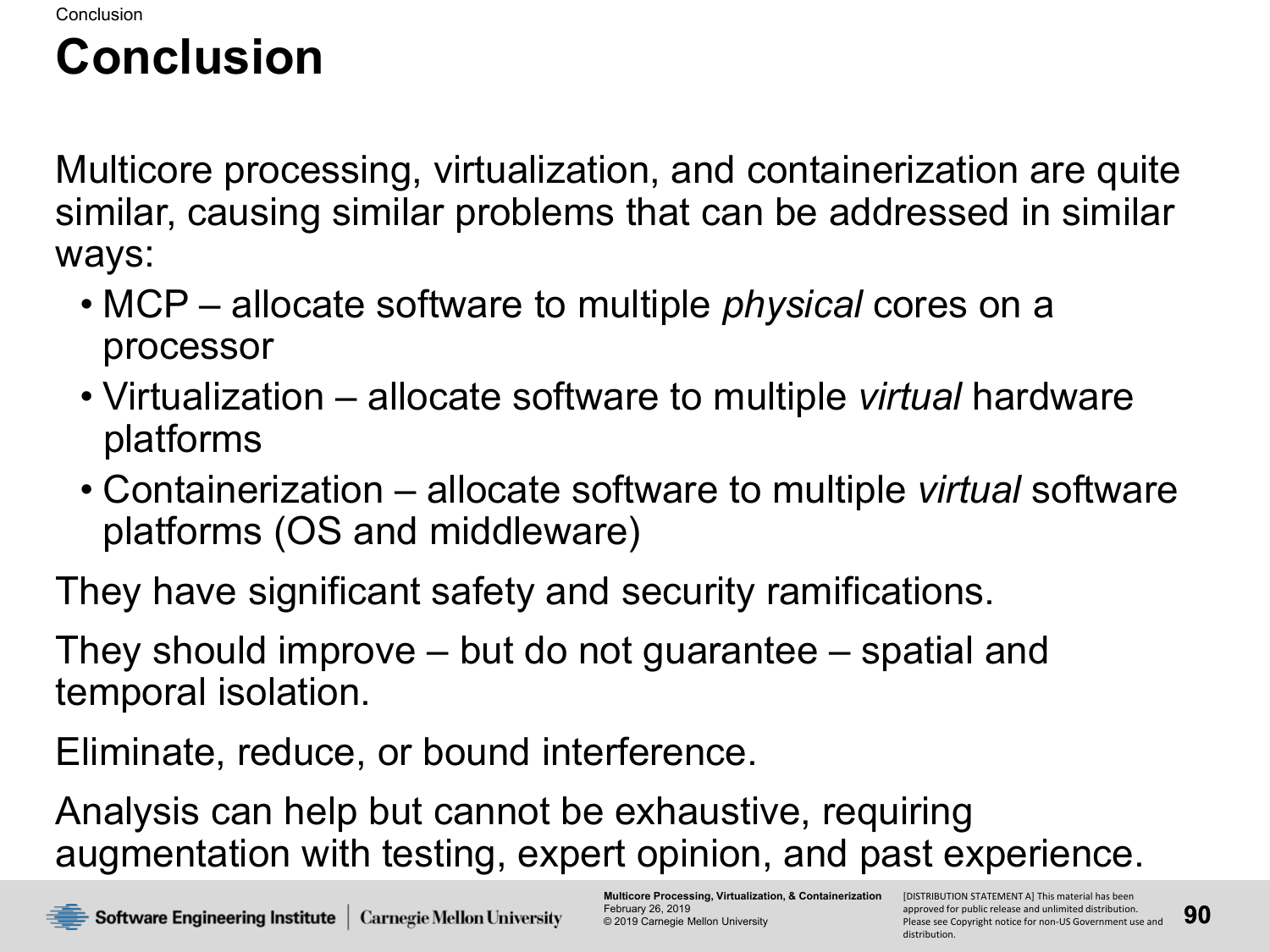#### **References**

[https://www.zdnet.com/article/which-is-more-secure-containers-or](https://www.zdnet.com/article/which-is-more-secure-containers-or-virtual-machines-the-answer-will-surprise-you/)virtual-machines-the-answer-will-surprise-you/

Linus Containers vs. VMs: A Security Comparison by Jim Reno, Info World, 19 May 2016

[http://www.infoworld.com/article/3071679/linux/linux-containers-vs](http://www.infoworld.com/article/3071679/linux/linux-containers-vs-vms-a-security-comparison.html)vms-a-security-comparison.html

Demystifying container vs. VM-based security: Security in plaintext, by Jianing Guo, 9 August 2017

[https://cloudplatform.googleblog.com/2017/08/demystifying](https://cloudplatform.googleblog.com/2017/08/demystifying-container-vs-VM-based-security-security-in-plaintext.html)container-vs-VM-based-security-security-in-plaintext.html

[https://www.twistlock.com/resources/container-security-vs-virtual](https://www.twistlock.com/resources/container-security-vs-virtual-machine-security-key-differences/)machine-security-key-differences/

[https://gonorthforge.com/criteria-to-make-the-choice-of-containers](https://gonorthforge.com/criteria-to-make-the-choice-of-containers-vs-virtual-machines-in-infrastructure-cost-decisions/)vs-virtual-machines-in-infrastructure-cost-decisions/

**Multicore Processing, Virtualization, & Containerization** February 26, 2019 © 2019 Carnegie Mellon University